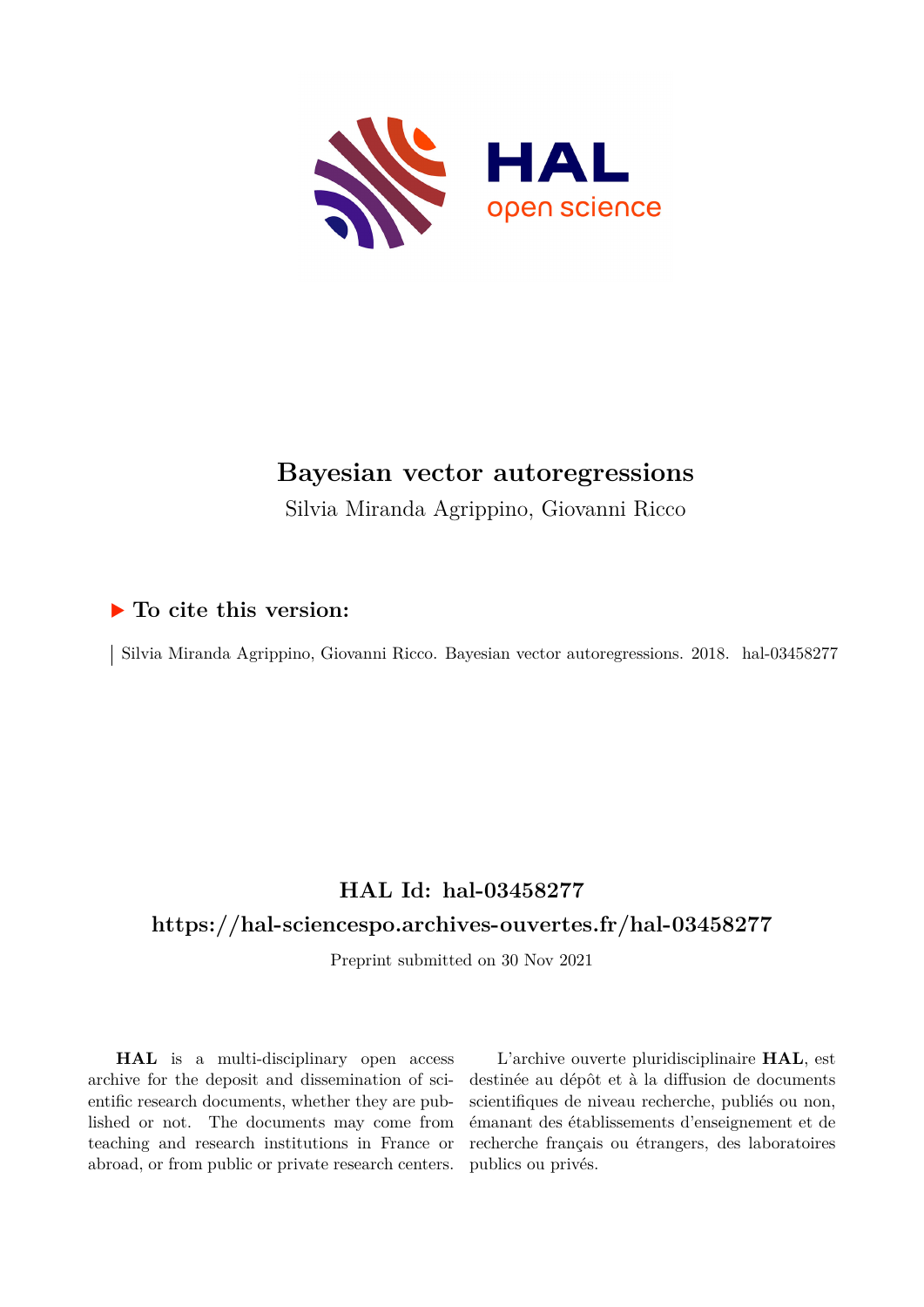



## BAYESIAN VECTOR AUTOREGRESSIONS

Silvia Miranda-Agrippino, Giovanni Ricco

**SCIENCES PO OFCE WORKING PAPER n° 18, 2018/05/03**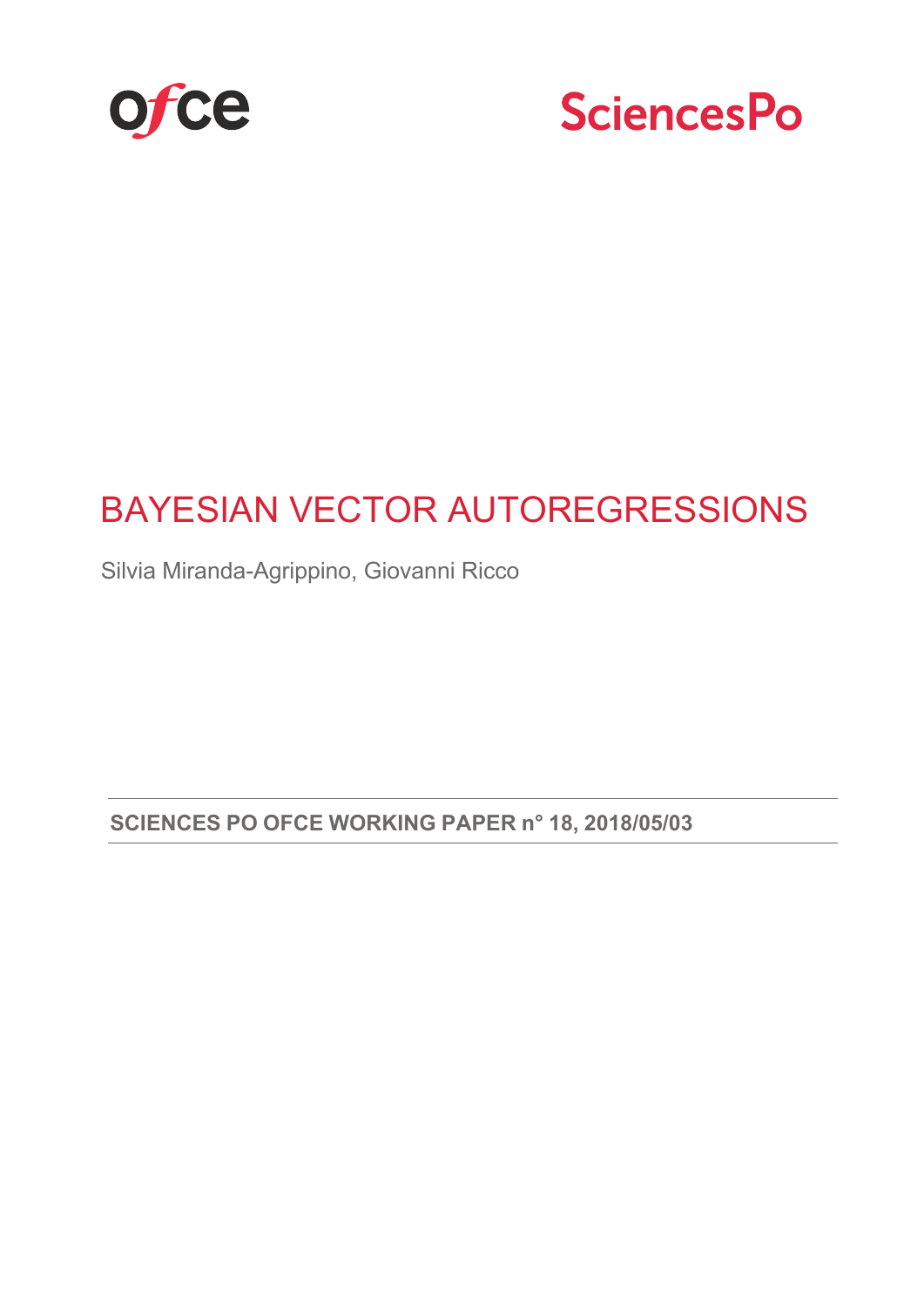



#### **EDITORIAL BOARD**

**Chair: Xavier Ragot (**Sciences Po, OFCE)

**Members: Jérôme Creel (**Sciences Po, OFCE), **Eric Heyer (**Sciences Po, OFCE), **Lionel Nesta** (Université Nice Sophia Antipolis), **Xavier Timbeau (**Sciences Po, OFCE)

#### **CONTACT US**

**OFCE** 10 place de Catalogne | 75014 Paris | France Tél. +33 1 44 18 54 24

www.ofce.fr

#### **WORKING PAPER CITATION**

This Working Paper: Silvia Miranda-Agrippino, Giovanni Ricco **Bayesian Vector Autoregressions** *Sciences Po OFCE Working Paper*, n° 18, 2018-05-03. Downloaded from URL: www.ofce.sciences-po.fr/pdf/dtravail/WP2018-18.pdf DOI - ISSN

© 2018 OFCE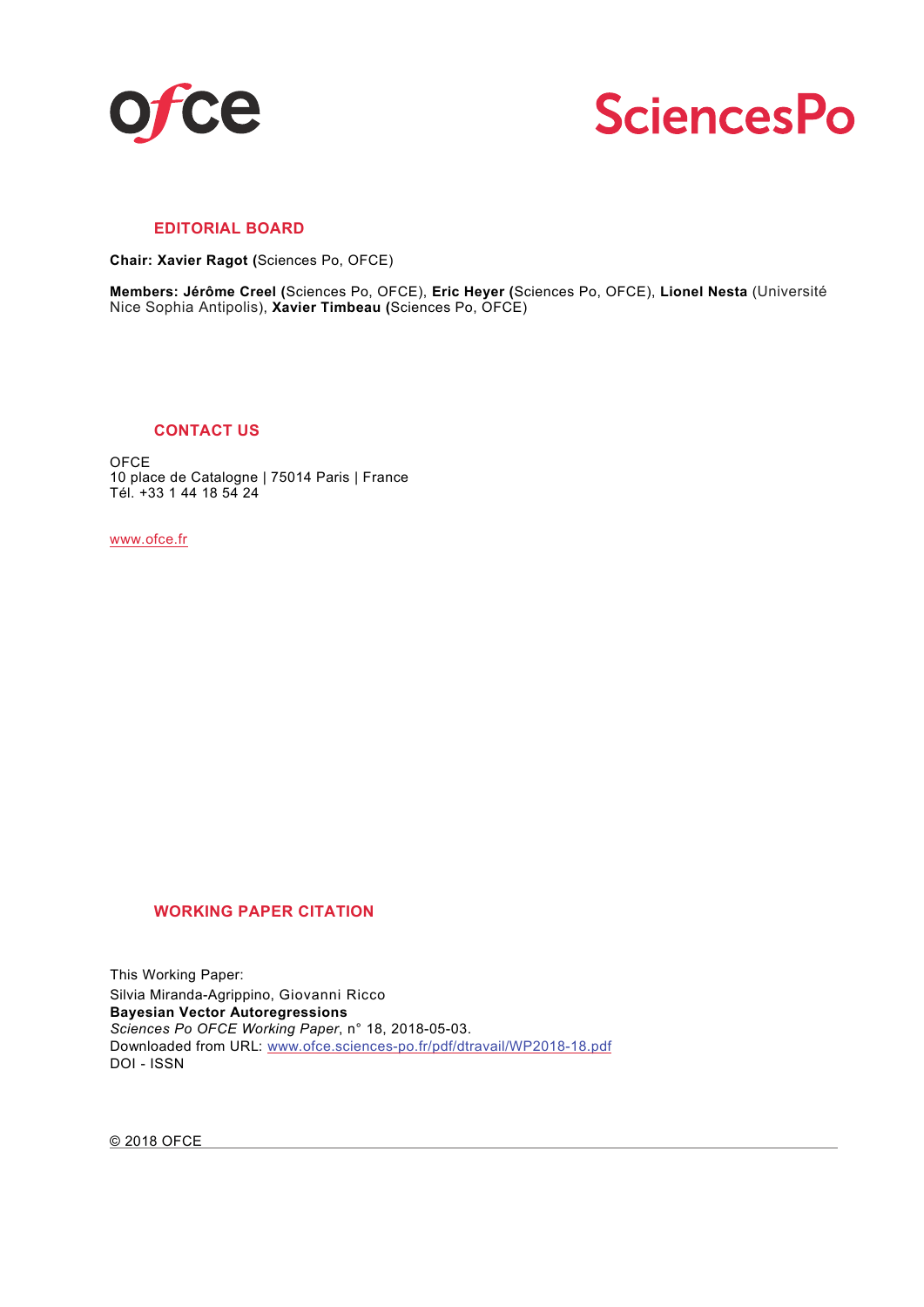

# **SciencesPo**

#### **ABOUT THE AUTHORS**

**Silvia Miranda-Agrippino,** Bank of England and CFM Email Address: **mailto:silvia.miranda-agrippino@bankofengland.co.uk**

**Giovanni Ricco,** University of Warwick and Sciences Po OFCE Email Address: **mailto:G.Ricco@warwick.ac.uk** 

#### **ABSTRACT**

This article reviews Bayesian inference methods for Vector Autoregression models, commonly used priors for economic and financial variables, and applications to structural analysis and forecasting.

#### **KEY WORDS**

Bayesian inference, Vector Autoregression Models, BVAR, SVAR, forecasting

#### **JEL**

C30, C32, E00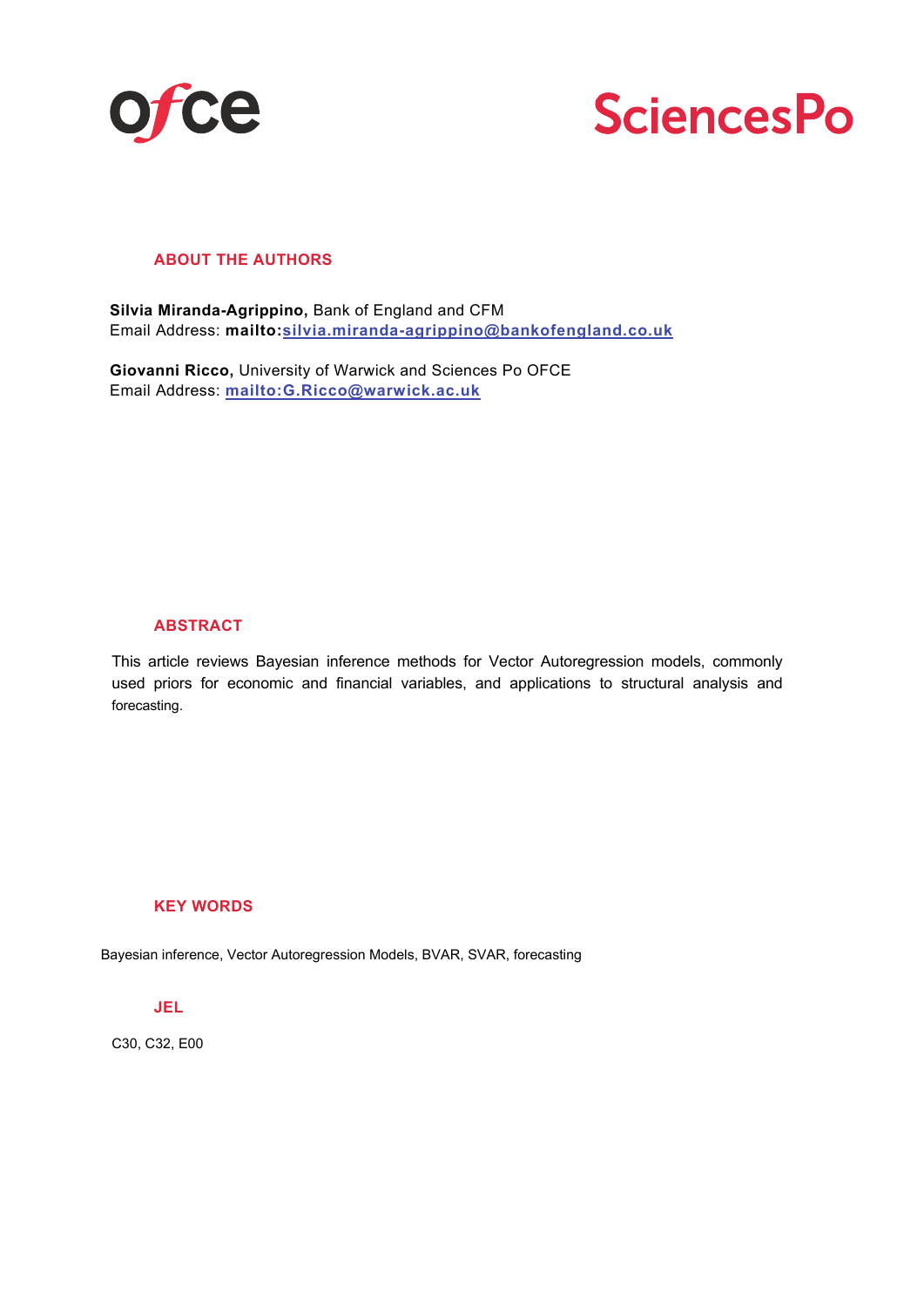## Bayesian Vector Autoregressions

Silvia Miranda-Agrippino<sup>∗</sup> Bank of England and CFM

Giovanni Ricco† University of Warwick and OFCE - SciencesPo

This version: 23 March 2018

#### Abstract

This article reviews Bayesian inference methods for Vector Autoregression models, commonly used priors for economic and financial variables, and applications to structural analysis and forecasting.

Keywords: Bayesian inference, Vector Autoregression Models, BVAR, SVAR, forecasting

JEL Classification: C30, C32, E00

<sup>∗</sup>Monetary Analysis, Bank of England, Threadneedle Street, London EC2R 8AH, UK. Email: [silvia.miranda-agrippino@bankofengland.co.uk](mailto:silvia.miranda-agrippino@bankofengland.co.uk) Web: <www.silviamirandaagrippino.com>

<sup>†</sup>Department of Economics, The University of Warwick, The Social Sciences Building, Coventry, West Midlands CV4 7AL, UK. Email: [G.Ricco@warwick.ac.uk](mailto:G.Ricco@warwick.ac.uk) Web: <www.giovanni-ricco.com>

This is a draft of an article that has been submitted for publication by Oxford University Press in the forthcoming Oxford Encyclopedia of Economics and Finance, <http://economics.oxfordre.com/>.

Acknowledgments. We are grateful to Fabio Canova, Andrea Carriero, Matteo Ciccarelli, Domenico Giannone, Marek Jarociński, Dimitris Korobilis, Marco del Negro, Massimiliano Marcellino, Giorgio Primiceri, Lucrezia Reichlin and Frank Shorfheide for helpful comments and discussions. The views expressed in this paper are those of the authors and do not necessarily reflect those of the Bank of England or any of its Committees.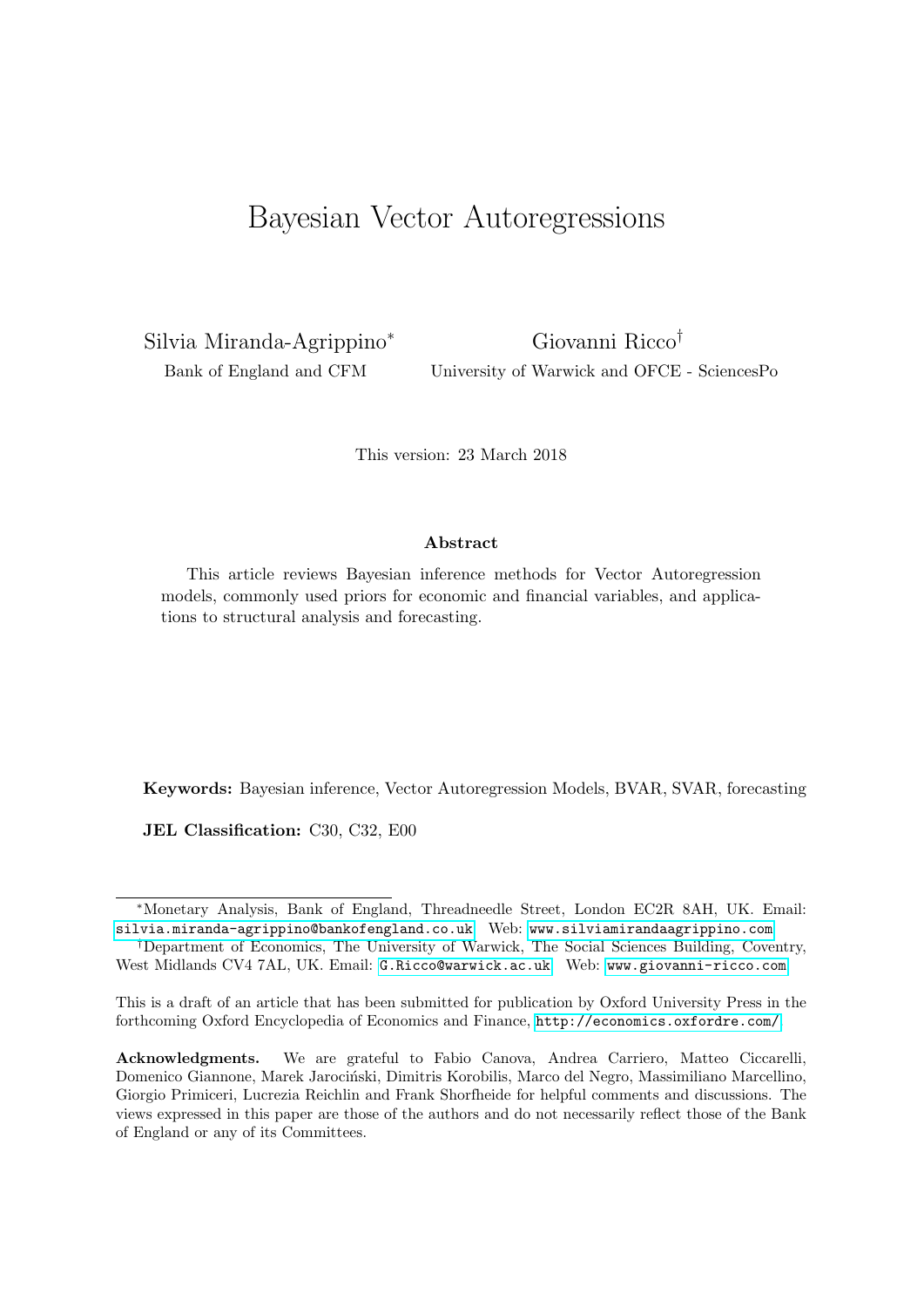## Contents

| $\mathbf{1}$    |                                                                        | Introduction                                             | 3              |
|-----------------|------------------------------------------------------------------------|----------------------------------------------------------|----------------|
| $\overline{2}$  | <b>Inference in BVARs</b>                                              |                                                          | $\overline{7}$ |
| 3               | <b>Informative Priors for Reduced-Form VARs</b>                        |                                                          | 13             |
|                 | 3.1                                                                    | Natural Conjugate Normal-Inverse Wishart Priors          | 14             |
|                 | 3.2                                                                    |                                                          | 17             |
|                 | 3.3                                                                    | Priors for VAR with Unit Roots and Trends                | <b>20</b>      |
|                 | 3.4                                                                    |                                                          | 24             |
|                 | 3.5                                                                    |                                                          | 25             |
| 4               |                                                                        | <b>Hyperpriors and Hierarchical Modelling</b>            | 26             |
| $\mathbf{5}$    | Forecasting with BVARs                                                 |                                                          | 28             |
|                 | 5.1                                                                    |                                                          | 28             |
|                 | 5.2                                                                    | Bayesian Model Averaging and Prediction Pools            | 30             |
| 6               |                                                                        | <b>Conditional Forecasts and Scenario Analysis</b><br>32 |                |
| 7               |                                                                        | <b>Structural VARs</b>                                   | 34             |
| 8               | Large Bayesian VARs                                                    |                                                          | 39             |
|                 | 8.1                                                                    | Bayesian VARs and Dynamic Factor Models                  | 41             |
|                 | 8.2                                                                    |                                                          | 43             |
|                 | 8.3                                                                    |                                                          |                |
| $9\phantom{.0}$ | Time-Varying Parameter, State-Dependent, Stochastic Volatility VARs 45 |                                                          |                |
|                 | 9.1                                                                    |                                                          | 45             |
|                 | $9.2\,$                                                                | Markov Switching, Threshold, and Smooth Transition VARs  | 48             |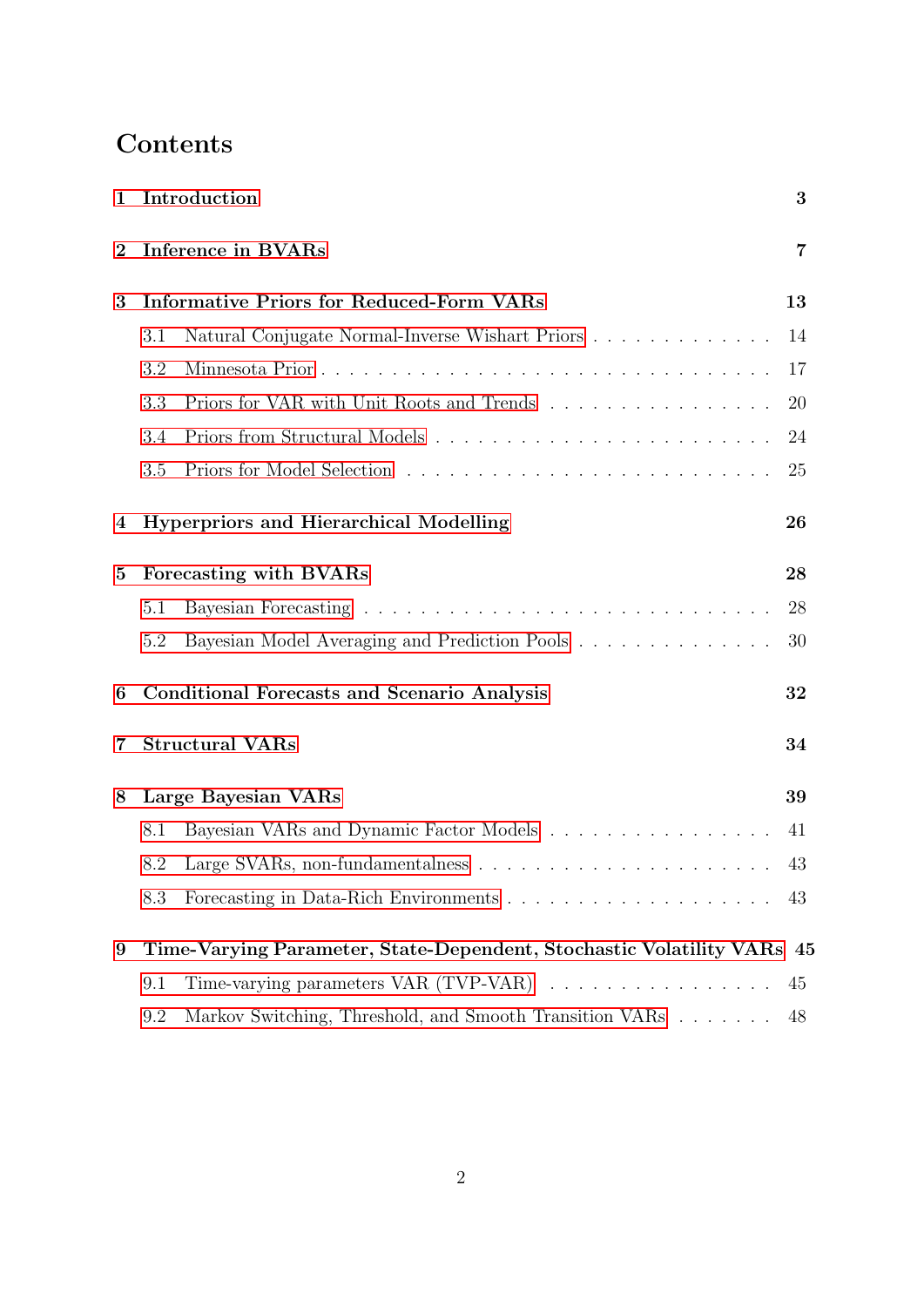## 1 Introduction

Vector Autoregressions (VARs) are linear multivariate time-series models able to capture the joint dynamics of multiple time series. The pioneering work of Sims (1980) proposed to replace the large-scale macroeconomic models popular in the 1960s with VARs, and suggested that Bayesian methods could have improved upon frequentist ones in estimating the model coefficients. Bayesian VARs (BVARs) with macroeconomic variables were first employed in forecasting by Litterman (1979) and Doan et al. (1984). Since then, VARs and BVARs have been a standard macroeconometric tool routinely used by scholars and policy makers for structural analysis, forecasting and scenario analysis in an ever growing number of applications.

The aim of this article is to review key ideas and contributions in the BVAR literature, and to provide a brief introduction to estimation methods for BVARs in Economics, and review selected applications such as forecasting, structural identification and scenario analysis. An exhaustive survey of the literature is beyond the scope of this article due to space limitations. Readers are referred to a number of monographs and more detailed surveys available on different topics in the BVARs literature.<sup>1</sup>

Differently from frequentist statistics, Bayesian inference treats the VAR parameters as random variables, and provides a framework to update probability distributions about the unobserved parameters conditional on the observed data. By providing such a framework, the Bayesian approach allows to incorporate prior information about the model parameters into post-sample probability statements. The 'prior' distributions

<sup>1</sup>Several books provide excellent in-depth treatments of Bayesian inference. Among others, Zellner (1971), Gelman et al. (2003), Koop (2003) and Geweke (2005). Canova (2007) provides a book treatment of VARs and BVARs in the context of the methods for applied macroeconomic research. Several recent articles survey the literature on BVARs. Del Negro and Schorfheide (2011) have a deep and insightful discussion of BVAR with a broader focus on Bayesian macroeconometrics and DSGE models. Koop and Korobilis (2010) propose a discussion of Bayesian multivariate time series models with an indepth discussion of time-varying parameters and stochastic volatility models. Geweke and Whiteman (2006a) and Karlsson (2013b) provide a detailed survey with a focus on forecasting with Bayesian Vector Autoregression. Ciccarelli and Rebucci (2003) survey BVARs in forecasting analysis with Euro Area data. Canova and Ciccarelli (2013) discuss panel Bayesian VARs, a topic that is not discussed in this article. Finally, the reader is referred to Timmermann (2006) for an in-depth discussion on model averaging and forecast combination, a natural extension of the Bayesian framework. Dieppe et al. (2016) have developed the ready-to-use BEAR toolbox that implements many of the methods described in this article.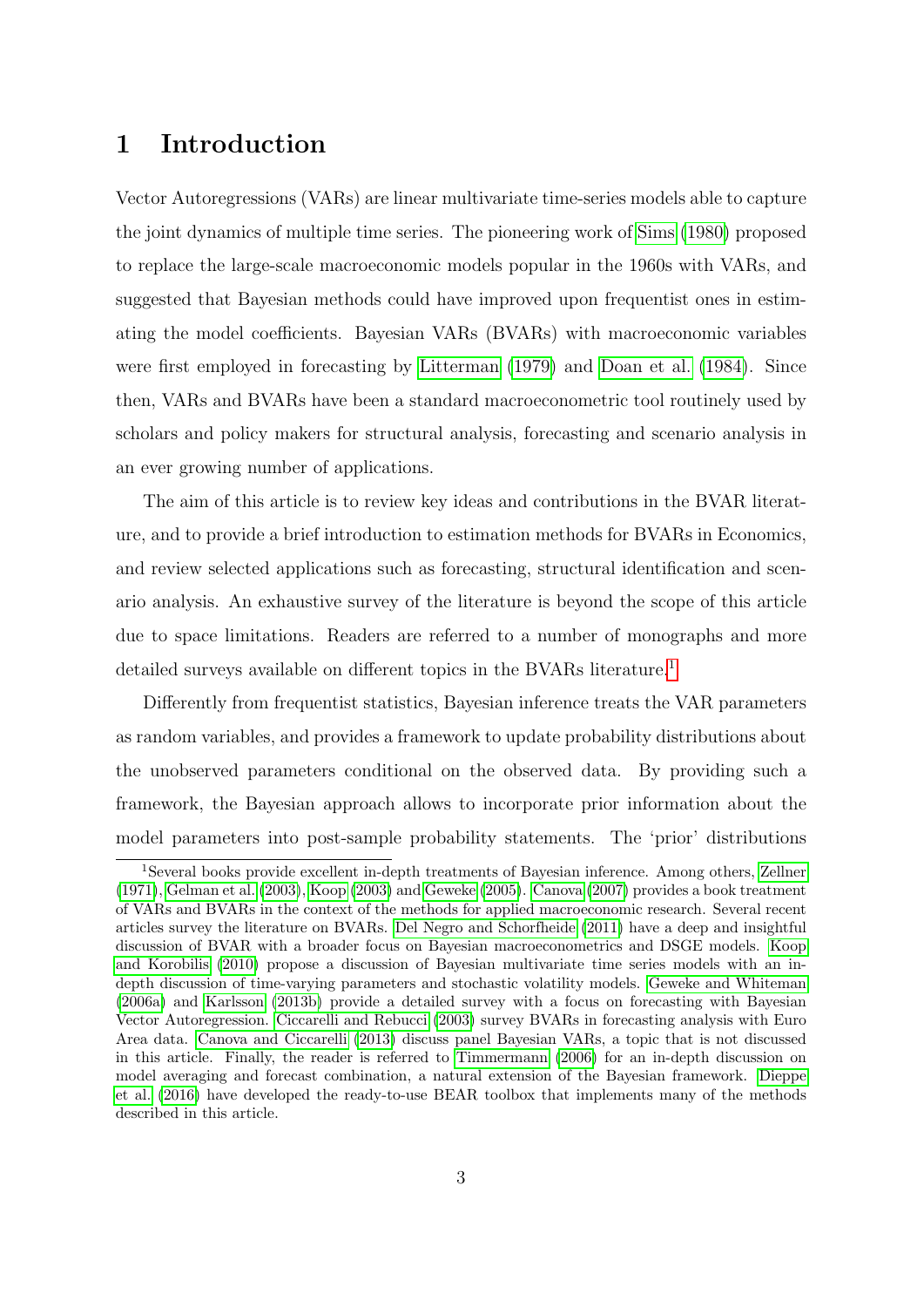about the location of the model parameters summarise pre-sample information available from a variety of sources, such as other macro o micro datasets, theoretical models, other macroeconomic phenomena, or introspection.

In the absence of pre-sample information, Bayesian VAR inference can be thought of as adopting 'non-informative' (or 'diffuse' or 'flat') priors, that express complete ignorance about the model parameters, in the light of the sample evidence summarised by the likelihood function (i.e. the probability density function of the data as a function of the parameters). Often, in such a case, Bayesian probability statements about the unknown parameters (conditional on the data) are very similar to classical confidence statements about the probability of random intervals around the true parameters value. For example, for a VAR with Gaussian errors and a flat prior on the model coefficients, the posterior distribution is centred at the maximum likelihood estimator (MLE), with variance given by the variance-covariance matrix of the residuals. Section 2 discusses inference in BVARs and 'non-informative' priors.

While non-informative priors can provide a useful benchmark, in empirical work with macroeconomic and financial variables informative priors are often adopted. In scientific data analysis, priors on the model coefficients do not incorporate the investigator's 'subjective' beliefs, instead, they summarise stylised representations of the data generating process. Conditional on a model, these widely held standardised priors aim at making the likelihood-based description of the data useful to investigators with potentially diverse prior beliefs (Sims, 2010b).2

The most commonly adopted macroeconomic priors for VARs are the the so-called 'Minnesota' priors (Litterman, 1980). They express the belief that an independent random-walk model for each variable in the system is a reasonable 'centre' for the beliefs about their time series behaviour. While not motivated by economic theory, they are computationally convenient priors, meant to capture commonly held beliefs about how economic time series behave. Minnesota priors can be cast in the form of a Normal-

<sup>2</sup>Bayesian priors can often be interpreted as frequentist penalised regressions (see, for example, De Mol et al., 2008). A Gaussian prior for the regression coefficients, for example, can be thought of as a Ridge penalised regression. Having a double exponential (Laplace) prior on the coefficients is instead equivalent to a Lasso regularisation problem.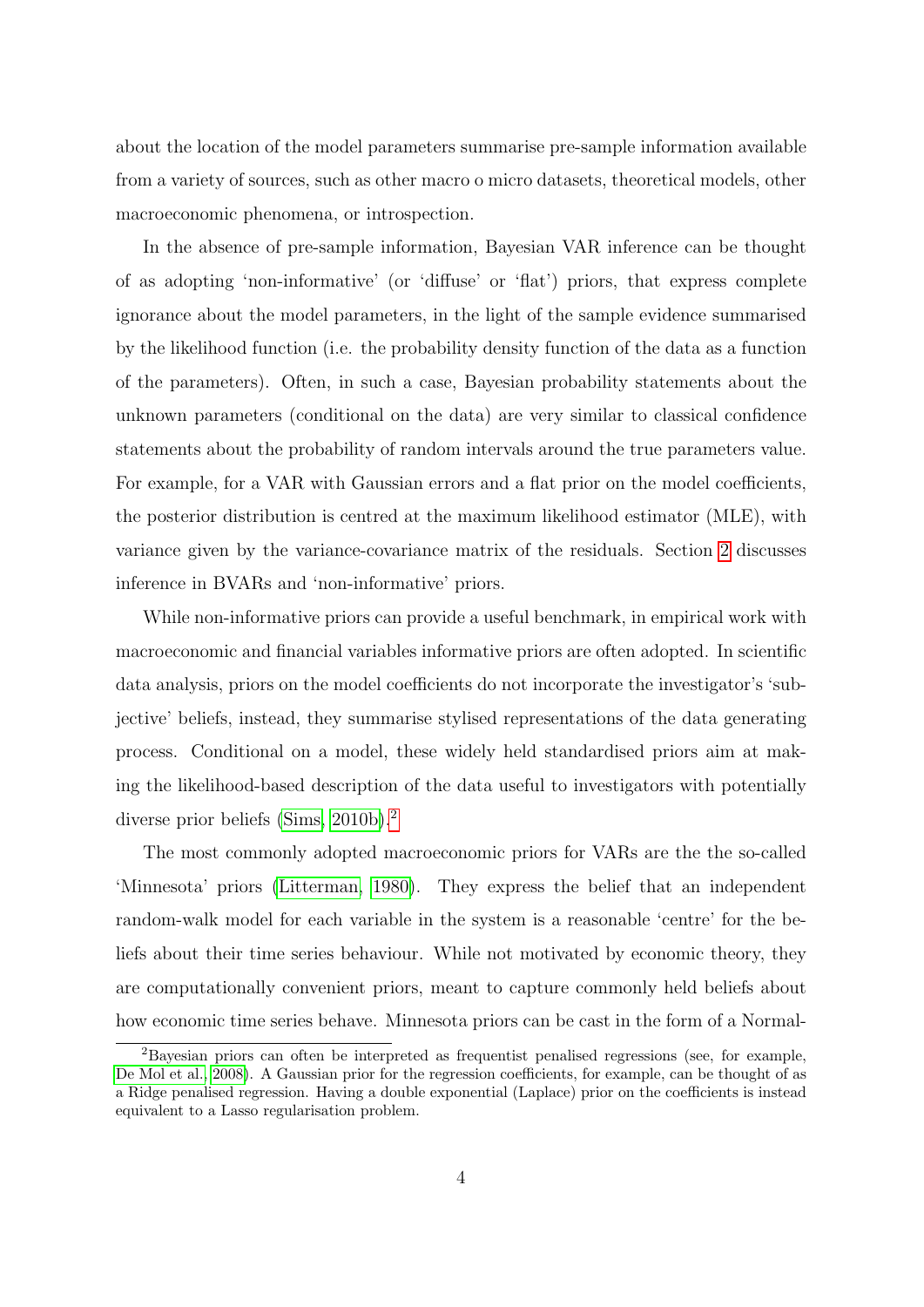Inverse-Wishart (NIW) prior, which is the conjugate prior for the likelihood of a VAR with normally distributed disturbances (see Kadiyala and Karlsson, 1997). Conjugate priors are such that the posterior distribution belongs to the same family as the prior probability distribution. Hence, they allow for analytical tractability of the posterior, and computational speed. Because the data is incorporated into the posterior distribution only through the sufficient statistics, formulas for updating the prior into the posterior are in this case conveniently simple. It is often useful to think of the parameters of a prior distribution – known as 'hyperparameters' – as corresponding to having observed a certain number of 'dummy' or 'pseudo-' observations with properties specified by the prior beliefs on the VAR parameters. Minnesota priors can be formulated in terms of artificial data featuring pseudo observations for each of the regression coefficients, and that directly assert the prior on them.

Dummy observations can also implement prior beliefs about relations among the VAR coefficients, such as e.g. co-integration among variables. In this case, commonly used priors are formulated directly as linear joint stochastic restrictions among the coefficients.<sup>3</sup> This is, for example, the case of the 'single-unit root' prior, that is centred on a region of the VAR parameter space where either there is no intercept and the system contains at least one unit root, or the system is stationary and close to its steady state at the beginning of the sample  $(Sims, 1993)$ .<sup>4</sup> Another instance in which dummy observations are used to establish relations among several coefficients is the 'sum-of-coefficients' prior, that incorporates the widely shared prior beliefs that economic variables can be represented by a process with unit roots and weak cross-sectional linkages (Litterman, 1979).5 Section 3 discusses some of the priors commonly adopted in the economic liter-

<sup>&</sup>lt;sup>3</sup>In principle, dummy observations can also implement prior beliefs about nonlinear functions of the parameters (a short discussion on this is in Sims, 2005b).

<sup>&</sup>lt;sup>4</sup>Such a prior is adopted to capture the belief that it is not plausible to assume that initial transients can explain a large part of observed long-run variation in economic time series. Since in a sample of given size there is no information on the behaviour of time series at frequencies longer than the sample size, the prior assumptions implicitly or explicitly elicited in the analysis will inform results. This is a clear example, in the inference in VARs, of an issue for which Bayesian inference provides a framework to make prior information explicit and available to scientific discussion on the inference in VAR models.

<sup>&</sup>lt;sup>5</sup>Several sets of pseudo-observations can be adopted at the same time. In fact, successive dummy observations modify the prior distribution as if they reflected successive observations of functions of the VAR parameters, affected by stochastic disturbances.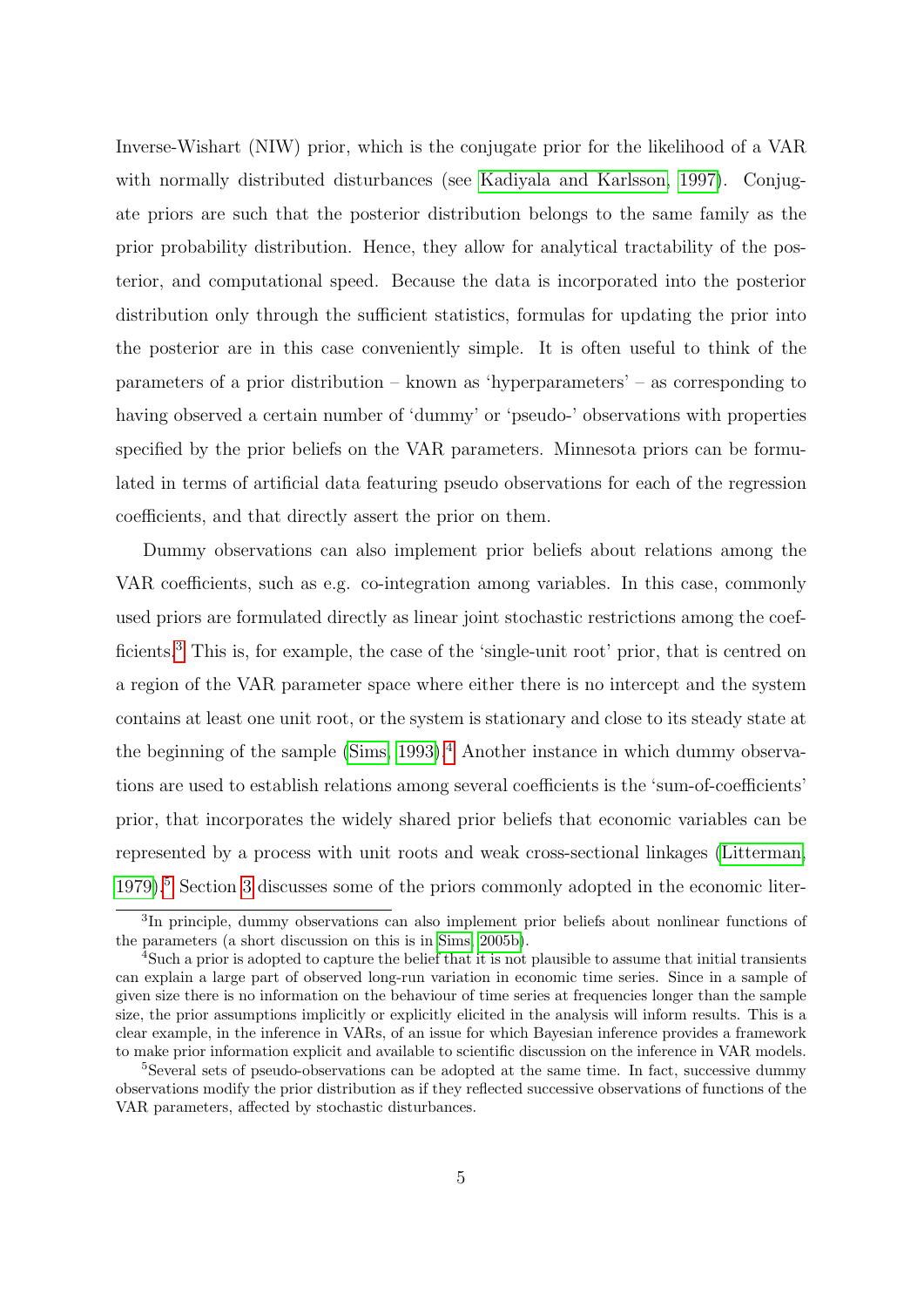ature.

The hyperparameters can be either fixed using prior information (and sometimes 'unorthodoxly' using sample information), or associated to hyperprior distributions that express beliefs about their values. A Bayesian model with more than one level of priors is called a hierarchical Bayes model. In empirical macroeconomic modelling, the hyperparameters associated with the informativeness of the prior beliefs (i.e. the tightness of the prior distribution) are usually left to the investigator's judgement. In order to select a value for these hyperparameters, the VAR literature has adopted mostly heuristic methodologies that minimise pre-specified loss functions over a pre-sample (e.g. the out-of-sample mean squared forecast error in Litterman, 1979, or the in-sample fit in Bantbura et al., 2010). Conversely, Giannone et al. (2015) specify hyperprior distributions and choose the hyperparameters that maximise their posterior probability distribution conditional on the data. Section 4 discusses hierarchical modelling and common approaches to choose hyperparameters not specified by prior information.

BVARs have been applied to an increasingly large number of empirical problems. Forecasting, however, has featured predominantly in the development of BVARs. In this context, BVARs with informative priors have often proved to be superior tools compared to standard frequentist/flat-prior VARs. VARs are highly parametrised autoregressive models, whose number of parameters grows with the square of the number of variables times the number of lags included. Given the limited length of standard macroeconomic datasets – that usually involve monthly, quarterly, or even annual observations –, such overparametrisation makes the estimation of VARs impossible with standard (frequentist) techniques, already for relatively small sets of variables. This is known in the literature as the 'curse of dimensionality'. BVARs efficiently deal with the problem of over-parametrisation through the use of prior information about the model coefficients. The general idea is to use informative priors that shrink the unrestricted model towards a parsimonious na¨ıve benchmark, thereby reducing parameter uncertainty, and improving forecast accuracy. Section 5 discusses forecasting with BVARs.

Another important area of application is the study of causal relationships among economic variables with Structural (B)VARs (Sims and Zha, 1998). It is common practice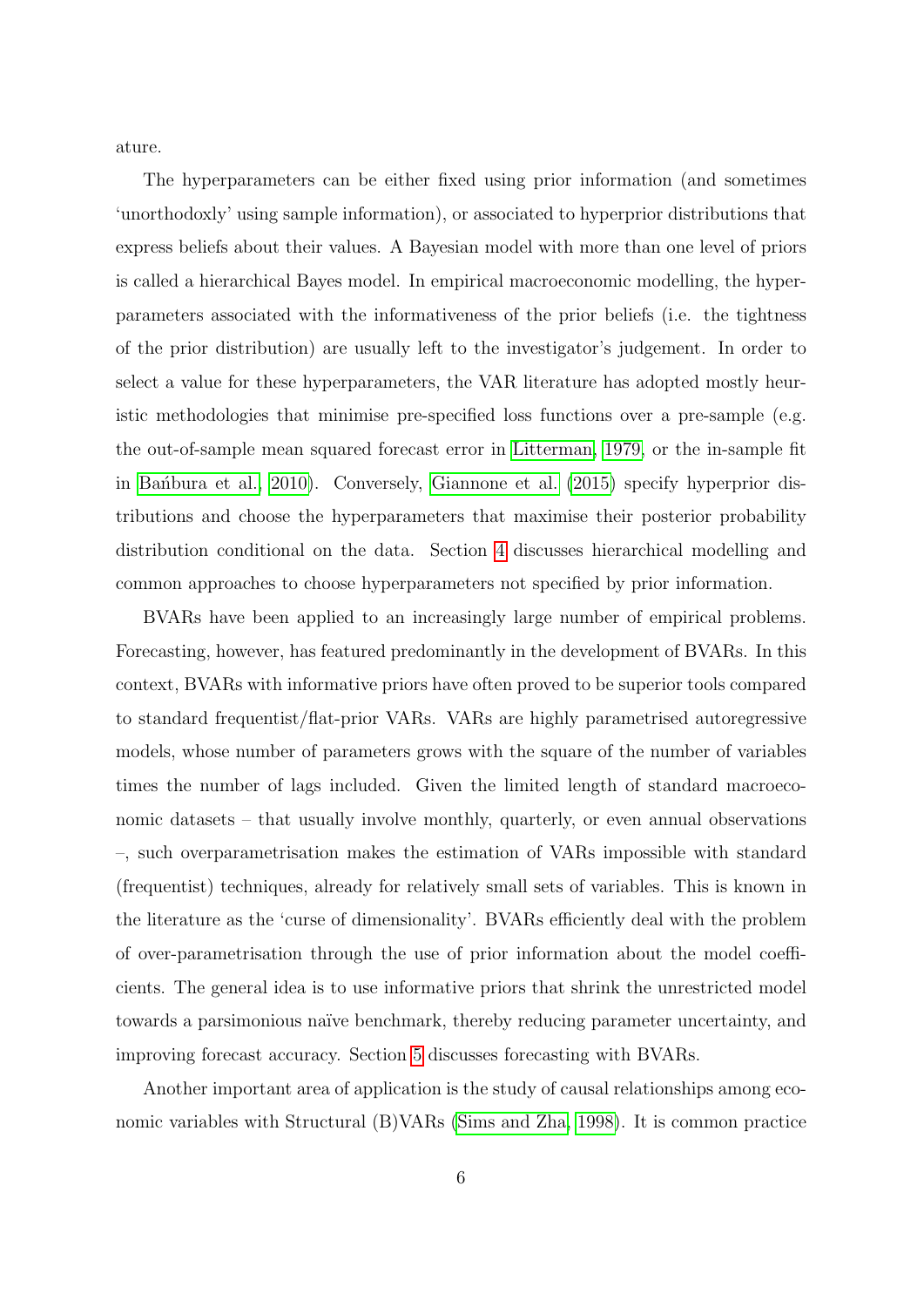to present results from SVARs in the form of impulse response functions – i.e. causal responses over time of a given variable of interest to an 'identified' economic shock – together with bands that characterise the shape of the posterior distribution of the model (see Sims and Zha, 1999).6 Section 7 reviews Bayesian techiniques in SVARs.

The application of Bayesian techniques to 'big data' problems is one of the most active frontiers in the BVAR literature. Indeed, because they can efficiently deal with parameters proliferation, large BVARs are valuable tools to handle empirical analysis in data-rich environments (Ban<sup>t</sup>bura et al., 2010). Important applications in this case also concern forecasting and structural analysis, where large-information BVARs can efficiently address issues related to misspecification and non-fundamentalness. De Mol et al. (2008) have discussed the connection between BVARs and factor models, another popular way to handle large datatsets. We review large BVARs in Section 8.

Finally, in Section 9 we discuss Bayesian inference in VAR models that relax the assumption of fixed coefficients in order to capture changes in the time series dynamics of macroeconomic and financial variables, such as VARs with autoregressive coefficients, threshold and Markov switching VARs.

## 2 Inference in BVARs

Vector Autoregressions (VARs) are linear stochastic models that describe the joint dynamics of multiple time series. Let  $y_t$  be an  $n \times 1$  random vector that takes values in  $\mathbb{R}_n$ . The evolution of  $y_t$  – the endogenous variables – is described by a system of p-th order difference equations – the  $VAR(p)$ :

$$
y_t = A_1 y_{t-1} + \ldots + A_p y_{t-p} + c + u_t \ . \tag{1}
$$

<sup>6</sup>An extreme version of lack of sample information arises in this context. In fact Structural VARs can be parametrised in terms of reduced form VARs that capture the joint dynamics of economic variables, and an 'impact matrix' describing the casual connection between stochastic disturbances and economic variables. This matrix is not uniquely identified by sample information and hence the investigator has to elicit prior beliefs on it (see Sims and Zha, 1998; Baumeister and Hamilton, 2015).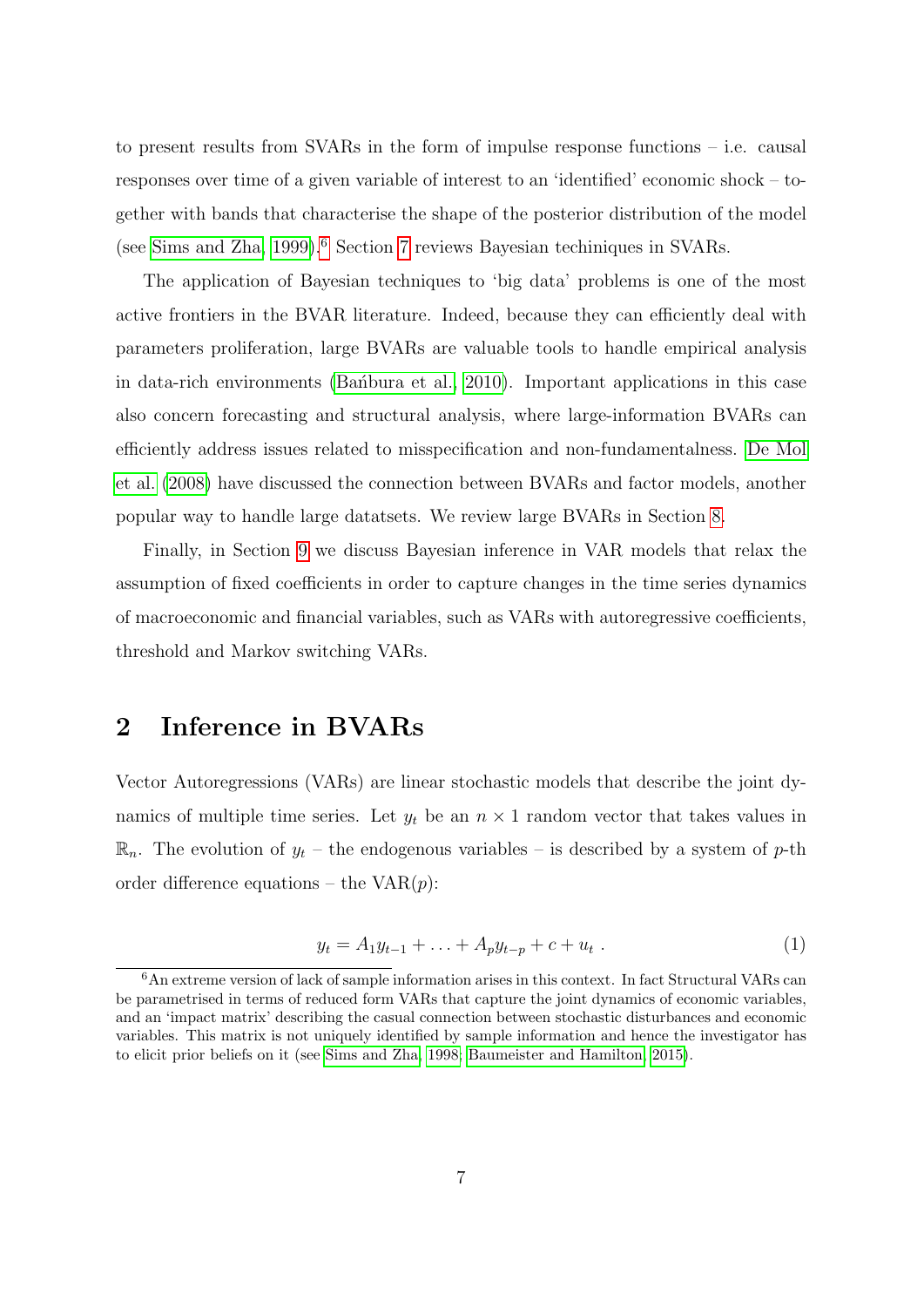In Eq. (1),  $A_j$ ,  $j = 1, ..., p$  are  $n \times n$  matrices of autoregressive coefficients, c is a vector of *n* intercepts, and  $u_t$  is an *n*-dimensional vector of one-step-ahead forecast errors, or reduced-form innovations. The vector of stochastic innovations,  $u_t$ , an independent and identically distributed random variable for each t. The distribution from which  $u_t$  is drawn determines the distribution of  $y_t$ , conditional on its past  $y_{1-p:t-1} \equiv \{y_{1-p}, \ldots, y_0, \ldots, y_{t-2}, y_{t-1}\}.$  The standard assumption in the macroeconometric literature is that errors are Gaussian

$$
u_t \sim i.i.d. \mathcal{N}(0, \Sigma) . \tag{2}
$$

This implies that also the conditional distribution of  $y_t$  is Normal.<sup>7,8</sup>

Bayesian inference on the model in Eq. (1) amounts to updating prior beliefs about the VAR parameters, that are seen as stochastic variables, after having observed a sample  $y_{1-p:t} \equiv \{y_{1-p}, \ldots, y_0, \ldots, y_{t-2}, y_t\}$ . Prior beliefs about the VAR coefficients are summarised by a probability density function (p.d.f.), and updated using Bayes' Law

$$
p(A, \Sigma | y_{1-p:t}) = \frac{p(A, \Sigma)p(y_{1-p:t}|A, \Sigma)}{p(y_{1-p:t})} \propto p(A, \Sigma)p(y_{1-p:t}|A, \Sigma) ,
$$
 (3)

where we define  $A \equiv [A_1, \ldots, A_p, c]'$  as a  $k \times n$  matrix, with  $k = np + 1$ . The joint posterior distribution of the VAR(p) coefficients  $p(A, \Sigma | y_{1-p:t})$  incorporates the information contained in the prior distribution  $p(A, \Sigma)$  – summarising the initial information about the model parameters –, and the sample information summarised by  $p(y_{1-p:t}|A, \Sigma)$ . Viewed as a function of the parameters, the sample information is the likelihood function.9 The posterior distribution summarises the entire information available, and is

<sup>7</sup>While the assumption of normally distributed errors makes the posterior p.d.f. tractable, modern computational methods permit straightforward characterisation of posterior distributions obtained under different assumptions. Among others, Chiu et al. (2017) and Panagiotelis and Smith (2008) depart from the normality assumption and allow for t-distributed errors.

<sup>&</sup>lt;sup>8</sup>It is interesting to observe that in large samples, and under certain regularity conditions, the likelihood function converges to a Gaussian distribution, with mean at the maximum likelihood estimator (MLE) and covariance matrix given by the usual MLE estimator for the covariance matrix. This implies that conditioning on the MLE and using its asymptotic Gaussian distribution is, approximately in large samples, as good as conditioning on all the data (see discussion in Sims, 2010b).

<sup>&</sup>lt;sup>9</sup>The marginal p.d.f. for the observations, denoted as  $p(y_{1-p:t})$ , is a normalising constant and as such can be dropped when making inference about the model parameters.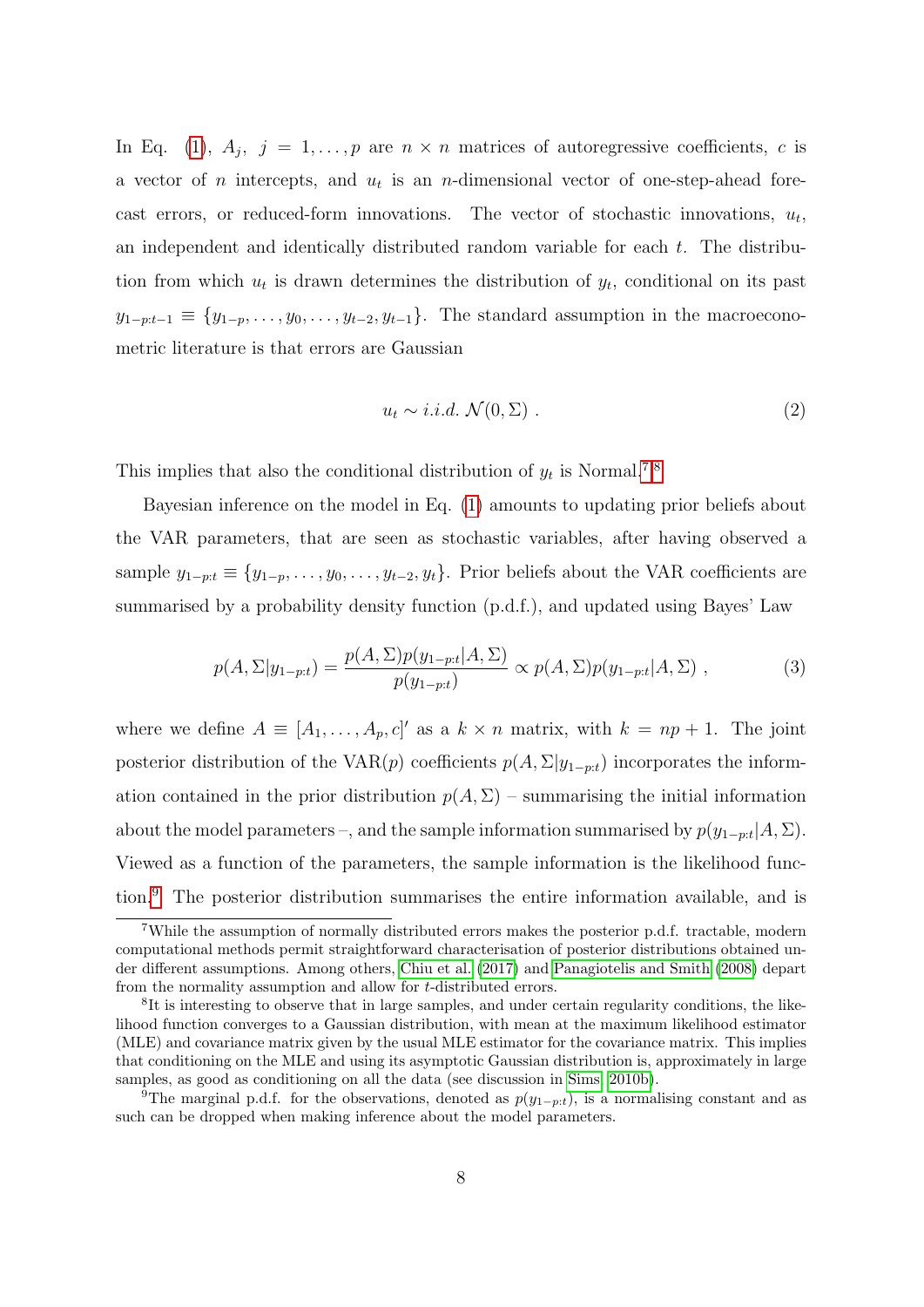used to conduct inference on the VAR parameters.

Given the autoregressive structure of the model, and the i.i.d. innovations, the (conditional) likelihood function of the sample observations  $y_{1:T}$  – conditional on A,  $\Sigma$ and on the first p observations  $y_{1-p:0}$ , can be written as the product of the conditional distribution of each observation

$$
p(y_{1:T}|A,\Sigma,y_{1-p:0}) = \prod_{t=1}^{T} p(y_t|A,\Sigma,y_{t-p:t-1}).
$$
\n(4)

Under the assumption of Gaussian errors, the conditional likelihood of the VAR in Eq. (1) is

$$
p(y_{1:T}|A,\Sigma,y_{1-p:0}) = \prod_{t=1}^{T} \frac{1}{(2\pi)^{n/2}} |\Sigma|^{-1} \exp\left\{-\frac{1}{2}(y_t - A'x_t)' \Sigma^{-1} (y_t - A'x_t)\right\}, \quad (5)
$$

where  $x'_t \equiv \begin{bmatrix} y'_{t-1} & \dots & y'_{t-p} & 1 \end{bmatrix}$ .

The likelihood in Eq. (5) can be written in compact form, by using the seemingly unrelated regression (SUR) representation of the VAR

$$
y = xA + u,\tag{6}
$$

where the  $T \times n$  matrices y and u and the  $T \times k$  matrix x are defined as

$$
y = \begin{bmatrix} y_1' \\ \vdots \\ y_T' \end{bmatrix}, \quad x = \begin{bmatrix} x_1' \\ \vdots \\ x_T' \end{bmatrix}, \quad u = \begin{bmatrix} u_1' \\ \vdots \\ u_T' \end{bmatrix}.
$$
 (7)

Using this notation and standard properties of the trace operator, the conditional likelihood function can be equivalently expressed as

$$
p(y_{1:T}|A,\Sigma,y_{1-p:0}) = \frac{1}{(2\pi)^{Tn/2}}|\Sigma|^{-T/2} \exp\left\{-\frac{1}{2}tr\left[\Sigma^{-1}\widehat{S}\right]\right\}
$$

$$
\times \exp\left\{-\frac{1}{2}tr\left[\Sigma^{-1}(A-\widehat{A})'x'x(A-\widehat{A})\right]\right\}, \quad (8)
$$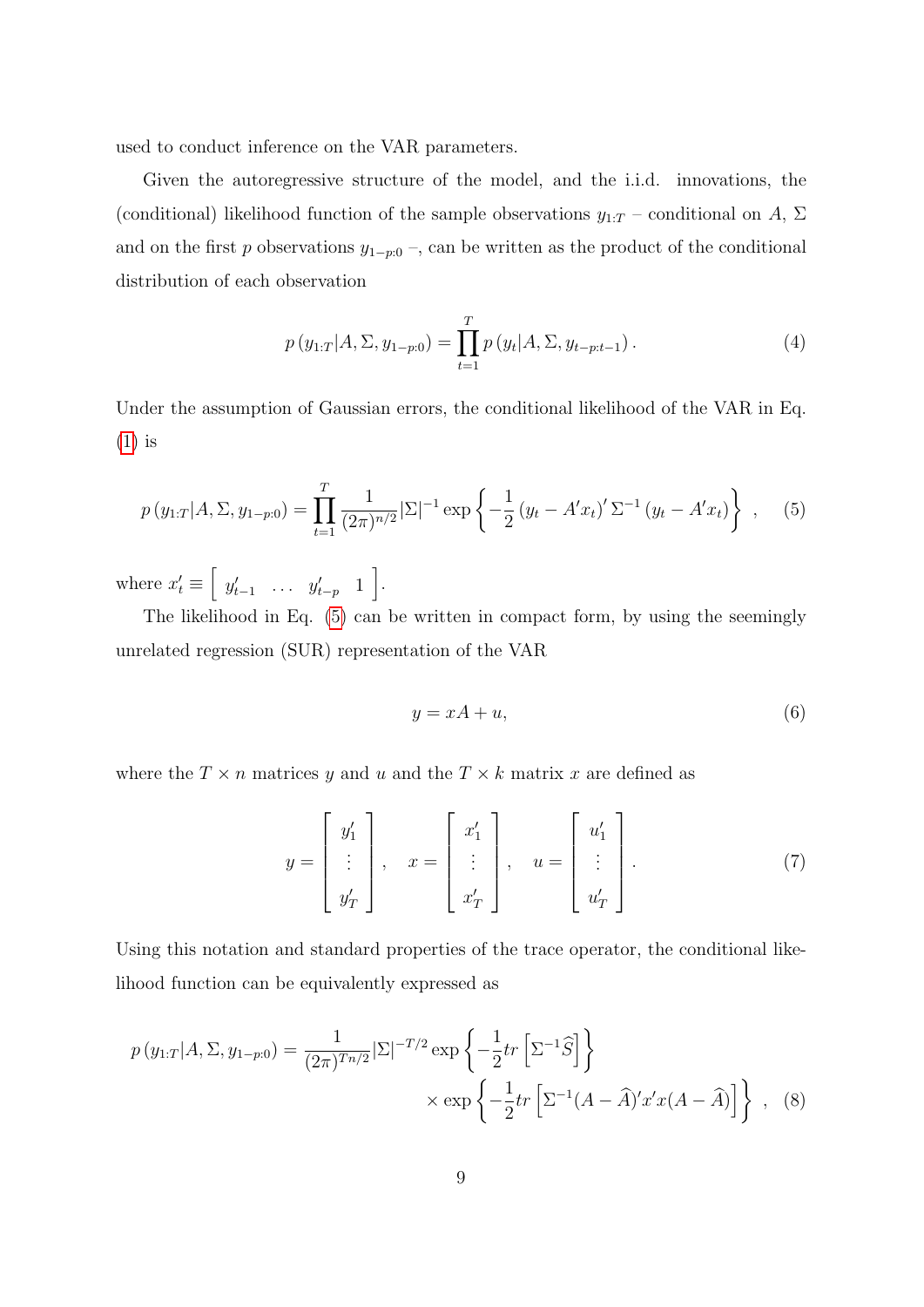where  $\widehat{A}$  is the maximum-likelihood estimator (MLE) of A, and  $\widehat{S}$  the matrix of sums of squared residuals, i.e.

$$
\widehat{A} = (x'x)^{-1}x'y, \qquad \widehat{S} = (y - x\widehat{A})'(y - x\widehat{A}).
$$
\n(9)

The likelihood can also be written in terms of the vectorised representation of the VAR

$$
\mathbf{y} = (\mathbb{I}_n \otimes x)\alpha + \mathbf{u}, \qquad \mathbf{u} \sim (0, \Sigma \otimes \mathbb{I}_T), \qquad (10)
$$

where  $y \equiv vec(y)$  and  $u \equiv vec(u)$  are  $T n \times 1$  vectors, and  $\alpha \equiv vec(A)$  is  $nk \times 1$ . In this vectorised notation the likelihood function is written as

$$
p(y_{1:T}|A,\Sigma,y_{1-p:0}) = \frac{1}{(2\pi)^{Tn/2}}|\Sigma|^{-T/2} \exp\left\{-\frac{1}{2}tr\left[\Sigma^{-1}\widehat{S}\right]\right\}
$$

$$
\times \exp\left\{-\frac{1}{2}(\alpha-\widehat{\alpha})'[\Sigma^{-1}\otimes(x'x)](\alpha-\widehat{\alpha})\right\}, \quad (11)
$$

where, consistently,  $\hat{\alpha} \equiv vec(\hat{A})$  is  $nk \times 1$ . Detailed derivations for the multivariate Gaussian linear regression model can be found in Zellner (1971).

Given the likelihood function, Eq. (3) is used to update the prior information regarding the VAR parameters. An interesting case arises when we assume the absence of any information on the location of the model parameters. This setting can be formalised by assuming that  $\alpha$  and  $\Sigma$  are independently distributed, i.e.,

$$
p(\alpha, \Sigma) = p(\alpha)p(\Sigma),\tag{12}
$$

with prior p.d.f.

$$
p(\alpha) \propto const.,
$$
  
\n
$$
p(\Sigma) \propto |\Sigma|^{-(n+1)/2}.
$$
\n(13)

These priors are known as diffuse or Jeffreys' prior (Geisser, 1965; Tiao and Zellner, 1964). Jeffreys priors are proportional to the square root of the determinant of the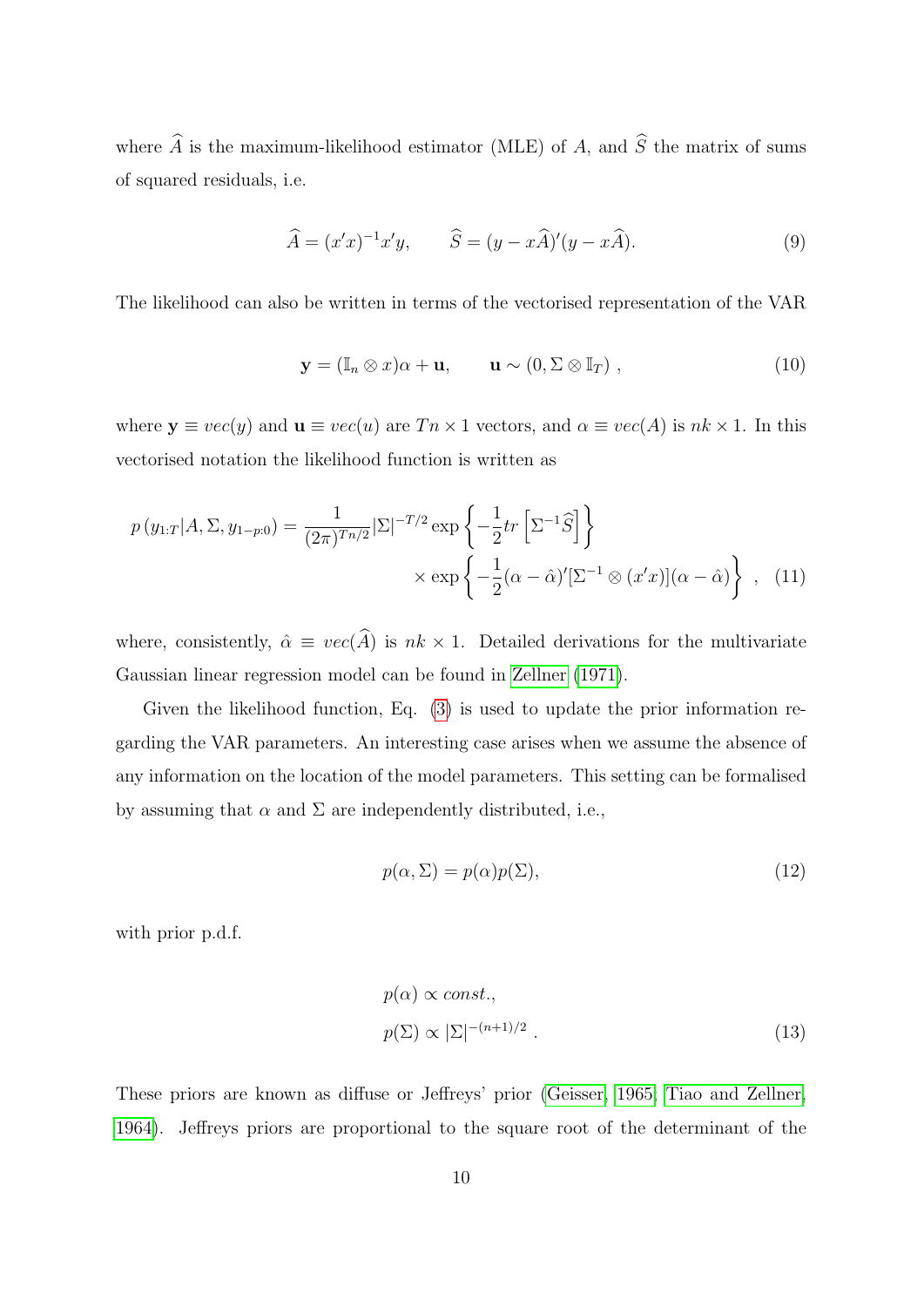Fisher information matrix, and are derived from the Jeffreys' 'invariance principle', meaning that the prior is invariant to re-parameterization (see Zellner, 1971).<sup>10</sup>

Given this set of priors, it is straightforward to derive the posterior distribution of the VAR parameters as

$$
p(A, \Sigma | y_{1:T}) \propto
$$
\n
$$
|\Sigma|^{-(T+n+1)/2} \exp \left\{ -\frac{1}{2} tr \left( \Sigma^{-1} \otimes \mathbb{I}_T \right) \left[ \mathbf{y} - \left( \mathbb{I}_n \otimes x \right) \hat{\alpha} \right]' \left[ \mathbf{y} - \left( \mathbb{I}_n \otimes x \right) \hat{\alpha} \right] \right\}
$$
\n
$$
\times \exp \left\{ -\frac{1}{2} \left( \alpha - \hat{\alpha} \right)' \left( \Sigma^{-1} \otimes x' x \right) \left( \alpha - \hat{\alpha} \right) \right\} , \quad (14)
$$

where the proportionality factor has been dropped for convenience.

From the joint posterior in Eq. (14) one can readily deduce the form of the posterior for  $\alpha$ , conditional on  $\Sigma$  and the observed sample. Also, the posterior can be integrated over α to obtain the marginal posterior for  $\Sigma$ . Therefore, it is possible to conveniently write the posterior distribution of the parameters as

$$
p(\alpha, \Sigma | y_{1:T}) = p(\alpha | \Sigma, y_{1:T}) p(\Sigma | y_{1:T})
$$
\n(15)

where

$$
\Sigma|y \sim \mathcal{IW}\left((y - x\widehat{A})(y - x\widehat{A}), T - k\right) \tag{16}
$$

$$
\alpha|\Sigma, y \sim \mathcal{N}\left(\hat{\alpha}, \Sigma \otimes (x'x)^{-1}\right) \tag{17}
$$

Hence, given the diffuse priors on  $\alpha$  and  $\Sigma$ , the posterior for the autoregressive coeffi-

<sup>10</sup>'Non-informative' or 'flat' priors are designed to extract the maximum amount of expected information from the data. They maximise the difference (measured by Kullback-Leibler distance) between the posterior and the prior when the number of samples drawn goes to infinity. Jeffreys priors for VARs are 'improper', in the sense that they do not integrate to one over the parameter space. Hence, they cannot be thought of as well specified p.d.f. distributions. However, they can be obtained as degenerate limit of the Normal-Inverse-Wishart conjugate distribution, and their posterior is proper. For an in-depth discussion on non-informative priors in multi-parameter settings see Zellner (1971) and Bernardo and Smith (2009).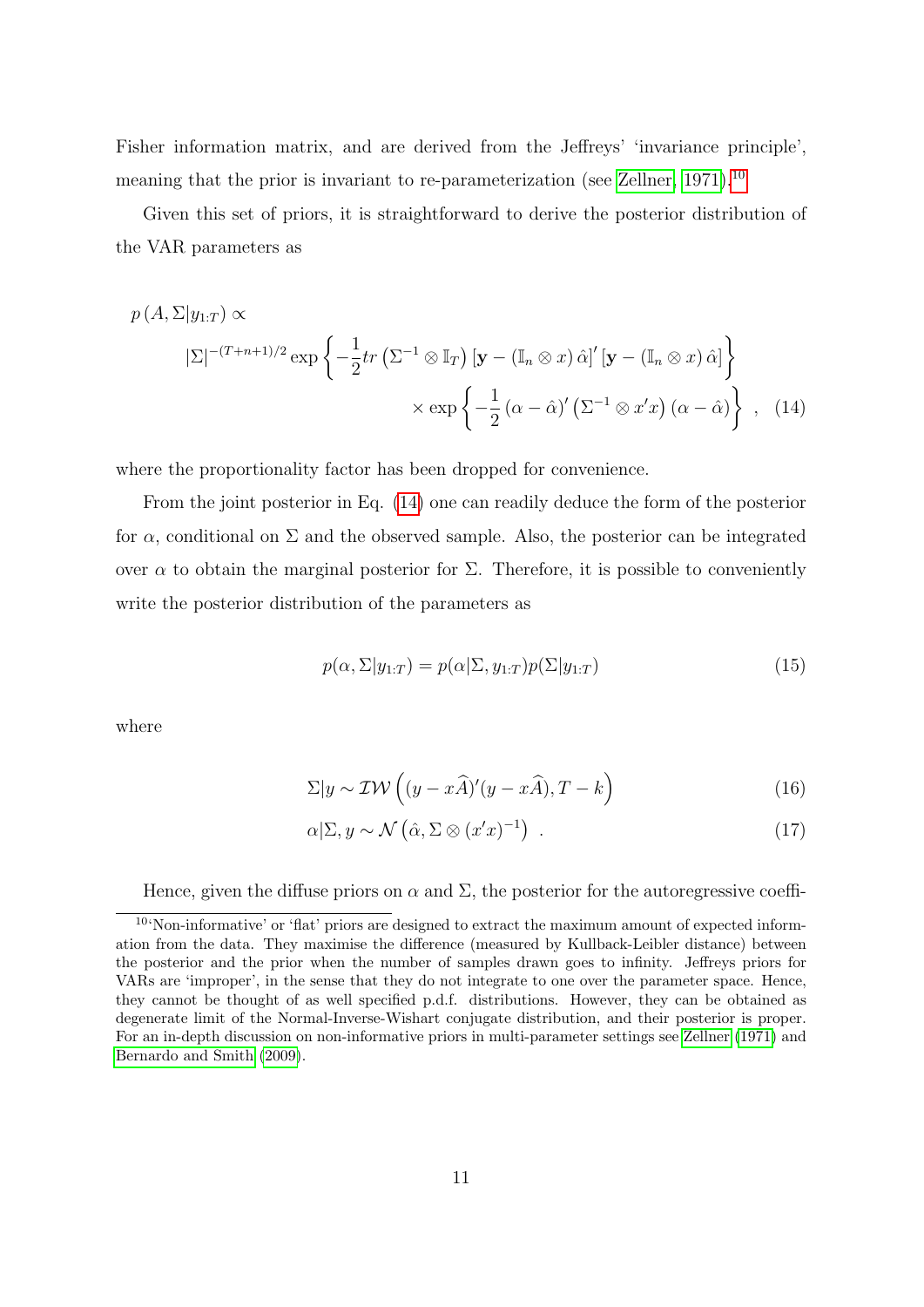cients is centred at the MLE, with posterior variance  $\Sigma \otimes (x'x)^{-1}$ .<sup>11</sup> Interestingly, in this standard normal multivariate linear regression model, Bayesian probability statements about the parameters (given the data) have the same form as the frequentist pre-sample probability statements about the parameters' estimator (see also Sims, 2010b). This is a more general property, in fact, Kwan (1998) has shown that, under widely applicable regularity conditions, an estimator  $\hat{\alpha}_T$  for which

$$
\sqrt{T}(\hat{\alpha}_T - \alpha) | \alpha \xrightarrow[T \to \infty]{\mathcal{D}} \mathcal{N}(0, \Sigma)
$$

allows, with high accuracy, to approximate the distribution of  $\sqrt{T}(\alpha - \hat{\alpha}_T)|\hat{\alpha}$  as  $\mathcal{N}(0, \Sigma)$ in large samples. Hence, it is often possible to interpret  $(1 - \rho)$  approximate confidence sets generated from the frequentist asymptotic approximate distribution as if they were sets in the parameter space with posterior probability  $(1 - \rho)$ .

In potentially misspecified models for which linear regression coefficients are the object of interest, Müller (2013) proposes to adopt an artificial Gaussian posterior centred at the MLE but with a sandwich estimator for the covariance matrix. In fact, in the case of a misspecified model, the shape of the likelihood (the posterior) is asymptotically Gaussian and centred at the MLE, but of a different variance than the asymptotically normal sampling distribution of the MLE. This argument can be seen as a 'flipping' of the frequentist asymptotic statement that supports the use of a sandwich estimator for the covariance matrix in misspecified models, in line with the results in Kwan  $(1998).<sup>12</sup>$ 

An important case in which frequentist pre-sample probability statements and Bayesian post-sample probability statements about parameters diverge, is the case of time-

$$
A|\mathbf{y} \propto |(y - x\widehat{A})'(y - x\widehat{A}) + (A - \widehat{A})'x'x(A - \widehat{A})|^{-T/2}
$$
\n(18)

<sup>&</sup>lt;sup>11</sup>The marginal posterior distribution of the  $k \times n$  matrix A is matricularized to

<sup>(</sup>see Kadiyala and Karlsson, 1997).

 $12$ Müller (2013) shows that a Bayesian decision-maker can justify using OLS with a sandwich covariance matrix when the probability limit of the OLS estimator is the object of interest, despite the fact that the linear regression model is known not to be the true model (see discussion in Sims, 2010b). Miranda-Agrippino and Ricco (2017) use this intuition to construct coverage bands for impulse responses estimated with Bayesian Local Projections (BLP). This method can be thought of as a generalisation of BVARs that estimates a different model for different forecast horizons – as in direct forecasts – and hence induces autocorrelation in the reduced-form residuals that violate the the i.i.d. assumption in Eq. (2).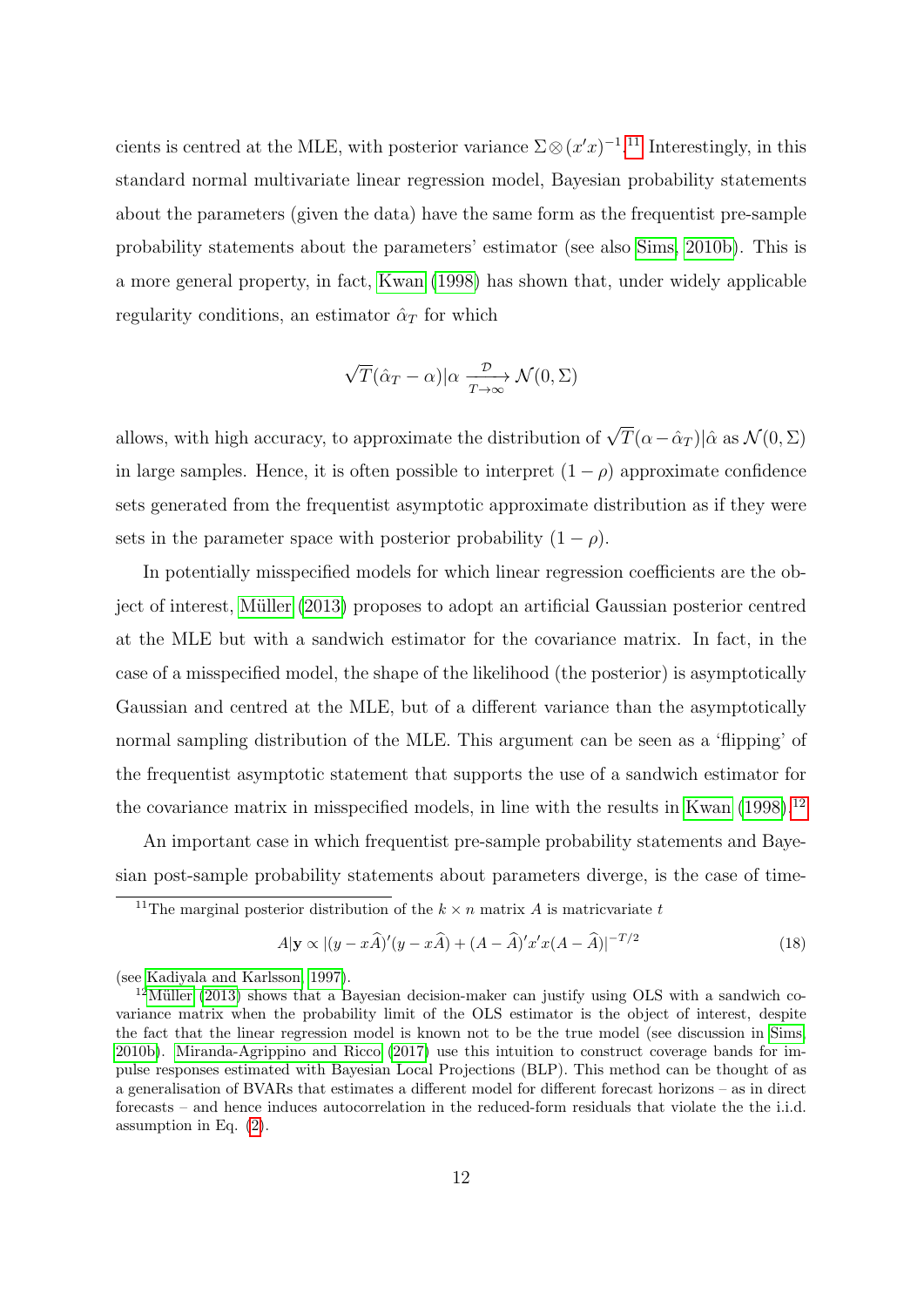series regression models with unit roots. In such cases, while the frequentist distribution of the estimator is skewed asymptotically, the likelihood, and hence the posterior p.d.f., remain unaffected (see Sims and Uhlig, 1991; Kim, 1994).

## 3 Informative Priors for Reduced-Form VARs

Informative prior probability distributions incorporate information about the VAR parameters that is available before some sample is observed. Such prior information can be contained in samples of past data – from the same or a related system –, or can be elicited from introspection, casual observation, and theoretical models. The first case is sometimes referred to as a 'data-based' prior, while the second as a 'nondata-based' prior.

An important case arises when the prior probability distribution yields a posterior distribution for the parameters in the same family as the prior p.d.f. In this case the prior is called a natural conjugate prior for the likelihood function (Raiffa and Schlaifer, 1961). In general, it has been shown that exponential distributions are the only class of distributions that admit a natural conjugate prior, due to these having a fixed number of sufficient statistics that does not increase as the sample size  $T$  increases (see e.g. Gelman et al., 2013). Because the data is incorporated into the posterior distribution only through the sufficient statistics, formulas for updating the prior into the posterior are in these cases conveniently simple.

Prior distributions can be expressed in terms of coefficients, known as hyperparameters, whose functions are sufficient statistics for the model parameters. It is often useful to think of the hyperparameters of a conjugate prior distribution as corresponding to having observed a certain number of pseudo-observations with properties specified by the priors on the parameters. In general, for nearly all conjugate prior distributions, the hyperparameters can be interpreted in terms of 'dummy' or pseudo-observations. The basic idea is to add to the observed sample extra 'data' that express prior beliefs about the hyperparameters. The prior then takes the form of the likelihood function of these dummy observations. Hyperparameters can be either fixed using prior informa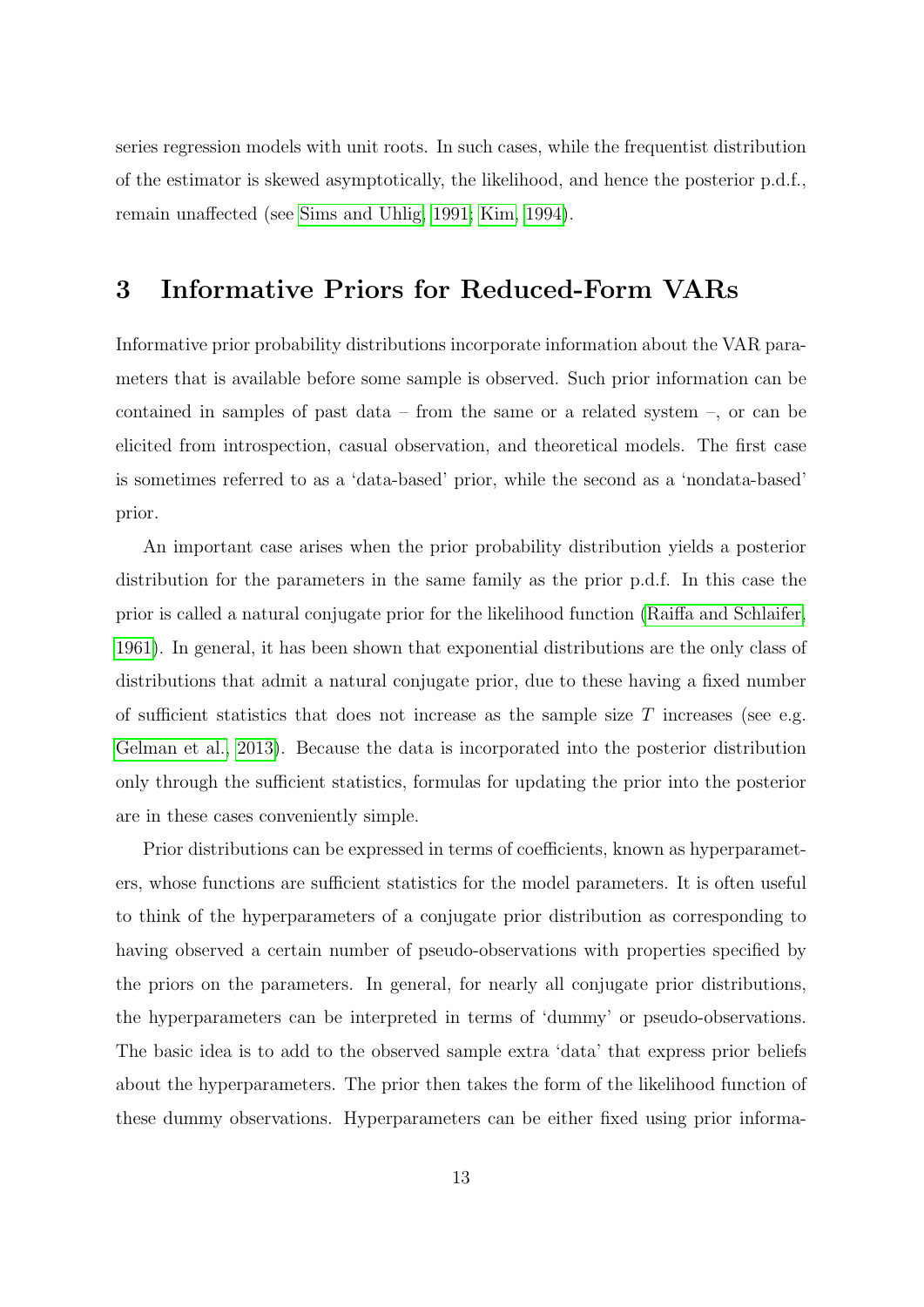tion, or associated to hyperprior distributions that express beliefs about their values. A Bayesian model with more than one level of priors is called a hierarchical Bayes model. In this section we review some of the most commonly used priors for VARs with macroeconomic and financial variables, while we discuss the choice of the hyperpriors and hierarchical modelling in Section 4.

#### 3.1 Natural Conjugate Normal-Inverse Wishart Priors

The Normal-Inverse Wishart (NIW) conjugate priors, part of the exponential family, are commonly used prior distributions for  $(A, \Sigma)$  in VARs with Gaussian errors. These assume a multivariate normal distribution for the regression coefficients, and an Inverse Wishart specification for the covariance matrix of the error term, and can be written as

$$
\Sigma \sim \mathcal{IW}(\underline{S}, \underline{d}) \tag{19}
$$

$$
\alpha|\Sigma \sim \mathcal{N}(\underline{\alpha}, \ \Sigma \otimes \underline{\Omega}) \ , \tag{20}
$$

where  $(S, d, \alpha, \Omega)$  are the priors' hyperparameters. d and S denote, respectively, the degrees of freedom and the scale of the prior Inverse-Wishart distribution for the variancecovariance matrix of the residuals.  $\alpha$  is the prior mean of the VAR coefficients, and  $\Omega$  acts as a prior on the variance-covariance matrix of the dummy regressors.<sup>13</sup> The posterior distribution can be analytically derived and is given by

$$
\Sigma|\mathbf{y} \sim \mathcal{IW}(\overline{S}, \overline{d})\tag{21}
$$

$$
\alpha|\Sigma, \mathbf{y} \sim \mathcal{N}(\overline{\alpha}, \ \Sigma \otimes \overline{\Omega}), \tag{22}
$$

<sup>&</sup>lt;sup>13</sup>The prior mean of the VAR coefficients is  $\mathbb{E}[\alpha] = \underline{\alpha}$ , for  $\underline{d} > n$ , while the variance is  $\mathbb{V}ar[\alpha] =$  $(\underline{d}-n-1)^{-1}\underline{S}\otimes \underline{\Omega}$ , for  $\underline{d} > n+1$ . Setting  $\underline{d} = \max\{n+2, n+2h-T\}$  ensures that both the prior variances of A and the posterior variances of the forecasts at  $T + h$  are defined.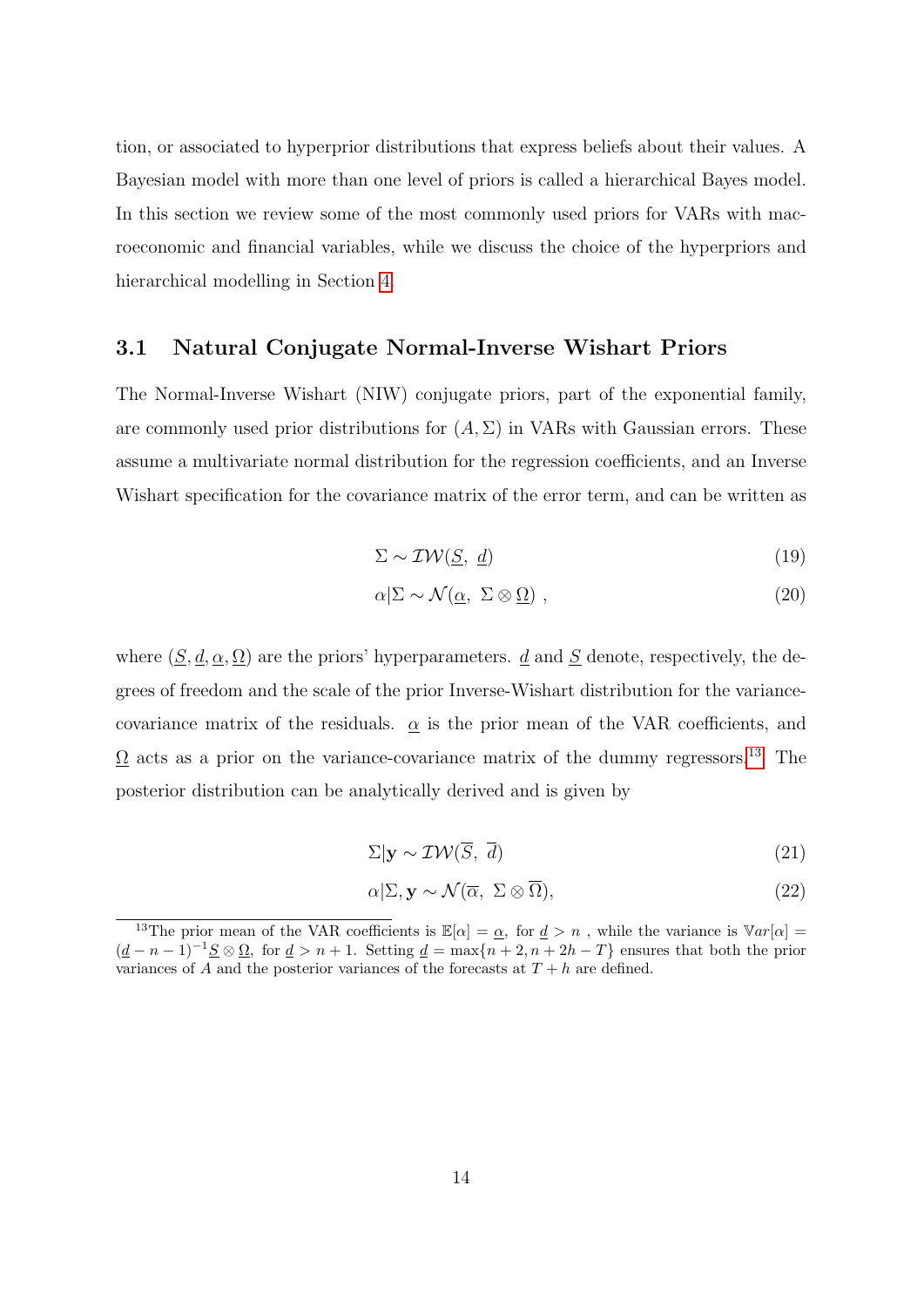where

$$
\overline{\Omega} = (\underline{\Omega} + x'x)^{-1},\tag{23}
$$

$$
\overline{\alpha} \equiv vec(\overline{A}) = vec\left(\overline{\Omega} \left(\underline{\Omega}^{-1} \underline{A} + x' x \widehat{A}\right)\right), \tag{24}
$$

$$
\overline{S} = \widehat{A}'x'x\widehat{A} + \underline{A}'\underline{\Omega}^{-1}\underline{A} + \underline{S} + (y - x\widehat{A})'(y - x\widehat{A}) - \overline{A}'(\underline{\Omega}^{-1} + x'x)\overline{A} . \tag{25}
$$

Comparing Eqs.  $(16)$  -  $(17)$  to Eqs.  $(19)$  -  $(20)$ , it is evident that informative priors can be thought of as equivalent to having observed dummy observations  $(y_d, x_d)$  of size  $T_d$ , such that

$$
\underline{S} = (y_d - x_d \underline{A})'(y_d - x_d \underline{A}),\tag{26}
$$

$$
\underline{d} = T_d - k,\tag{27}
$$

$$
\underline{\alpha} = vec(\underline{A}) = vec((x'_d x_d)^{-1} x'_d y_d), \qquad (28)
$$

$$
\underline{\Omega} = (x'_d x_d)^{-1} \tag{29}
$$

This idea was first proposed for a classical estimator for stochastically restricted coefficients by Theil (1963). Once a set of pseudo-observations able to match the wished hyperparameters is found, the posterior can be equivalently estimated using the extended samples  $y_* = [y', y'_d]'$ ,  $x_* = [x', x'_d]'$  of size  $T_* = T + T_d$  obtaining

$$
\Sigma|\mathbf{y} \sim \mathcal{IW}(S_*, T_* + \underline{d}) \tag{30}
$$

$$
\alpha|\Sigma, \mathbf{y} \sim \mathcal{N}\left(\alpha_*, \ \Sigma \otimes (x_*'x_*)^{-1}\right). \tag{31}
$$

Indeed, it is easy to verify that the posterior moments obtained with the starred variables coincide with those in Eqs.  $(21)$  -  $(22)$ . The posterior estimator efficiently combines sample and prior information using their precisions as weights in the spirit of the mixed estimation of Theil and Goldberger (1961). Posterior inference can be conducted via direct sampling.

#### Algorithm 1: Direct Monte Carlo Sampling from Posterior of VAR Para-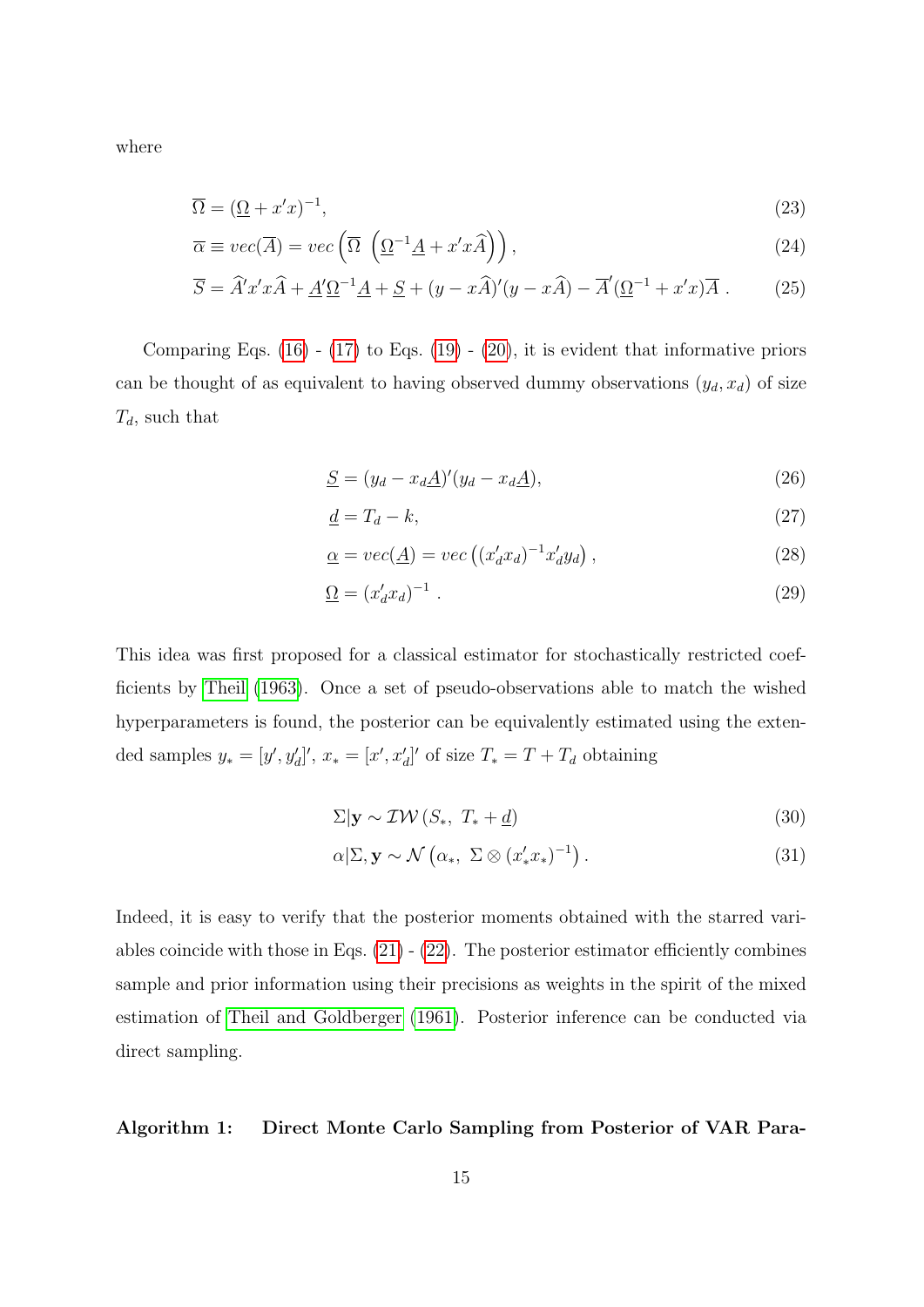#### meters.

For  $s = 1, \ldots, n_{sim}$ :

- 1. Draw  $\Sigma^{(s)}$  from the Inverse-Wishart distribution  $\Sigma|\mathbf{y} \sim \mathcal{IW}(S_*, T_* + \underline{d}).$
- 2. Draw  $A^{(s)}$  from the Normal distribution of  $A^{(s)}\vert \Sigma^{(s)}, \mathbf{y} \sim \mathcal{N}(\alpha_*, \Sigma^{(s)} \otimes (x_*^{\prime} x_*)^{-1}).$

When it is not possible to sample directly from the posterior distribution, as in this case, Markov chain Monte Carlo (MCMC) algorithms are usually adopted (see e.g. Chib,  $2001$ ).<sup>14</sup>

An important feature of the NIW priors in Eqs. (19) - (20) is the Kronecker factorisation that appears in the Gaussian prior for  $\alpha$ . As discussed in the previous section, because the same set of regressors appears in each equation, homoskedastic VARs can be written as SUR models. This symmetry across equations means that homoskedastic VAR models have a Kronecker factorisation in the likelihood, which in turn implies that estimation can be broken into  $n$  separate least-squares calculations, each only of dimension  $np + 1$ . The symmetry in the likelihood can be inherited by the posterior, if the prior adopted also features a Kronecker structure as in Eq. (20). This is a desirable property that guarantees tractability of the posterior p.d.f. and computational speed. However, such a specification can result in unappealing restrictions and may not fit the actual prior beliefs one has – see discussions in Kadiyala and Karlsson (1997), and Sims and Zha (1998). In fact, it forces symmetry across equations, because the coefficients of each equation have the same prior variance matrix (up to a scale factor given by the elements of  $\Sigma$ ). There may be situations in which theory suggests 'asymmetric restrictions' may be desirable instead, e.g. money neutrality implies that the money supply

<sup>&</sup>lt;sup>14</sup>The key idea of MCMC algorithms is to construct a Markov chain for  $\theta \equiv (A, \Sigma)$  which has the posterior as its (unique) limiting stationary distribution, and such that random draws can be sampled from the transition kernel  $p(\theta^{(s+1)}|\theta^{(s)})$ . Tierney (1994) and Geweke (2005) discuss the conditions for the convergence of the chain to the posterior distribution when starting from an arbitrary point in the parameter space. Typically, a large number of initial draws (known as burn-in sample) is discarded to avoid including portions of the chain which have not yet converged to the posterior. Also, even if convergent, the chain may move very slowly in the parameter space due to e.g. autocorrelation between the draws, and a very large number of draws may be needed. See also Karlsson (2013a) for a discussion on this point and on empirical diagnostic tests to assess the chain convergence. References include Geweke (1999); Chib and Greenberg (1995); Geweke and Whiteman (2006b).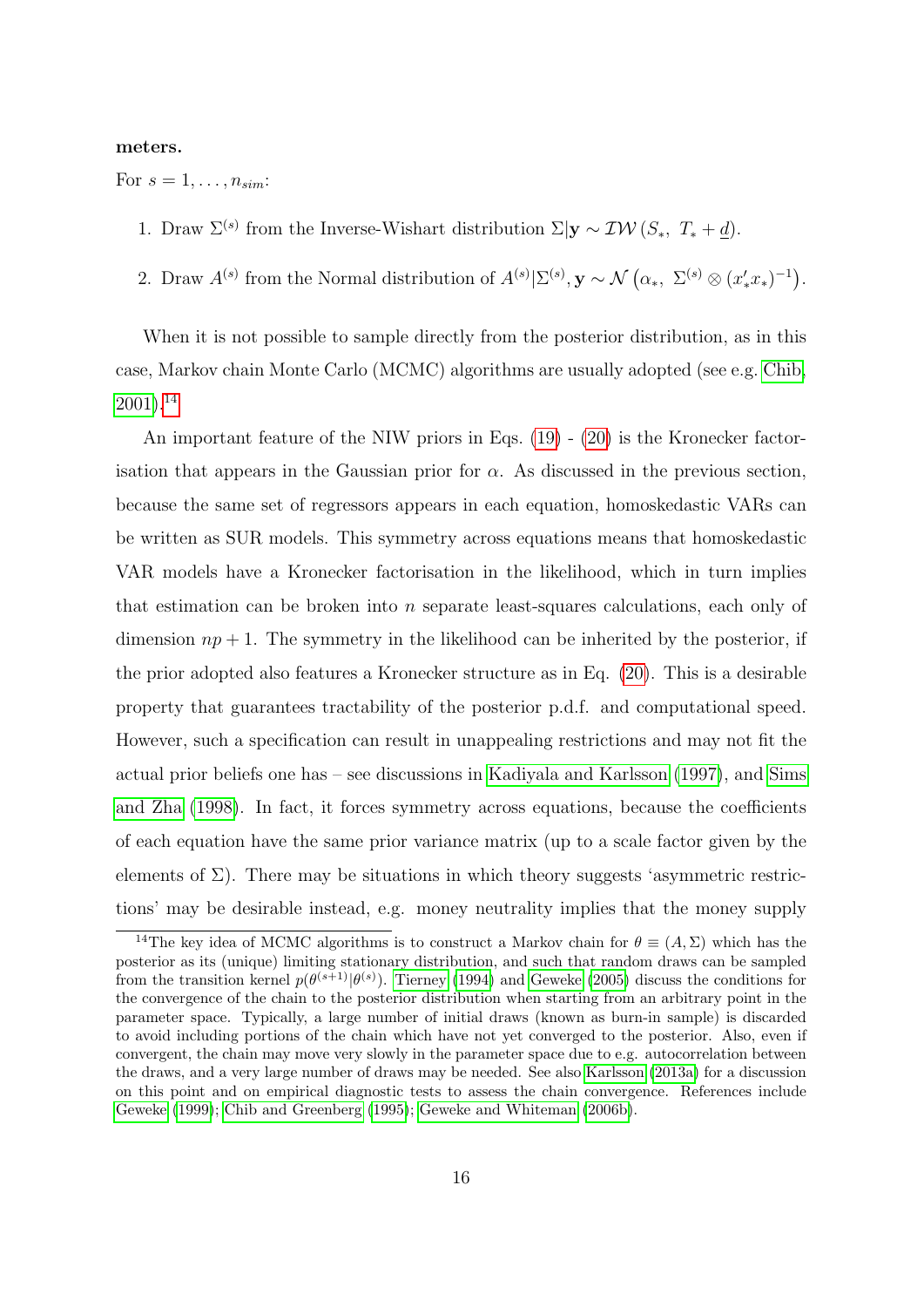does not Granger-cause real output.15 Also, the Kronecker structure implies that prior beliefs must be correlated across the equations of the reduced form representation of the VAR, with a correlation structure that is proportional to that of the disturbances.

#### 3.2 Minnesota Prior

In macroeconomic and financial applications, the parameters of the NIW prior in Eq. Eqs.  $(19)$  -  $(20)$  are often chosen so that prior expectations and variances of A coincide with the so-called 'Minnesota' prior, that was originally proposed in Litterman (1980, 1986).<sup>16</sup> The basic intuition behind this prior is that the behaviour of most macroeconomic variables is well approximated by a random walk with drift. Hence, it 'centres' the distribution of the coefficients in  $A$  at a value that implies a random-walk behaviour for all the elements in  $y_t$ 

$$
y_t = c + y_{t-1} + u_t. \t\t(32)
$$

While not motivated by economic theory, these are computationally convenient priors, meant to capture commonly held beliefs about how economic time series behave.

The Minnesota prior assumes the coefficients  $A_1, \ldots, A_p$  to be a priori independent and normally distributed, with the following moments

$$
\mathbb{E}[(A_{\ell})_{ij}|\Sigma] = \begin{cases} \delta_i & i = j, \ \ell = 1 \\ 0 & \text{otherwise} \end{cases} \quad \text{Var}[(A_{\ell})_{ij}|\Sigma] = \begin{cases} \frac{\lambda_1^2}{f(\ell)} & \text{for } i = j, \forall \ell \\ \frac{\lambda_1^2}{f(\ell)} \frac{\Sigma_{ij}}{\omega_j^2} & \text{for } i \neq j, \forall \ell. \end{cases} (33)
$$

In Eq. (33),  $(A_\ell)_{ij}$  denotes the coefficient of variable j in equation i at lag  $\ell$ .  $\delta_i$  is

<sup>16</sup>The original formulation of Litterman (1980)'s prior was of the form

$$
\alpha \sim \mathcal{N}(\underline{\alpha}, \underline{\Gamma}),
$$

where  $\underline{\Gamma} \equiv diag([\gamma_1^2$  $\left( \frac{2}{n}, \ldots, \frac{2}{n} \right)$  is assumed to be fixed, known, and diagonal. Highfield (1992) and Kadiyala and Karlsson (1997) observed that by modifying Litterman's prior to make it symmetric across equations in the form of a NIW prior, the posterior p.d.f. was tractable.

<sup>&</sup>lt;sup>15</sup>Such restrictions can be accommodated by replacing Eq.  $(19)$  with a truncated Normal distribution. In this case, however, posterior moments are not available analytically and must be evaluated numerically, with consequential complications and loss of efficiency with respect to the MCMC algorithm discussed above (see Hajivassiliou and Ruud, 1994; Kadiyala and Karlsson, 1997, for further details).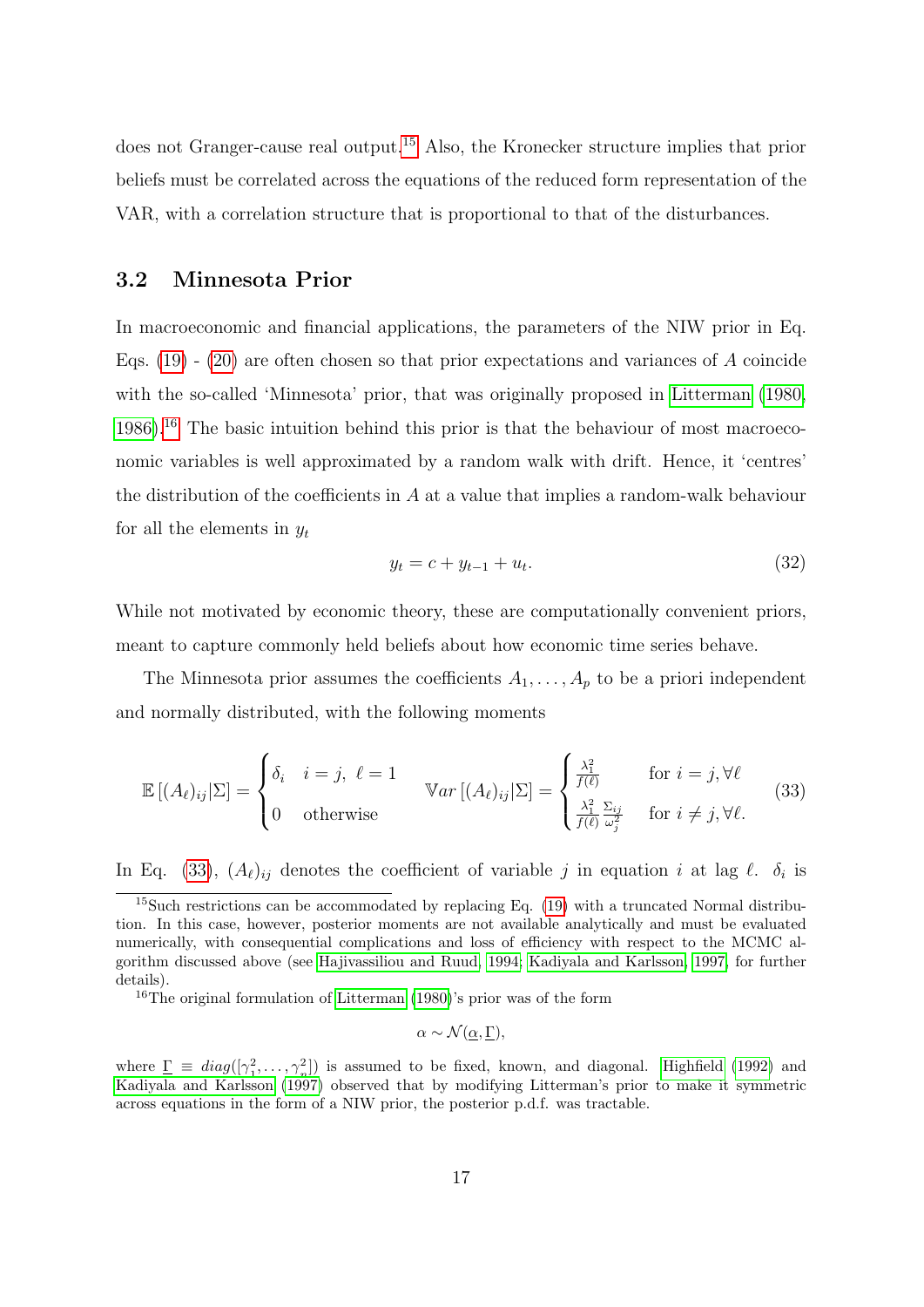usually set to 1 in accordance with Eq.  $(32)$ .<sup>17</sup> The prior also assumes that lags of other variables are less informative than own lags, and that most recent lags of a variable tend to be more informative than more distant lags. This intuition is formalised with  $f(\ell)$ . A common choice for this function is a harmonic lag decay – i.e.  $f(\ell) = \ell^{\lambda_2}$ , a special case of which is  $f(\ell) = \ell$ , where the severity of the lag decay is regulated by the hyperparameter  $\lambda_2$ . The factor  $\Sigma_{ij}/\omega_j^2$  accounts for the different scales of variables i and j. The hyperparameters  $\omega_j^2$  are often fixed using sample information, for example from univariate regressions of each variable onto its own lags.

Importantly,  $\lambda_1$  is a hyperparameter that controls the overall tightness of the random walk prior. If  $\lambda_1 = 0$  the prior information dominates, and the VAR reduces to a vector of univariate models. Conversely, as  $\lambda_1 \to \infty$  the prior becomes less informative, and the posterior mostly mirrors sample information. We discuss the choice of the free hyperparameters in Section 4.

The Minnesota prior can be implemented using dummy observations. Priors on the A coefficients are implemented via the following pseudo-observations

$$
y_d^{(1)} = \begin{bmatrix} diag([\delta_1 \omega_1, \dots, \delta_n \omega_n]) / \lambda_1 \\ 0_{n(p-1)\times n} \end{bmatrix},
$$
  

$$
x_d^{(1)} = \begin{bmatrix} J_p \otimes diag([\omega_1, \dots, \omega_n]) / \lambda_1 & 0_{np \times 1} \end{bmatrix},
$$
 (34)

where  $J_p = diag([1^{\lambda_2}, 2^{\lambda_2}, \dots, p^{\lambda_2}])$  with geometric lag decay.<sup>18</sup> To provide intuition on how the prior is implemented using artificial observations, we consider the simplified case of a  $n = 2$ ,  $p = 2$  VAR for the pseudo-observations. The first n rows of Eq. (34) impose priors on  $A_1$ ; that is, on the coefficients of the first lag. In the  $n = 2$ ,  $p = 2$  case

$$
\Omega_{[k \times k]} = ((x_d^{(1)})' x_d^{(1)})^{-1} = diag\left( \left[ \frac{\lambda_1^2}{\omega_1^2}, \dots, \frac{\lambda_1^2}{\omega_n^2}, \frac{\lambda_1^2}{2^{2\lambda_2} \omega_1^2}, \dots, \frac{\lambda_1^2}{2^{2\lambda_2} \omega_n^2}, \dots, \frac{\lambda_1^2}{p^{2\lambda_2} \omega_1^2}, \dots, \frac{\lambda_1^2}{p^{2\lambda_2} \omega_n^2}, 0 \right] \right).
$$

<sup>&</sup>lt;sup>17</sup>The random-walk assumption is taken for convenience and can be modified to accommodate the characteristics of the series in  $y_t$ . For stationary series, or variables that have been transformed to achieve stationarity, Ban'bura et al. (2010) centre the distribution around zero (i.e.  $\delta_i = 0$ ).

<sup>&</sup>lt;sup>18</sup>Given the dummy observations in Eq. (34), the matrix  $\Omega$  in Eq. (19) is diagonal and of the form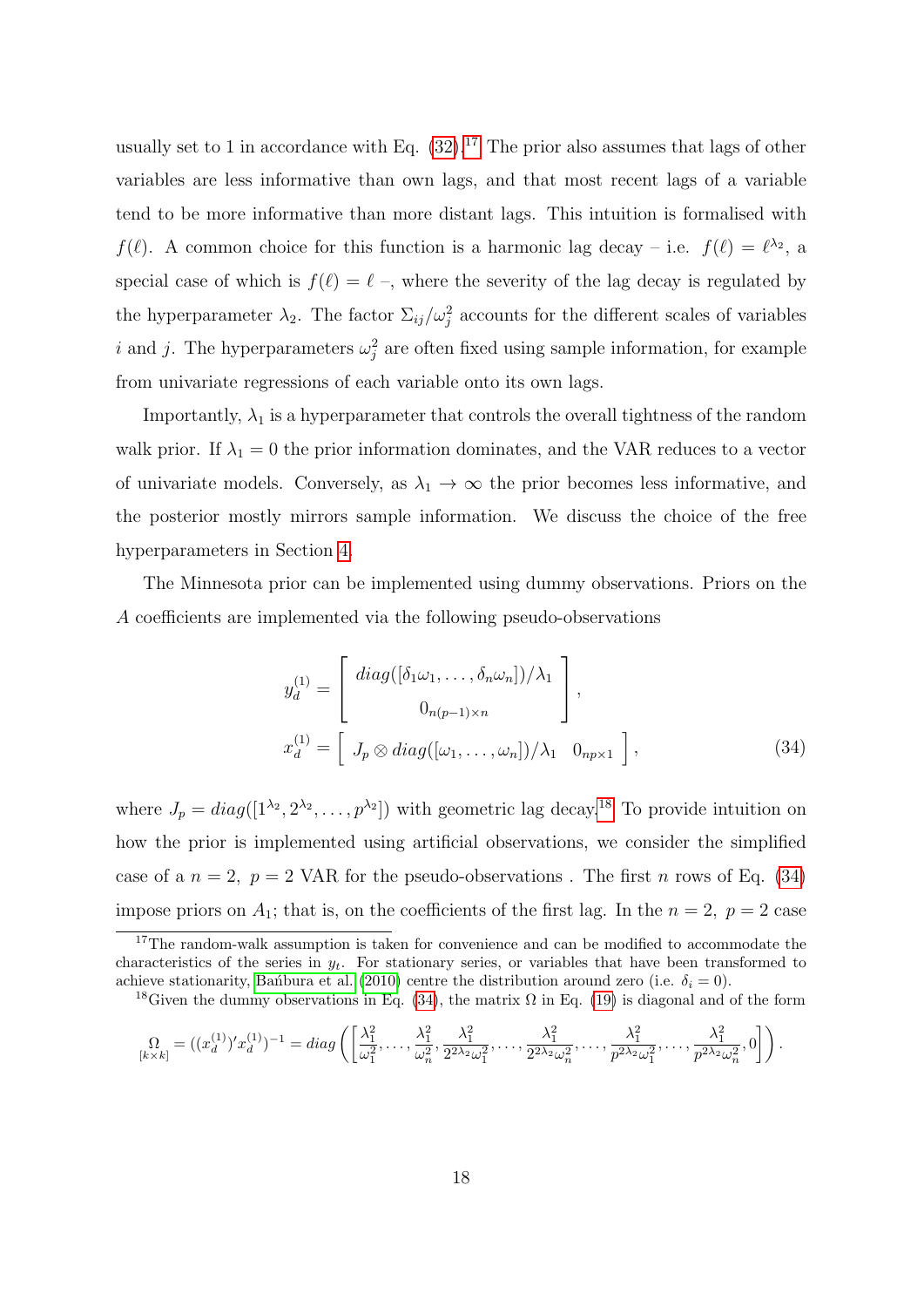one obtains,

$$
\begin{pmatrix}\n\frac{\delta_1 \omega_1}{\lambda_1} & 0 \\
0 & \frac{\delta_2 \omega_2}{\lambda_1}\n\end{pmatrix} = \begin{pmatrix}\n\frac{\omega_1}{\lambda_1} & 0 & 0 & 0 \\
0 & \frac{\omega_2}{\lambda_1} & 0 & 0\n\end{pmatrix} A + \begin{pmatrix}\n(u_d^{(1)})_{1,1} & (u_d^{(1)})_{2,1} \\
(u_d^{(1)})_{1,2} & (u_d^{(1)})_{2,2}\n\end{pmatrix}
$$
\n(35)

that implies, for example, the following equations for the elements  $(1, 1)$  and  $(1, 2)$  of  $A_1$ 

$$
\frac{\delta_1 \omega_1}{\lambda_1} = \frac{\omega_1}{\lambda_1} (A_1)_{1,1} + (u_d^{(1)})_{1,1} \implies A_{1,11} \sim \mathcal{N} \left( \delta_1, \frac{\Sigma_{1,1} \lambda_1^2}{\omega_1^2} \right),
$$
  

$$
0 = \frac{\omega_1}{\lambda_1} A_{1,21} + (u_d^{(1)})_{2,1} \implies A_{1,21} \sim \mathcal{N} \left( 0, \frac{\Sigma_{2,1} \lambda_1^2}{\omega_1^2} \right).
$$

Similar restrictions are obtained for the elements the elements  $(2, 1)$  and  $(2, 2)$  of  $A_1$ . The following  $(n-1)p$  rows in Eq. (34) implement priors on the coefficients of the other lags. In fact, we readily obtain

$$
\begin{pmatrix} 0 & 0 \ 0 & 0 \end{pmatrix} = \begin{pmatrix} 0 & 0 & \frac{2^{\lambda_2} \omega_1}{\lambda_1} & 0 & 0 \\ 0 & 0 & 0 & \frac{2^{\lambda_2} \omega_2}{\lambda_1} & 0 \end{pmatrix} A + \begin{pmatrix} (u_d^{(1)})_{1,1} & (u_d^{(1)})_{2,1} \\ (u_d^{(1)})_{1,2} & (u_d^{(1)})_{2,2} \end{pmatrix}
$$
(36)

which for example implies the following restriction for the element  $(1, 1)$  of  $A_2$ 

$$
0 = \frac{2^{\lambda_2} \omega_1}{\lambda_1} A_{2,11} + (u_d^{(1)})_{1,1} \implies A_{2,11} \sim \mathcal{N}\left(0, \frac{\Sigma_{1,1} \lambda_1^2}{2^{2\lambda_2} \omega_1^2}\right).
$$

Similar restrictions obtain for the other elements of  $A_2$ . Priors beliefs on the residual covariance matrix  $\Sigma$  can instead implemented by the following block of dummies

$$
y_d^{(2)} = \left[ 1_{\lambda_3 \times 1} \otimes diag([\omega_1, \dots, \omega_n]) \right]
$$
 (37)

$$
x_d^{(2)} = \left[ 0_{\lambda_3 n \times n p} \quad 0_{\lambda_3 n \times 1} \right] \tag{38}
$$

In the  $n = 2$ ,  $p = 2$  case, they correspond to appending to the VAR equations  $\lambda_3$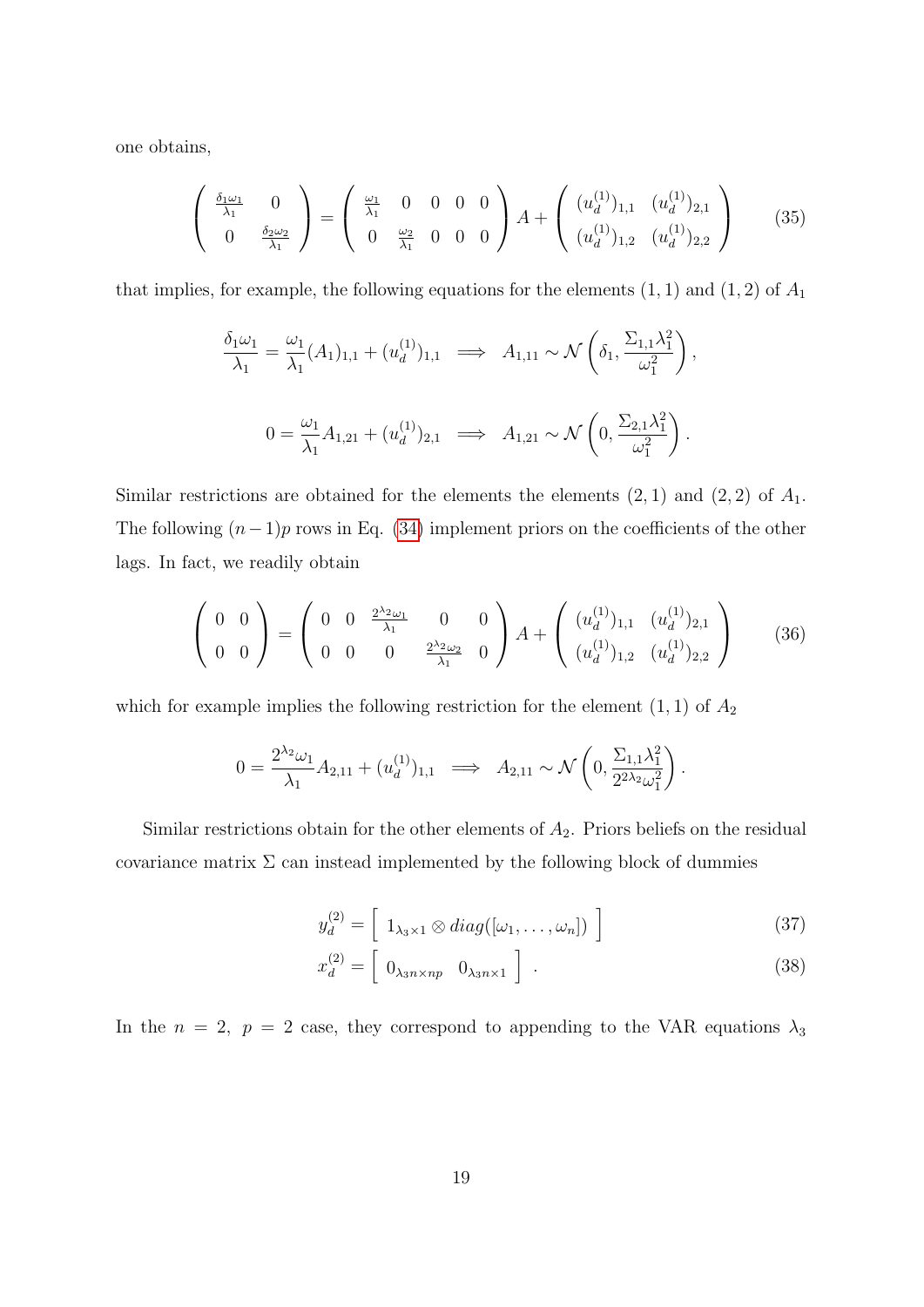replications of

$$
\left(\begin{array}{cc}\n\omega_1 & 0 \\
0 & \omega_2\n\end{array}\right) = \left(\begin{array}{cccc}\n0 & 0 & 0 & 0 \\
0 & 0 & 0 & 0\n\end{array}\right) A + \left(\begin{array}{cc}\n(u_d^{(2)})_{1,1} & (u_d^{(2)})_{2,1} \\
(u_d^{(2)})_{1,2} & (u_d^{(2)})_{2,2}\n\end{array}\right). \tag{39}
$$

 $\lambda_3$  is the hyperparameter that determines the tightness of the prior on  $\Sigma$ . To understand how this works, it is sufficient to consider that with  $\lambda_3$  artificial observations  $z_i \sim$  $\mathcal{N}(0, \sigma_z^2)$ , an estimator for the covariance is given by  $\lambda_3^{-1} \sum_{i=1}^{\lambda_3} z_i^2$ .

Finally, uninformative priors for the intercept are often implemented with the following set of pseudo-observations

$$
y_d^{(3)} = \left[ \begin{array}{c} 0_{1 \times n} \end{array} \right], \qquad x_d^{(3)} = \left[ \begin{array}{c} 0_{1 \times np} & \epsilon \end{array} \right],
$$

where  $\epsilon$  is a hyperparameter usually set to a very small number.<sup>19</sup>

#### 3.3 Priors for VAR with Unit Roots and Trends

Sims (1996, 2000) observed that flat-prior VARs, or more generally estimation methods that condition on initial values, tend to attribute an implausibly large share of the variation in observed time series to deterministic – and hence entirely predictable – components. The issue stems from the fact that ML and OLS estimators that condition on the initial observations and treat them as non-stochastic do not apply any penalisation to parameters values that imply that these observations are very distant from the variables' steady state (or their trend if non-stationary). As a consequence, complex transient dynamics from the initial conditions to the steady state are treated as plausible, and can explain an 'implausibly' large share of the low-frequency variation of the data. This typically translates into poor out-of-sample forecasts. To understand the intuition, consider the univariate model

$$
y_t = c + ay_{t-1} + u_t. \t\t(40)
$$

<sup>&</sup>lt;sup>19</sup>?? propose a set of artificial observations to account for seasonal patterns and potentially other peaks in the spectral densities.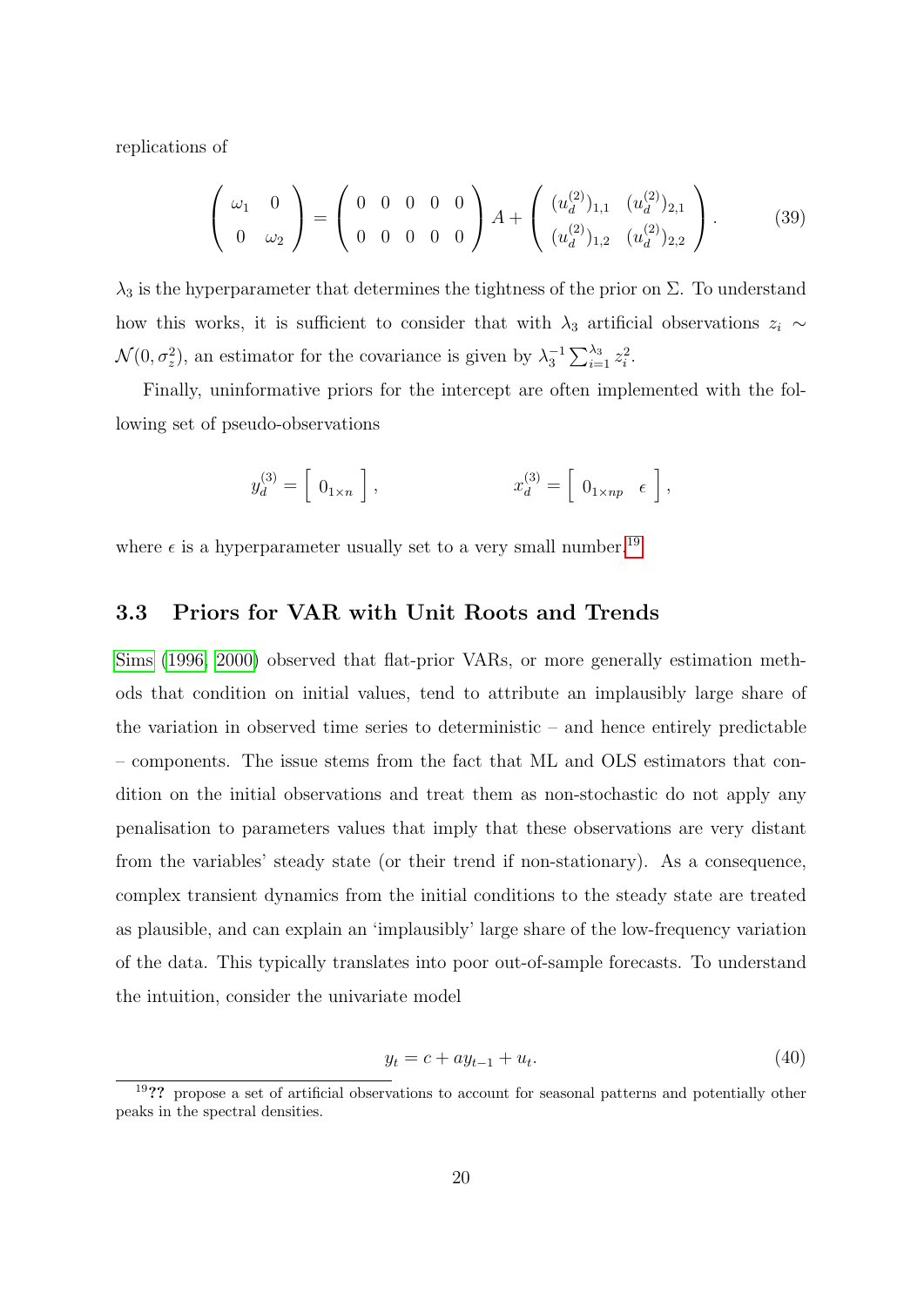Iterating Eq. (40) backward yields

$$
y_t = \left[ a^t y_0 + \sum_{j=0}^{t-1} a^j c \right] + \left[ \sum_{j=0}^{t-1} a^j u_{t-j} \right],\tag{41}
$$

which, if  $|a| < 1$ , reduces to

$$
y_t = \left[ a^t \left( y_0 - \frac{c}{1-a} \right) + \frac{c}{1-a} \right] + \left[ \sum_{j=0}^{t-1} a^j u_{t-j} \right]. \tag{42}
$$

The first term in square brackets in Eq. (41) is the deterministic component: the evolution of  $y_t$  from the initial conditions  $y_0$ , absent any shocks. The second term instead captures the stochastic evolution of  $y_t$  due to the shocks realised between [0, t–1].  $c/(1-a)$  in Eq. (42) is the unconditional mean of  $y_t$ . If  $y_t$  is close to non-stationary – i.e.  $a \approx 1$ , the MLE estimator of the unconditional mean of  $y_t$  may be very far from  $y_0$ , and the 'reversion to the mean' from  $y_0$  is then used to fit the data (see Eq. 42).

One way to deal with this issue is to use the unconditional likelihood, by explicitly incorporating the density of the initial observations in the inference. However, because most macroeconomic time series are effectively nonstationary, it is not obvious how the density of the initial observations should be specified.<sup>20</sup> Another approach, following Sims and Zha (1998); Sims (2000), is to instead specify priors that downplay the importance of the initial observations, and hence reduce the explanatory power of the deterministic component.

These types of priors, implemented through artificial observations, aim to reduce the importance that the deterministic component has in explaining a large share of the in-sample variation of the data, eventually improving forecasting performances out-ofsample (see Sims, 1996; Sims and Zha, 1998, for a richer discussion on this point).<sup>21</sup>

 $20$ This approach requires the use of iterative nonlinear optimisation methods. The main issue with this approach is that nonstationary models have no unconditional – viz. ergodic – distribution of the initial conditions. Also, while near-nonstationary models may have an ergodic distribution, the time required to arrive at the ergodic distribution from arbitrary initial conditions may be very long. For this reason, using such a method requires strong beliefs about the stationarity of the model, which is rarely the case in macroeconomics, and imposing the ergodic distribution on the first  $p$  observations may be unreasonable (see Sims, 2005a).

<sup>&</sup>lt;sup>21</sup>The treatment of unit root in Bayesian and frequentist inference has been hotly debated. Among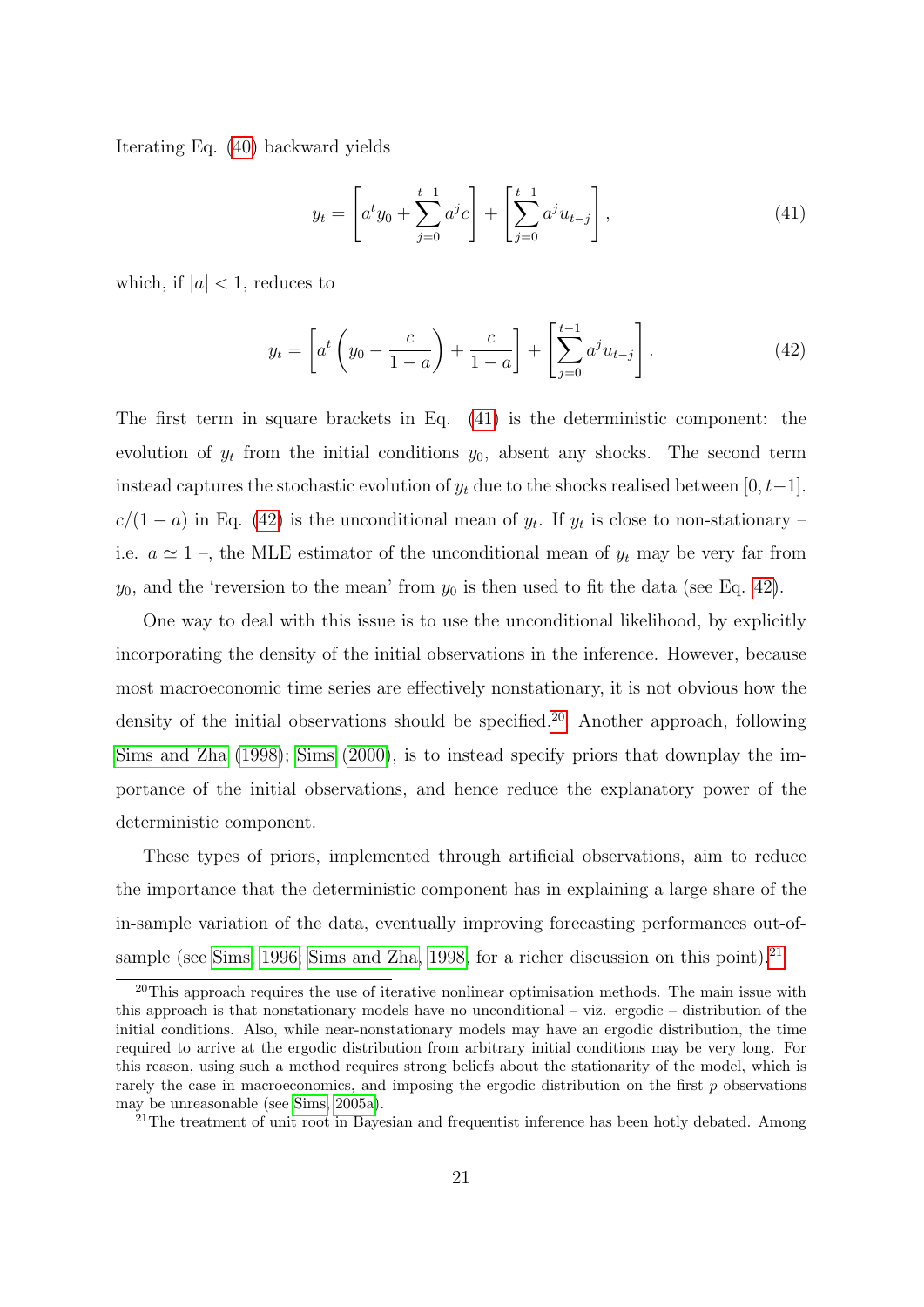The 'co-persistence' (or 'one-unit-root' or 'dummy initial observation') prior (Sims, 1993) reflects the belief that when all lagged  $y_t$ 's are at some level  $\bar{y}_0$ ,  $y_t$  tends to persist at that level. It is implemented using the following artificial observation

$$
y_d^{(4)} = \left[\frac{\bar{y}_{0,1}}{\lambda_4}, \dots, \frac{\bar{y}_{0,n}}{\lambda_4}\right] \qquad x_d^{(4)} = [y_d^{(4)}, \dots, y_d^{(4)}, 1/\lambda_4], \qquad (43)
$$

where  $\bar{y}_{0,i}, i = 1, \ldots, n$  are the average of the initial values of each variable, and usually set to be equal to the average of the first  $p$  observations in the sample. Writing down the implied system of equations  $y_d^{(4)} = Ax_d^{(4)} + u_d^{(4)}$  $\frac{d^{(4)}}{d}$  one obtains the following stochastic restriction on the VAR coefficients

$$
[\mathbb{I}_n - A(1)] \bar{y}_0 - c = \lambda_4 u_d^{(4)}, \qquad (44)
$$

where  $\mathbb{I}_n - A(1) = (\mathbb{I}_n - A_1 - \ldots - A_p)$ . The hyperparameter  $\lambda_4$  controls the tightness of this stochastic constraint. The prior is uninformative for  $\lambda_4 \to \infty$ . Conversely, as  $\lambda_4 \rightarrow 0$  the model tends to a form where either there is at least one explosive common unit root and the constant c is equal to zero  $(\bar{y}_0)$  is the eigenvector of the unit root), or the VAR is stationary, c is different from zero, and the initial conditions are close to the implied unconditional mean  $(\bar{y}_0 = [\mathbb{I}_n - A(1)]^{-1} c)$ . In the stationary form, this prior does not rule out cointegrated models. This prior induces prior correlation among all the VAR coefficients in each equation, including the constant. $^{22}$ 

The 'sums-of-coefficients' (or 'no-cointegration') prior (Doan et al., 1984), captures the belief that when the average lagged values of a variable  $y_{j,t}$  is at some level  $\bar{y}_{0,j}$ , then  $\bar{y}_{0,j}$  is likely to be a good forecast of  $y_{j,t}$ . It also implies that knowing the average

others, important contributions are Sims (1988, 1991), Sims and Uhlig (1991), Koop and Steel (1991), Phillips (1991a,b), Uhlig (1994a,b), Müller and Elliott (2003); Jarociński and Marcet (2011, 2014). The Journal of Applied Econometrics October/December 1991 Volume 6, Issue 4 has been entirely dedicated to this debate.

<sup>&</sup>lt;sup>22</sup>To put a heavier weight on the presence of a unit root, one could add to the observation in Eq. (43) an additional artificial observation that enforces the belief that  $c = 0$ . Alternatively, one could modify Eq. (43) to have a zero in place of  $\lambda_4^{-1}$  as the observation corresponding to the intercept. In this case, the prior gives no plausibility to stationary models and, if used in isolation, allows for at least a single unit root without any restriction on c. Hence, despite the presence of a unit root, it may not necessarily reduce the importance of the deterministic component (see Sims, 2005a).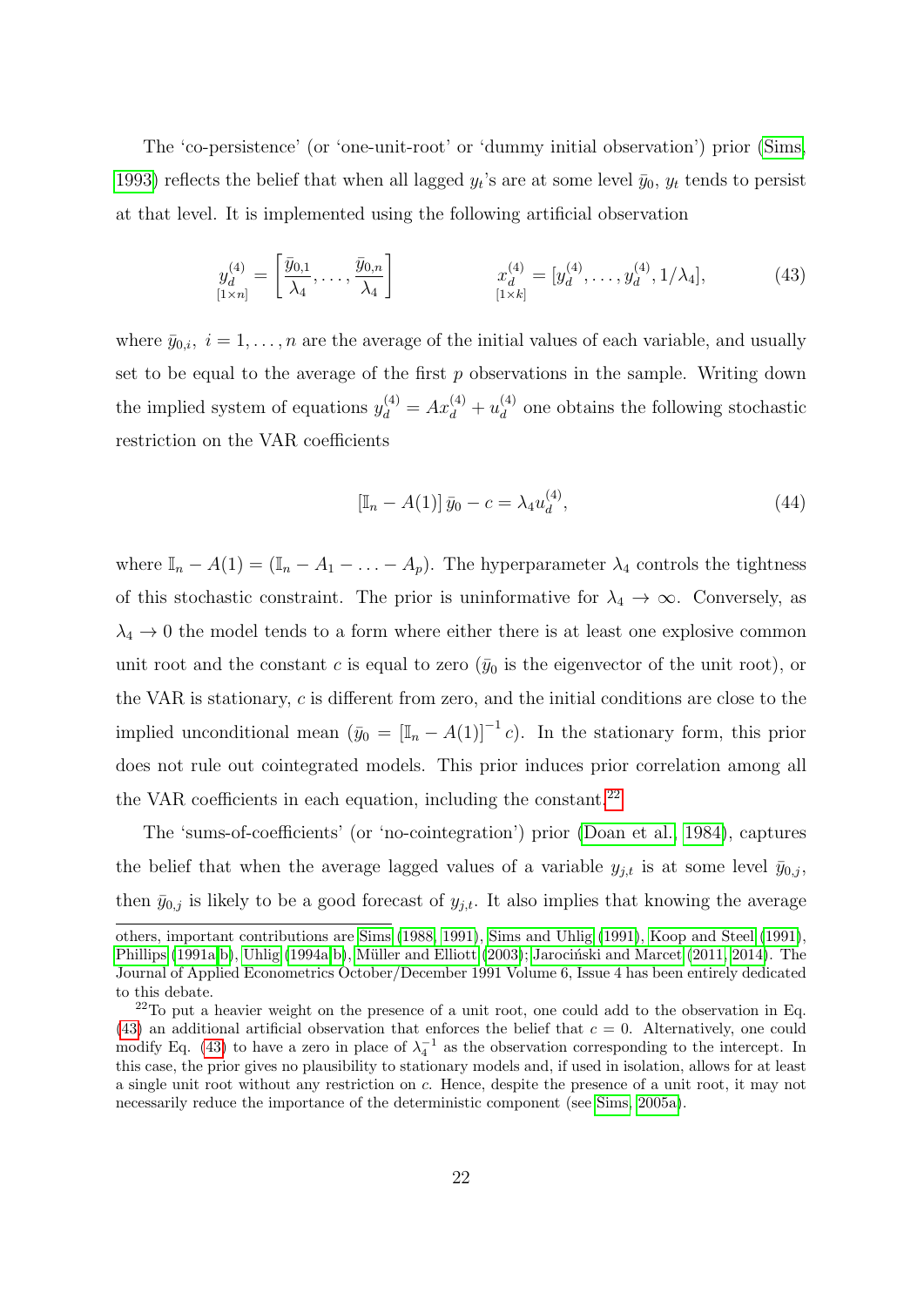of lagged values of variable j does not help in predicting a variable  $i \neq j$ . This prior is implemented using n artificial observations, one for each variable in  $y_t$ 

$$
y_d^{(5)} = diag\left(\left[\frac{\bar{y}_{0,1}}{\lambda_5}, \dots, \frac{\bar{y}_{0,n}}{\lambda_5}\right]\right) \qquad x_d^{(5)} = [y_d^{(5)}, \dots, y_d^{(5)}, 0]. \tag{45}
$$

The prior implied by these dummy observations is centred at 1 for the sum of coefficients on own lags for each variable, and at 0 for the sum of coefficients on other variables' lags. It also introduces correlation among the coefficients of each variable in each equation. In fact, it is easy to show that equation by equation this priors implies the stochastic constraint

$$
[1 - (A_1)_{jj} - \ldots - (A_p)_{jj}] \bar{y}_{0,j} = \lambda_5 (u_d^{(5)})_j \qquad \forall j , \qquad (46)
$$

where  $(A_{\ell})_{jj}$  denotes the coefficient of variable j in equation j at lag  $\ell$ . The hyperparameter  $\lambda_5$  controls the variance of these prior beliefs. As  $\lambda_5 \to \infty$  the prior becomes uninformative, while  $\lambda_5 \rightarrow 0$  implies that each variable is an independent unit-root process, and there are no co-integration relationships.23

The Bayesian analysis of cointegrated VARs is an active area of research, (a detailed survey is in Koop et al.  $2006$ .<sup>24</sup> Giannone et al.  $(2016)$  elicit theory-based priors for the long run of persistent variables which shrink towards a random walk those linear combination of variables that are likely to have a unit root. Conversely, combinations which are likely to be stationary (i.e. cointegrating relationships among variables) are shrunk towards stationary processes. Operationally, this is achieved by rewriting the

 $23$ The sums-of-coefficients observations of Eq.  $(45)$  do not imply any restriction on the vector of intercepts c, since the artificial observations loading on the constant are set to zero. Therefore, this prior allows for a non-zero constant, and hence for a linearly trending drift. To assign smaller probability to versions of the model in which deterministic transient components are much more important than the error term in explaining the series variance, one has to add to Eq. (45) artificial observations that favour  $c = 0$  (see Sims, 2005a).

 $^{24}$ Among many others, contributions to the treatment of cointegration in Bayesian VARs are in Kleibergen and van Dijk (1994), Geweke (1996), Villani (2001), Kleibergen and Paap (2002), Strachan and Inder (2004), Koop et al. (2011), Jochmann and Koop (2015).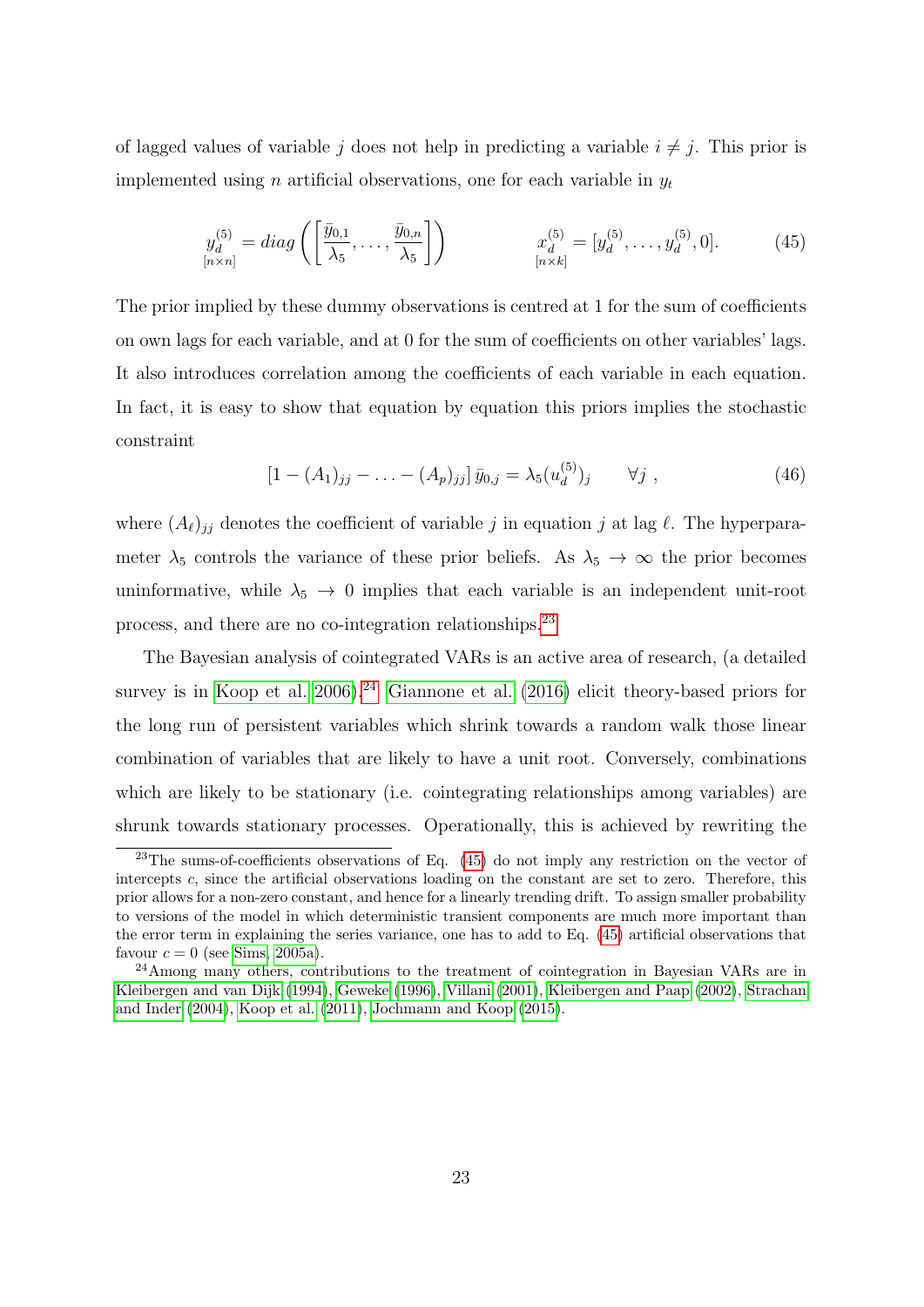VAR in Eq.  $(1)$  as

$$
\Delta y_t = \Pi y_{t-1} + P_1 \Delta y_{t-1} + \ldots + P_p \Delta y_{t-p+1} + c + \xi_t
$$
  
=  $\Pi F^{-1} F y_{t-1} + P_1 \Delta y_{t-1} + \ldots + P_p \Delta y_{t-p+1} + c + \xi_t,$  (47)

where  $\Pi = A_1 + \ldots + A_p - \mathbb{I}_n$ ,  $P_j = -(A_{j+1} + \ldots + A_p)$ , and F is any invertible ndimensional matrix. The problem is then specified as setting a prior for  $\tilde{\Pi} \equiv \Pi F^{-1}$ , conditional on a specific choice of  $F$ .  $F$  defines the relevant linear combinations of the variables in  $y_t$  which macroeconomic theory suggest to be a priori stationary or otherwise.

Another alternative is in Villani (2009). Here the VAR is written as

$$
y_t = \rho_0 + \rho_1 t + \tilde{y}_t, \qquad \tilde{y}_t = A_1 \tilde{y}_{t-1} + \ldots + A_p \tilde{y}_{t-p} + u_t, \qquad u_t \sim i.i.d.\mathcal{N}(0, \Sigma) \tag{48}
$$

where  $\rho_0$  and  $\rho_1$  are  $n \times 1$  vectors. The first term,  $\rho_0 + \rho_1 t$ , captures a linear deterministic trend of  $y_t$ , whereas the law of motion of  $\tilde{y}_t$  captures stochastic fluctuations around the deterministic trend, which can be either stationary or non-stationary. This alternative specification allows to separate beliefs about the deterministic trend component from beliefs about the persistence of fluctuations around this trend. Let  $A = [A_1, \ldots, A_p]'$  and  $\rho = [\rho'_0, \rho'_1]'$ . It can be shown that if the prior distribution of  $\rho$  conditional on A and  $\Sigma$  is Normal, the (conditional) posterior distribution of  $\rho$  is also Normal (see also Del Negro and Schorfheide, 2011, for details). Hence, posterior inference can be implemented via Gibbs sampling.

#### 3.4 Priors from Structural Models

DeJong et al. (1993), Ingram and Whiteman (1994), Del Negro and Schorfheide (2004) have proposed the use of priors for VARs that are derived from Dynamic Stochastic General Equilibrium (DSGE) models. This approach bridges VARs and DSGEs by constructing families of prior distributions informed by the restrictions that a DSGEmodel implies on the VAR coefficients. This modelling approach is sometimes referred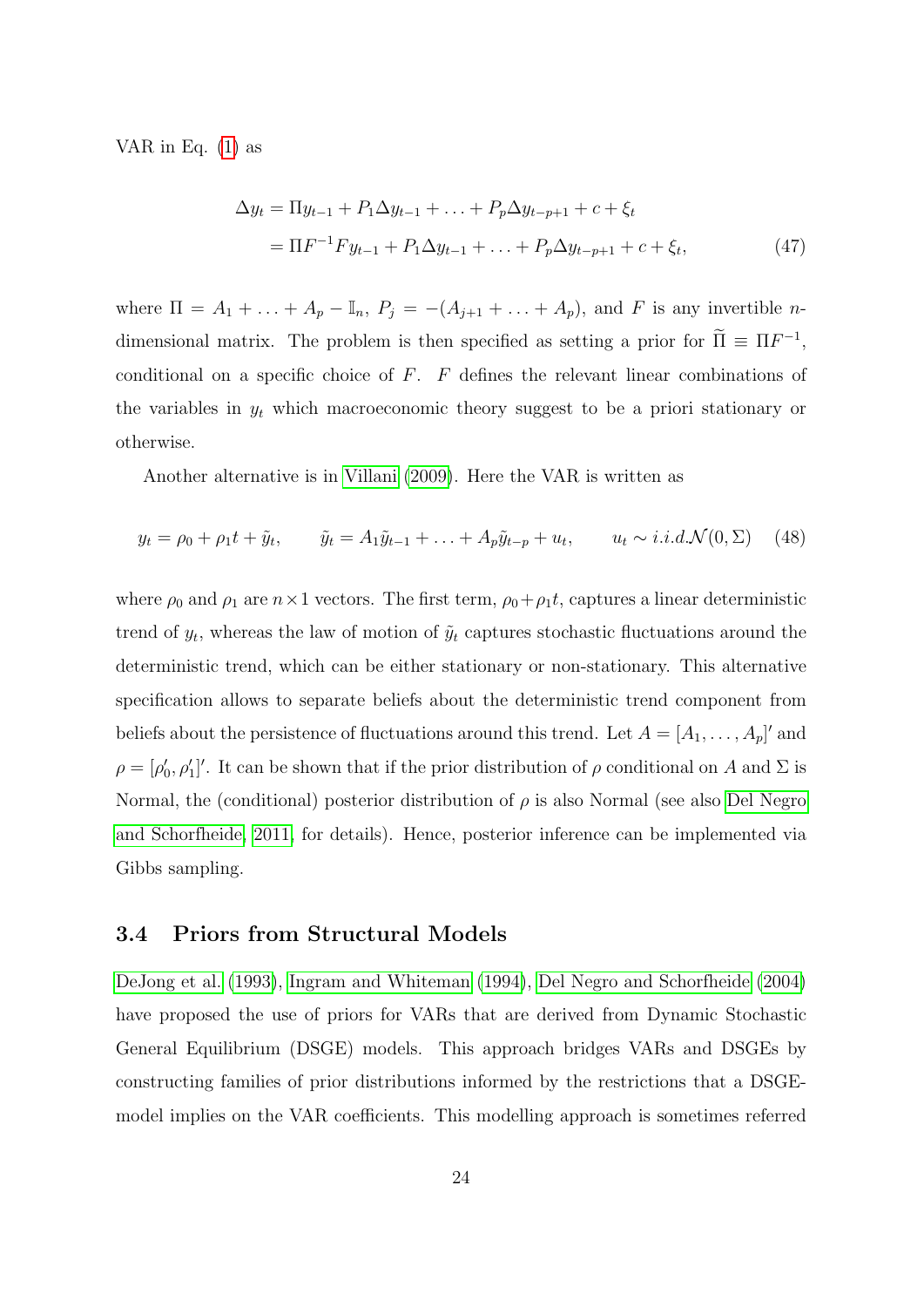to as DSGE-VAR. Ingram and Whiteman (1994) derive prior information from the basic stochastic growth model of King et al. (1988) and report that a BVAR based on the Real Business Cycle model prior outperforms a BVAR with a Litterman prior in forecasting real economic activity. Del Negro and Schorfheide (2004) extend and generalise this approach, and show how to conduct policy simulations within this framework.

Schematically, the exercises can be thought of as follows. First, time-series are simulated form a DSGE model. Second, a VAR is estimated from these simulated data. Population moments of the simulated data computed from the DSGE model solution are considered in place of sample moments. Since the DSGE model depends on unknown structural parameters, hierarchical prior modelling is adopted by specifying a distribution on the DSGE model parameters. A tightness parameter controls the weight of the DSGE model prior relative to the weight of the actual sample. Finally, Markov Chain Monte Carlo methods are used to generate draws from the joint posterior distribution of the VAR and DSGE model parameters.

#### 3.5 Priors for Model Selection

It is standard practice in VAR models to pre-select the relevant variables to be included in the system (and with how many lags). This procedure may be thought of as having dogmatic priors about which variables have non-zero coefficients in the system. The challenge is in selecting among an expansive set of potential models. Indeed, for a VAR with n endogenous variables, q additional potentially exogenous variables including a constant, and p lags, there are  $2^{(q+pn)n+n(n-1)/2}$  possible models.

Jarociński and Maćkowiak (2017) propose to select the variables to be included in the system by systematically assessing the posterior probability of 'Granger causal priority' (Sims, 2010a) in a BVAR with conjugate priors. Granger causal priority answers questions of the form "Is variable z relevant for variable x, after controlling for other variables in the system?" The authors provide a closed form expression for the posterior probability of Granger causal priority, and suggest that variables associated with high Granger causal priority probabilities can be omitted from a VAR with the variables of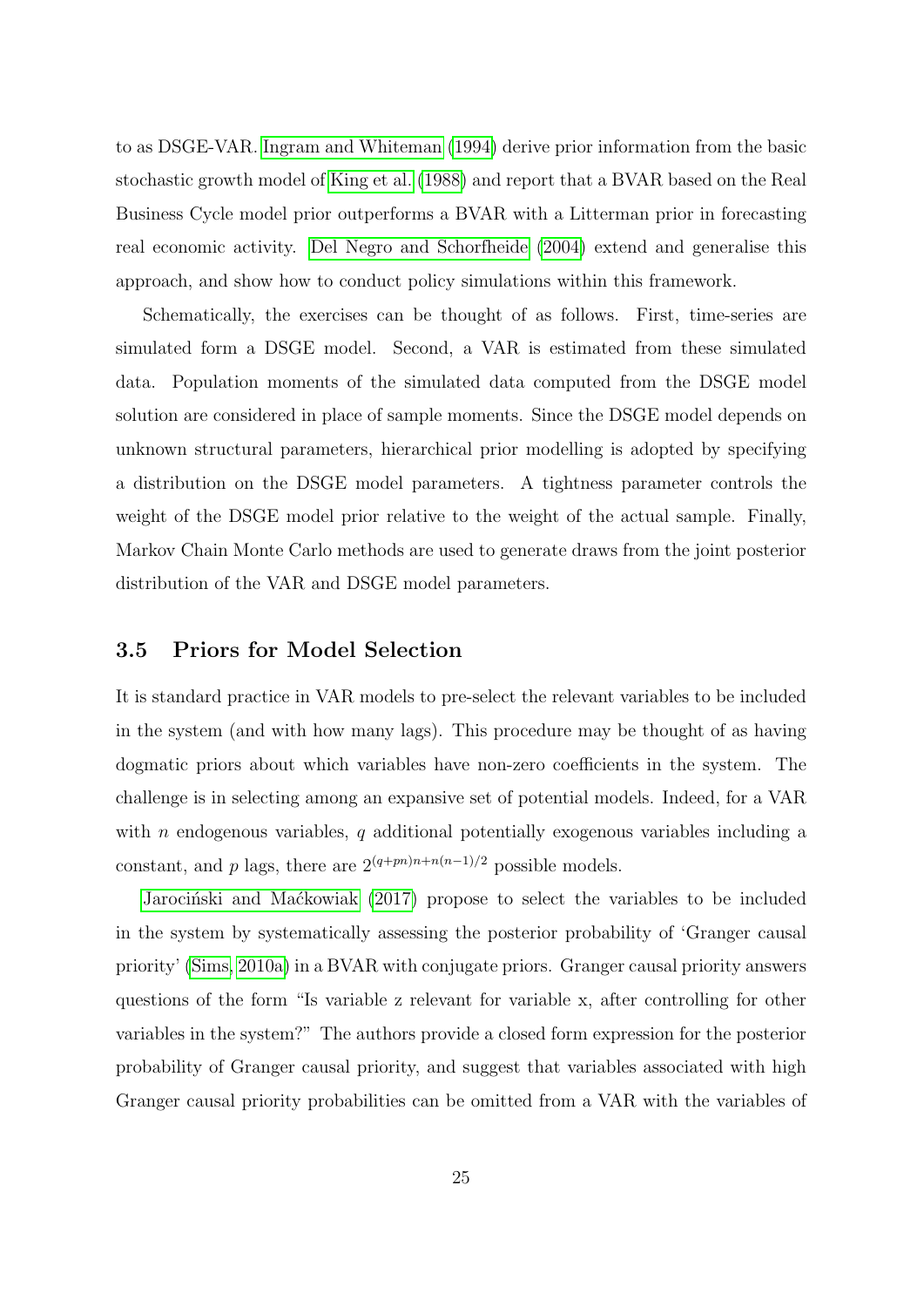interest.

Alternatively, one can adopt priors that support model selection and enforce sparsity. A variety of techniques, including double exponential (Laplace) prior, spike-and-slab prior, etc., have been adopted to handle this issue. Some recent theoretical and empirical contributions on this topic are in Mitchell and Beauchamp (1988), George et al. (2008), Korobilis (2013), Bhattacharya et al. (2015a), Griffin and Brown (2010, 2017), Giannone et al. (2017), Huber and Feldkircher (2017).

### 4 Hyperpriors and Hierarchical Modelling

As seen in the previous section, the informativeness of prior beliefs on the VAR parameters often depends on a set of free hyperparameters. Let  $\lambda \equiv [\lambda_1, \lambda_2, \ldots]$  denote the vector collecting all the hyperparameters not fixed using (pre)sample information, and θ denote all the VAR parameters, i.e. A and Σ. The prior distribution of θ is thus effectively  $p_{\lambda}(\theta)$ . Choosing a value for  $\lambda$  alters the tightness of the prior distribution, and hence determines how strictly the prior is enforced on the data.

In order to set the informativeness of the prior distribution of the VAR coefficients, the literature has initially used mostly heuristic methodologies. Litterman (1980) and Doan et al. (1984), for example, choose a value for the hyperparameters that maximises the out-of-sample forecasting performance over a pre-sample. Conversely, Bandbura et al. (2010) propose to choose the shrinkage parameters that yield a desired in-sample fit, in order to control for overfitting. Subsequent studies have then either used these as 'default' values, or adopted either one of these criteria. Robertson and Tallman (1999); Wright (2009); Giannone et al. (2014) opt for the first, while e.g. Giannone et al. (2008); Bloor and Matheson (2011); Carriero et al. (2009); Koop (2013) follow Bandbura et al. (2010).

In VARs, Giannone et al. (2015) observe that, from a purely Bayesian perspective, choosing  $\lambda$  is conceptually identical to conducting inference on any other unknown parameter of the model. Specifically, the model is interpreted as a hierarchical one (Berger,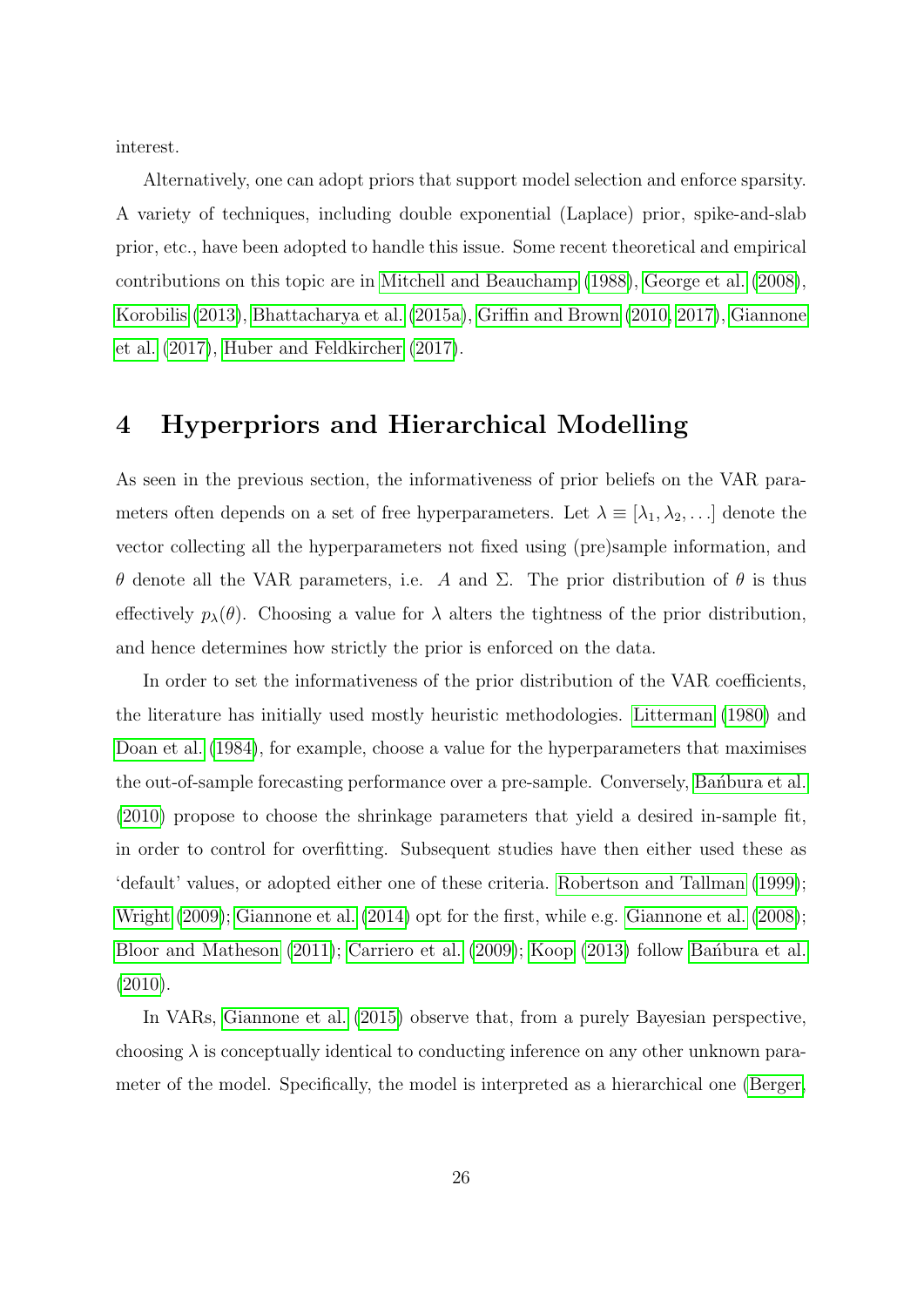1985; Koop, 2003) and  $\lambda$  can be chosen as the maximiser of

$$
p(\lambda|\mathbf{y}) \propto \int p(\mathbf{y}|\theta\lambda, y_{1-p:0}) p(\theta|\lambda) d\theta \cdot p(\lambda)
$$
  
=  $p(\mathbf{y}|\lambda, y_{1-p:0}) \cdot p(\lambda)$ . (49)

This method is also known in the literature as the Maximum Likelihood Type II (ML-II) approach to prior selection (Berger, 1985; Canova, 2007). In Eq. (49),  $p(\lambda|\mathbf{y})$  is the posterior distribution of  $\lambda$  conditional on the data, and  $p(\lambda)$  denotes a prior probability density specified on the hyperparameters themselves, and also known as the hyperprior distribution. In such hierarchical model, the prior distribution for the VAR coefficients is treated as a conditional prior, that is  $p_{\lambda}(\theta)$  is replaced by  $p(\theta|\lambda)$ . In the case of a NIW family of distributions, the prior structure becomes  $p(\alpha|\Sigma,\lambda)p(\Sigma|\lambda)p(\lambda)$ .  $p(\mathbf{y}|\lambda, y_{1-p:0})$ is the marginal likelihood (ML), and is obtained as the density of the data as a function of  $\lambda$ , after integrating out all the VAR parameters. Conveniently, with conjugate priors the ML is available in closed form.

Conversely, the joint posterior of  $\alpha$ ,  $\Sigma$  and  $\lambda$  is not available in closed form. However, with NIW priors for  $\theta$ , Giannone et al. (2015) set up the following Metropolis-Hasting sampler for the joint distribution

## Algorithm 2: MCMC Sampler for a VAR with Hierarchical Prior. For  $s = 1, \ldots, n_{sim}$ :

1. Draw a candidate vector  $\lambda^*$  from the random walk distribution  $\lambda^* \sim \mathcal{N}(\lambda^{s-1}, \kappa H^{-1}),$ where H is the Hessian of the negative of the log-posterior at the peak for  $\lambda$ , and  $\kappa$  is a tuning constant. Choose

$$
\lambda^{(s)} = \begin{cases} \lambda^* & \text{with probability } = \min\left\{1, \frac{p(\mathbf{y}|\lambda^*)}{p(\mathbf{y}|\lambda^{(s-1)})}\right\} \\ \lambda^{(s-1)} & \text{otherwise.} \end{cases}
$$

- 2. Draw  $\Sigma^{(s)}$  form the full conditional posterior  $\Sigma|\mathbf{y},\lambda^{(s)}\rangle$  in Eq. (21).
- 3. Draw  $A^{(s)}$  from the full conditional posterior  $A^{(s)}|y, \Sigma^{(s)}, \lambda^{(s)}$  in Eq. (22).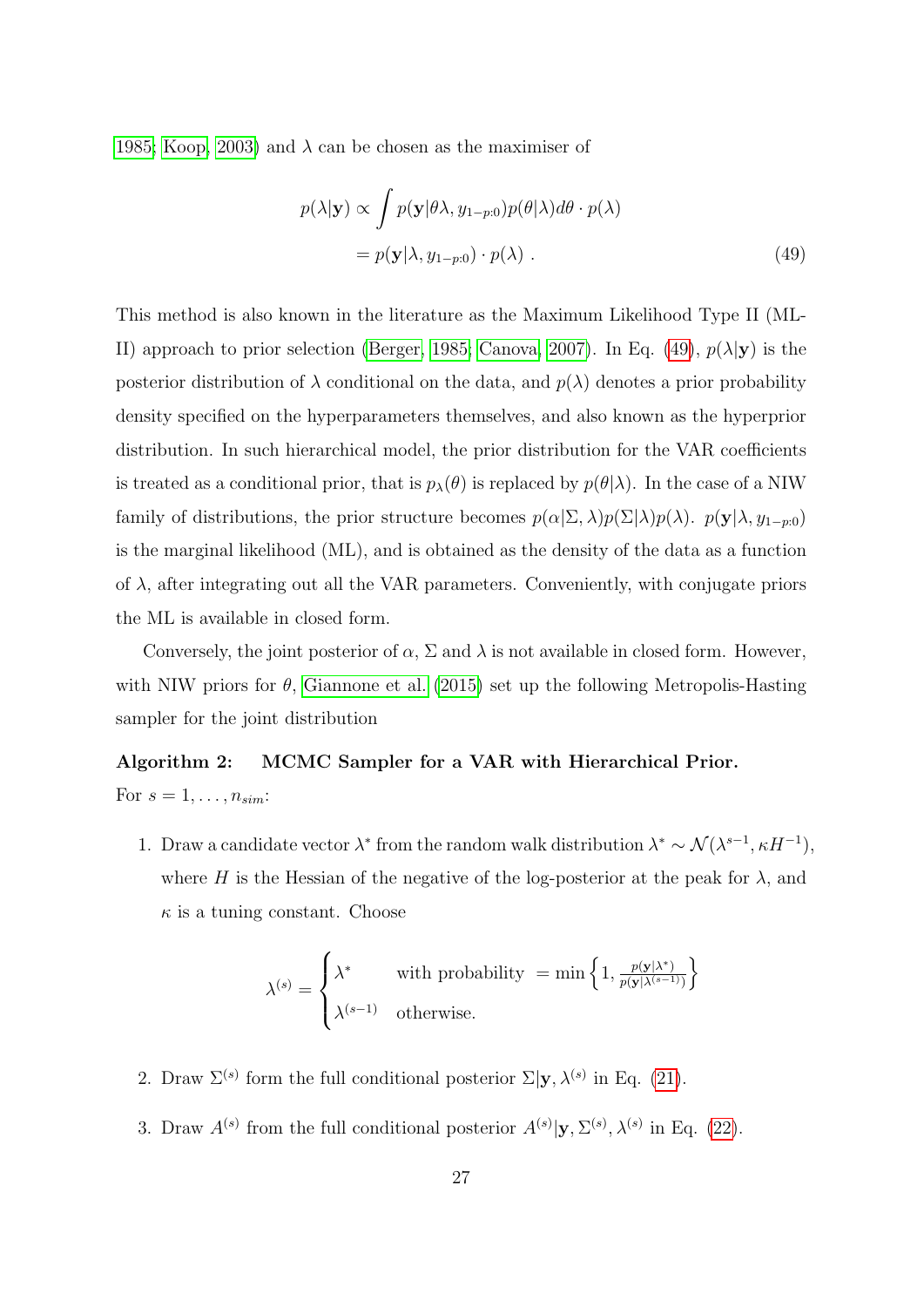In a similar fashion, Belmonte et al. (2014) apply a hierarchical structure to timevarying parameters (TVP) models and specify priors for Bayesian Lasso shrinkage parameters to determine whether coefficients in a forecasting model for inflation are zero, constant, or time-varying in a data driven way.

Carriero et al. (2015a) evaluate the forecasting performance of BVARs where tightness hyperparameters are chosen as the maximisers of Eq. (49) or rather set to default values and find that the former route yields modest but statistically significant gains in forecasting accuracy particularly at short horizons (see Section 5 for additional discussions).

## 5 Forecasting with BVARs

Reduced form Bayesian Vector Autoregressions usually outperform VARs estimated with frequentist techniques (or flat priors). Using the frequentist terminology, reasonably specified priors reduce estimated parameters variance and hence improve forecast accuracy, at the cost of the introduction of relatively small biases. From a more Bayesian perspective, the prior information that may not be apparent in short samples – as for example the long-run properties of economic variables captured by the Minnesota priors – helps in forming sharper posterior distributions for the VAR parameters, conditional on an observed sample (see e.g. Todd, 1984, for an early treatment of forecasting with BVARs).

#### 5.1 Bayesian Forecasting

The fundamental object in Bayesian forecasting is the posterior predictive density.<sup>25</sup> That is, the distribution of future data points  $y_{T+1:T+H} = [y'_{T+1}, \ldots, y'_{T+H}]'$ , conditional on past data  $y_{1-p:T}$ . Choosing a particular forecast  $\mathcal{F}$  – e.g. the mode or median of the predictive distribution, alongside appropriate probability intervals –, is essentially a decision problem, given a specified loss function  $\mathcal{L}(\cdot)$ . The Bayesian decision corresponds

<sup>&</sup>lt;sup>25</sup>The exposition in this section follows Karlsson (2013a). See also Geweke and Whiteman (2006b).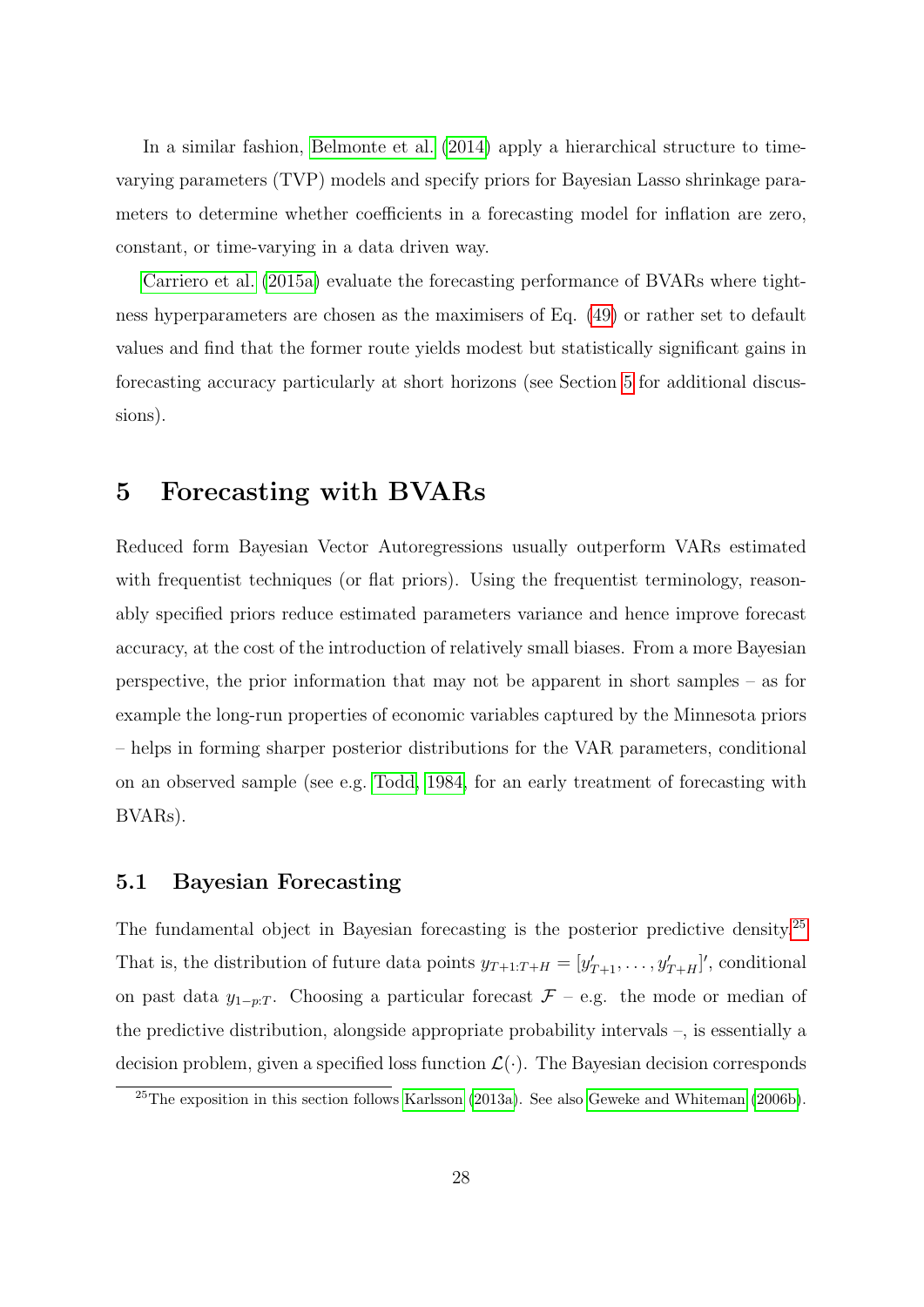to choosing the forecast that minimises the expected loss, conditional on past data

$$
\mathbb{E}[\mathcal{L}(\mathcal{F}, y_{T+1:T+H}|y_{1-p:T})] = \int \mathcal{L}(\mathcal{F}, y_{T+1:T+H}) p(y_{T+1:T+H}|y_{1-p:T}) d_{y_{T+1:T+H}}.
$$
(50)

For a given loss function, the solution to the minimisation problem is a function of the data, i.e.  $\mathcal{F}(y_{1-p:T})$ . For example, with quadratic loss function  $\mathcal{L}(\mathcal{F}, y_{T+1:T+H}|y_{1-p:T}) =$  $(\mathcal{F} - y_{T+1:T+H})'(\mathcal{F} - y_{T+1:T+H})$ , the solution is the conditional expectation  $\mathcal{F}(y_{1-p:T})$  $\mathbb{E}[y_{T+1:T+H}|y_{1-p:T}]$ . The predictive density is given by

$$
p(y_{T+1:T+H}|y_{1-p:T}) = \int p(y_{T+1:T+H}|y_{1-p:T}, \theta) p(\theta|y_{1-p:T}) d\theta,
$$
\n(51)

where  $\theta$  is the vector collecting all the VAR parameters, i.e. A and  $\Sigma$ ,  $p(\theta | y_{1-p:T})$  is the posterior distribution of the parameters, and  $p(y_{T+1:T+H}|y_{1-p:T}, \theta)$  is the likelihood of future data. Eq. (51) highlights how Bayesian forecasts account for both the uncertainty related to future events via  $p(y_{T+1:T+H}|y_{1-p:T}, \theta)$ , and that related to parameters values via  $p(\theta | y_{1-p:T})$ .

The posterior predictive density for  $h > 1$  is not given by any standard density function. However, if it is possible to sample directly from the posterior probability for the parameters, Eq. (51) provides an easy way to generate draws from this predictive density.

#### Algorithm 3: Sampling from the Posterior Predictive Density.

For  $s = 1, \ldots, n_{sim}$ :

- 1. Draw  $\theta^{(s)}$  from the posterior  $p(\theta | y_{1-p:T})$ .
- 2. Generate  $u_{T+1}^{(s)}, \ldots, u_{T+H}^{(s)}$  from the distribution of the errors and calculate recursively  $\tilde{y}_{T+1}^{(s)}, \ldots, \tilde{y}_{T+H}^{(s)}$  from the VAR equations with parameters  $A^{(s)}$ .

The set  $\left\{ \tilde{y}_{T+1}^{(s)}, \ldots, \tilde{y}_{T+}^{(s)} \right\}$  $\binom{s}{T+H}$ <sup>n<sub>sim</sub></sup> is a sample of independent draws from the joint predictive  $s=1$ distribution.

Kadiyala and Karlsson (1993) analyse the forecasting performance of different priors and find that those that induce correlation among the VAR coefficients, e.g. the sums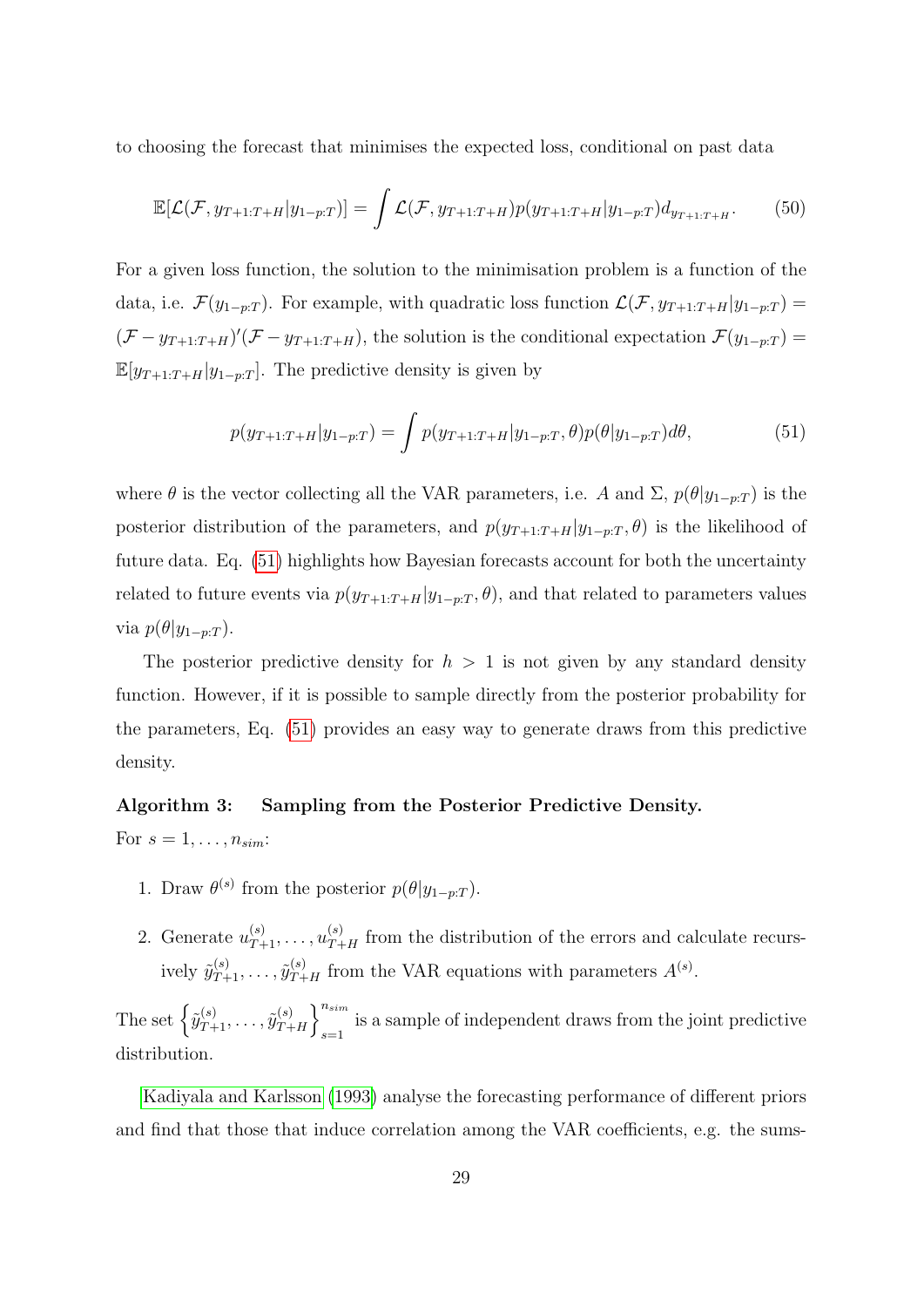of-coefficient priors (Doan et al., 1984) and the co-persistence prior (Sims, 1993), tend to do better.

Carriero et al. (2015a) conduct an extensive assessment of Bayesian VARs under different specifications. Starting from a benchmark VAR in levels and with NIW, sumsof-coefficients, and co-persistence priors, they evaluate (1) the effects of the optimal choice of the tightness hyperparameters,  $(2)$  of the lag length,  $(3)$  of the relative merits of modelling in levels or growth rates,  $(4)$  of direct, iterated and pseudo-iterated h-stepahead forecasts, and (5) and the treatment of the error variance  $\Sigma$  and (6) of crossvariable shrinkage  $f(\ell)$ . They find that simpler specifications tend to be very effective and recommend the use of differenced data, long lag lengths, a Normal-Inverse Wishart prior, and forecasts based on the posterior means of the parameters.26

#### 5.2 Bayesian Model Averaging and Prediction Pools

Bayesian analysis offers a straightforward way to deal with model uncertainty. Consider for instance the two competing models  $\mathcal{M}_1$  and  $\mathcal{M}_2$  with likelihood  $p(\mathbf{y}|\theta_1,\mathcal{M}_1,y_{1-p:0})$ and  $p(\mathbf{y}|\theta_2, M_2, y_{1-p:0})$  and prior probabilities  $p(\theta_1|\mathcal{M}_1)$  and  $p(\theta_2|\mathcal{M}_2)$  respectively. Bayesian Model Averaging (BMA) obtains the marginalised (with respect to the models) predictive distribution as

$$
p(y_{T+1:T+H}|\mathbf{y}) = p(y_{T+1:T+H}|\mathbf{y}, \mathcal{M}_1)p(\mathcal{M}_1) + p(y_{T+1:T+H}|\mathbf{y}, \mathcal{M}_2)p(\mathcal{M}_2),
$$
(52)

where  $p(\mathcal{M}_j)$  is the prior probability assigned to model  $\mathcal{M}_j$ , and  $p(y_{T+1:T+H}|\mathbf{y}, \mathcal{M}_j)$  is the model's marginal likelihood. Eq.  $(52)$  can be extended to allow for M different models. This can be seen as a generalisation of the predictive distribution in Eq. (51) where instead of conditioning on a single model, M different models are considered. BMA was introduced in economic forecasting by the seminal work of Geweke (1999) and its applications in the context of forecast combinations and pooling have been numerous. Earlier reviews of BMA and forecast combinations are in Geweke and Whiteman (2006b)

 $26$ Carriero et al. (2015a) find that overall the differences between the iterated and direct forecasts are small, but there are large gains from the direct forecast for some of the variables. This is presumably because the direct forecast is more robust to misspecification.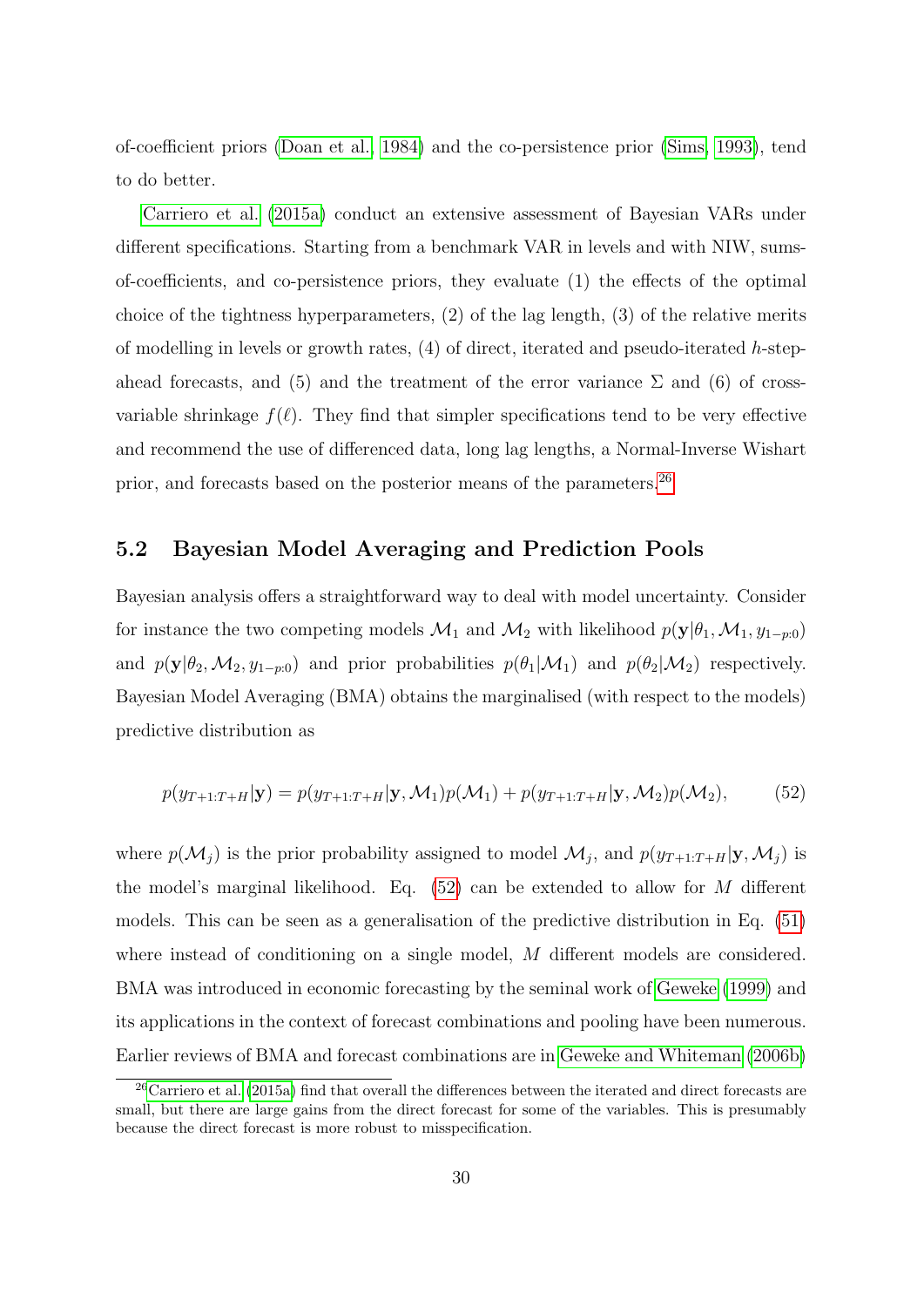and Timmermann (2006).

Geweke and Amisano (2011, 2012) proposed Linear Optimal Prediction Pools which dispense from the implicit assumption of one model in  $\mathcal{M}_1, \ldots, \mathcal{M}_M$  being true. One important aspect of these pools is that prediction weights based on log scoring rules will not converge asymptotically to either zero or 1, as is instead the case for posterior probabilities in BMA.27 Del Negro et al. (2016) design Dynamic Prediction Pools as a method to combine predictive densities to estimate time-varying model weights in linear prediction pools.28 Billio et al. (2013) propose a general approach to combine predictive densities using time-varying weights that nests static linear pools, the Markovswitching weight specification of Waggoner and Zha (2012), and the dynamic linear pool in Del Negro et al. (2016).

Amisano and Geweke (2017) suggest improvements to BMA which involve equal prior weights but condition on full Bayesian predictive densities rather than on the posterior modes for the estimated parameters. A generalisation of BMA is the Dynamic Model Averaging/Selection (DMA/DMS) developed in Raftery et al. (2010), which allows for the forecasting model to change over time, and for the coefficients in each of the models considered to also be time dependent. Hwang (2017) uses DMA to introduce forecasting using specification-switching VARs. Koop and Korobilis (2012) use the same method to forecast inflation, and show it is superior to using a fixed model with time varying coefficients. Aastveit et al. (2017) introduce combined density nowcasting with timevarying model weights assigned each period in a real-time forecasting environment.

$$
LS(y_{1-p:T}, \mathcal{M}_j) = \sum_{\tau=1}^{t} \ln p_{\tau}(y_{\tau}|y_{\tau-1}, \mathcal{M}_j).
$$

<sup>&</sup>lt;sup>27</sup>The log score of model  $M_j$  at time t is

 $LS(y_{1-p:T}, \mathcal{M}_j)$  is a measure of  $\mathcal{M}_j$ 's forecasting accuracy. If  $\mathcal{M}_j$  is subjective Bayesian (as opposed to e.g. based on personal judgement) then  $LS(y_{1-p:T}, \mathcal{M}_i)$  is the model's marginal likelihood in the sample  $y_{1-p:T}$  (see e.g. Geweke and Amisano, 2012).

<sup>28</sup>Other relevant contributions on density forecast combination are Waggoner and Zha (2012); Geweke and Amisano (2011); Hall and Mitchell (2007).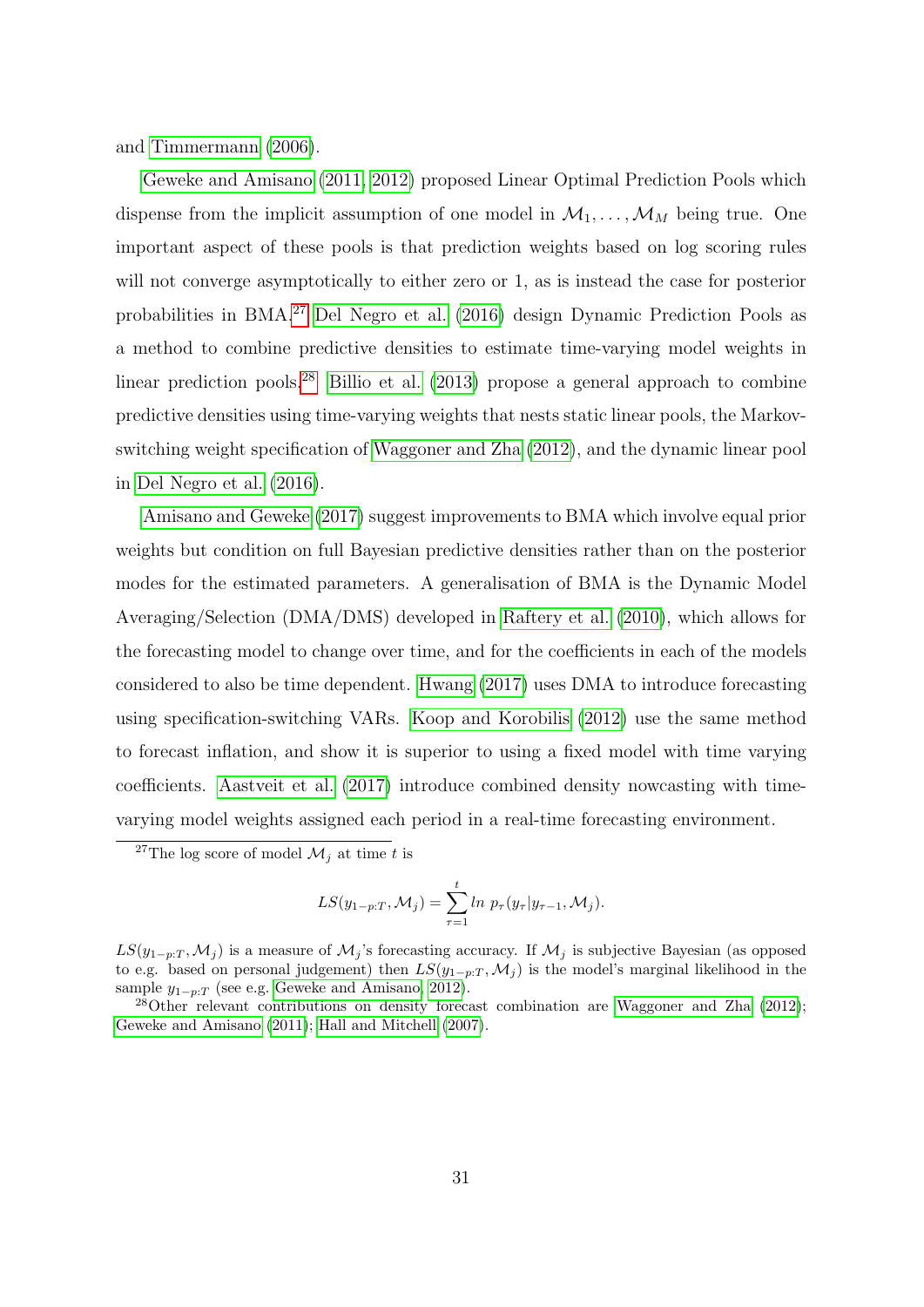### 6 Conditional Forecasts and Scenario Analysis

Forecasts that condition on a specific path for one of the variables, such as e.g. a preferred path for the policy interest rate, are of particular interest to central banks. Early treatment of such forecasts, also referred to as scenario analysis, is in Doan et al. (1984), who note that a conditional forecast is equivalent to imposing restrictions on the disturbances  $u_{T+1}, \ldots, u_{t+H}$ . Waggoner and Zha (2012) suggest a way to compute conditional forecasts which does not condition on specific parameters values (for example the posterior means) and produces minimum squared forecast errors conditional on the restrictions. Moreover, it yields posterior distributions for the parameters which are consistent with the constrained paths. Let

$$
Ry_{T+1:T+H} = r \tag{53}
$$

denote the desired restrictions on the future path of some of the variables in  $y_t$ . These can be rewritten as

$$
R\left[\mathbb{E}(y_{T+1:T+H}|\mathbf{y},\theta) + C'u_{T+1:T+H}\right]\right] = r \tag{54}
$$

where

$$
C = \begin{bmatrix} C_0 & C_1 & \cdots & C_{H-1} \\ 0 & C_0 & \cdots & C_{H-2} \\ \vdots & & \ddots & \\ 0 & \cdots & 0 & C_0 \end{bmatrix},
$$
 (55)

and  $C_j$  are the coefficients of the MA representation with

$$
C_0 = \mathbb{I}_n
$$
  
\n
$$
C_j = \sum_{i=0}^p A_i C_{j-i} \quad \forall j > 0.
$$
\n(56)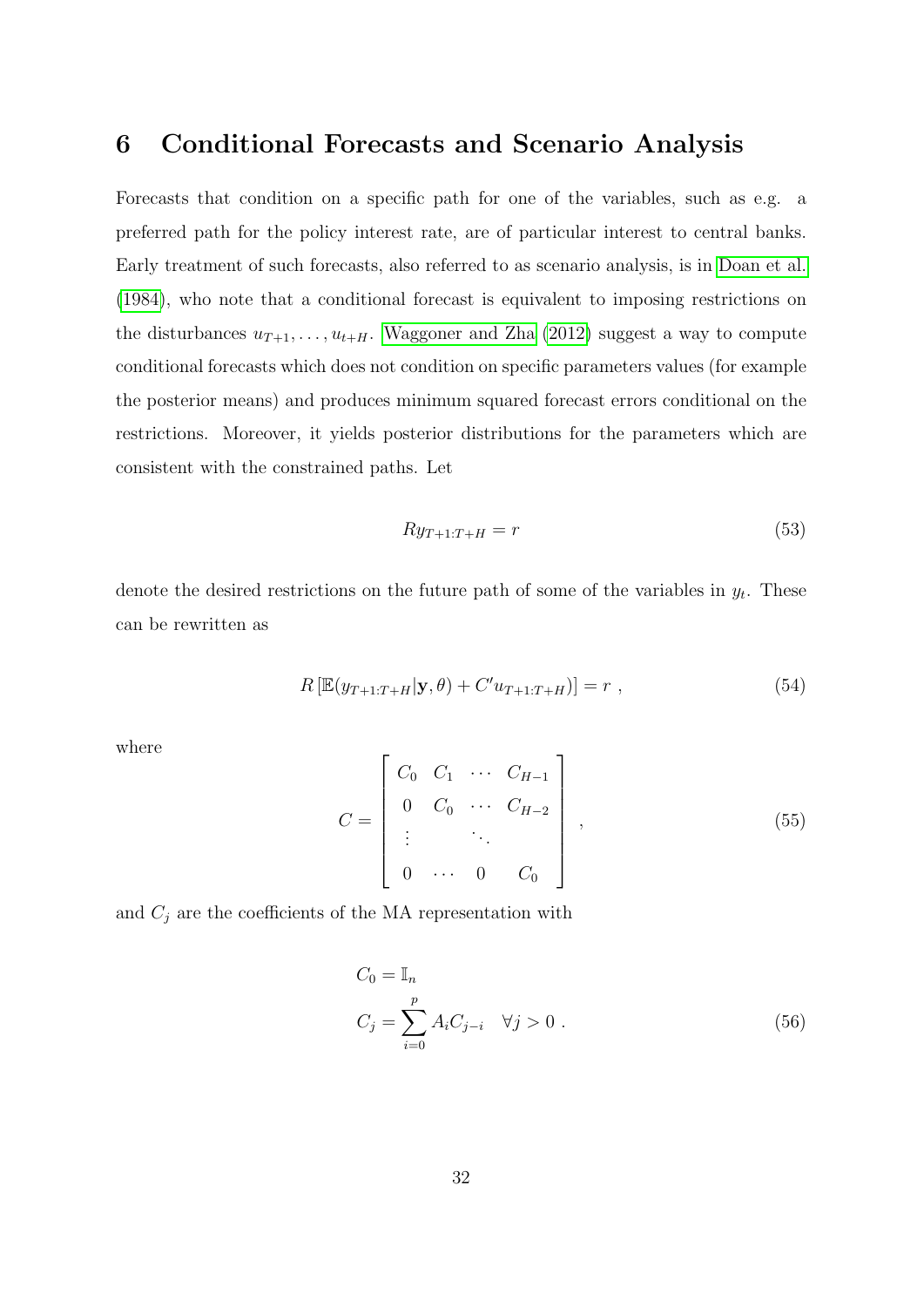Rearranging Eq. (54) as

$$
RC'u_{T+1:T+H} = r - R\mathbb{E}(y_{T+1:T+H}|y_{1-p:T}, \theta) ,
$$
\n(57)

defining  $G \equiv RC'$  and  $g \equiv r - RE(y_{T+1:T+H}|y_{1-p:T}, \theta)$ , and noting that  $u_{T+1:T+H} \sim$  $\mathcal{N}(0, \mathbb{I}_H \otimes \Sigma)$ , one obtains the conditional distribution of  $u_{T+1:T+H}$  as

$$
u_{T+1:T+H}|(Gu_{T+1:T+H} = g) \sim \mathcal{N}\left(\Sigma_H G'(G\Sigma_H G')^{-1}g, \ \Sigma_H - \Sigma_H G'(G\Sigma_H G')^{-1}G\Sigma_H\right) \ .
$$
\n(58)

which can be used to draw from the predictive distribution. In order to ensure consistency of the posterior distribution with the restriction in Eq. (57), Waggoner and Zha (2012) suggest treating  $y_{T+1:T+H}$  as latent variables and simulating the joint posterior of the parameters and the future observations using the following MCMC sampler.

Algorithm 4: MCMC Sampler for VAR with restrictions on  $y_{T+1:T+H}$ . Given restrictions as in Eq. (57), select starting values for  $A^{(0)}$  and  $\Sigma^{(0)}$  using e.g. simulation on historical data. For  $s = 1, \ldots, n_{sim}$ :

1. Draw  $u_{T+1:T+H}$  from the distribution in Eq. (58) and recursively calculate

$$
y_{T+h}^{(s)} = \sum_{j=1}^{h-1} y_{T+h-j}^{(s)'} A_j^{(s-1)} + \sum_{j=h}^{p} y_{T+h-j}' A_j^{(s-1)} + u_{T+h}^{(s)'}.
$$

2. Augment  $y_{1-p:T}$  with  $y_{T+}^{(s)}$  $T_{T+1:T+h}^{(s)}$  and draw  $A^{(s)}$  and  $\Sigma^{(s)}$  from the full conditional posteriors

$$
\Sigma^{(s)}|y_{1-p:T}, y_{T+1:T+h}^{(s)}, A^{(s-1)},
$$
  

$$
A^{(s)}|y_{1-p:T}, y_{T+1:T+h}^{(s)}, \Sigma^{(s)},
$$

using an appropriate sampling given the chosen VAR specification and priors.

3. Discard the parameters to obtain a draw  $\left\{y_{T+1}^{(s)}, \ldots, y_{T+1}^{(s)}\right\}$  $\binom{s}{T+h}$  from the joint predictive density consistent with the restrictions in Eq. (57).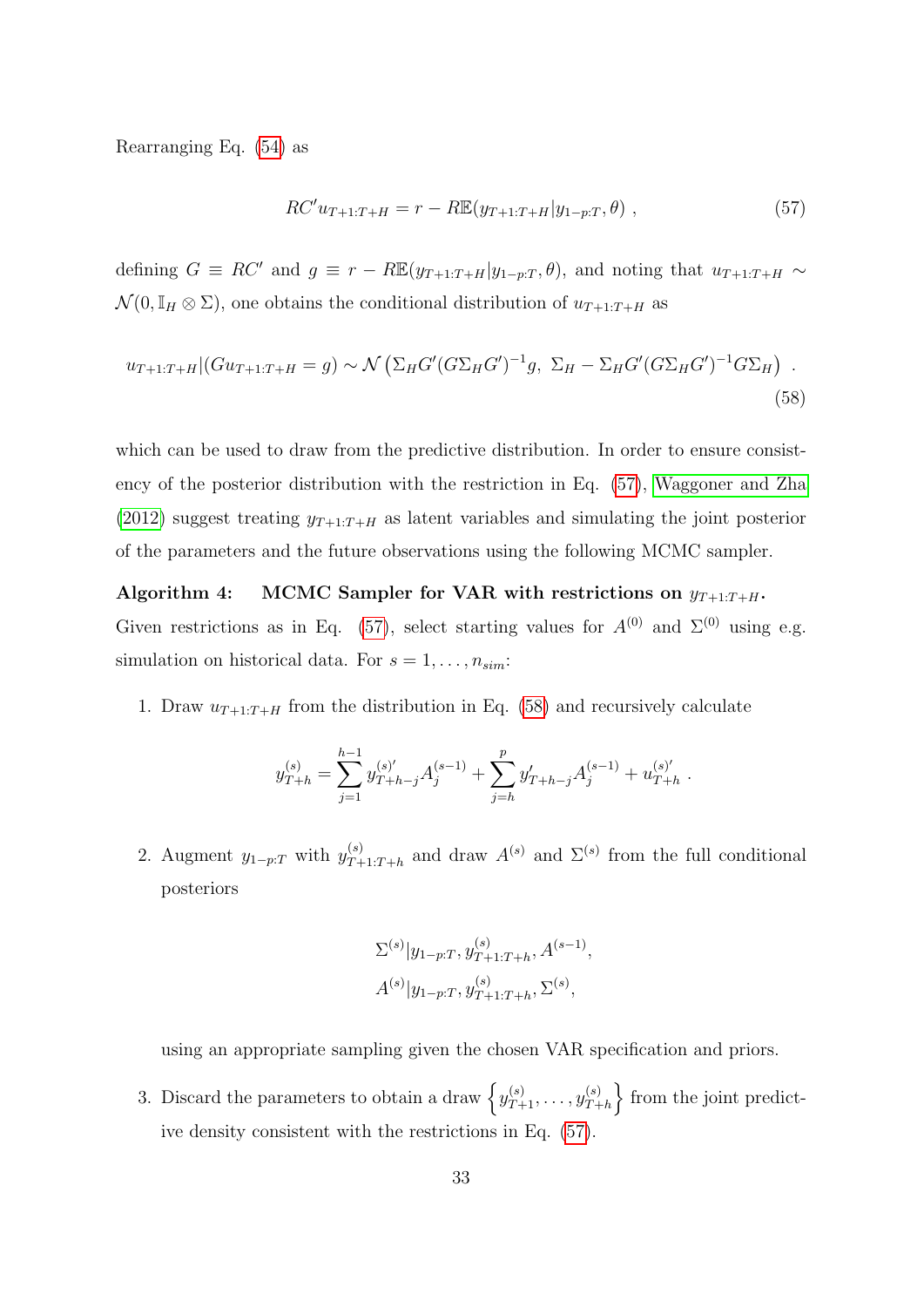Jarociński (2010) suggests an efficient way to sample  $u_{T+1:T+H}$  that reduces the computational burden of the algorithm discussed above. An extension to this method is in Andersson et al. (2010), who restrict the forecasts  $y_{T+1:T+H}$  to be in a specified region  $\mathbb{S} \in \mathbb{R}_{n}$ . This is a case of 'soft' restrictions, as opposed to those in Eq. (57). Robertson et al. (2005) follow a different approach and propose exponential tilting as a way to enforce moment conditions on the path of future  $y_t$ . This is the approach also implemented in Cogley et al. (2005). These methods are typically used in conjunction with small VARs, and become quickly computationally cumbersome as the system's dimension increases.

Ban´bura et al. (2015) propose instead a Kalman Filter-based algorithm to produce conditional forecasts in large systems which admit a state-space representation such as large Bayesian VARs and Factor Models. Intuitively, this method improves on computational efficiency due to the recursive nature of filtering techniques which allow to tackle the problem period by period.

Antolin-Diaz et al. (2018) propose a method to conduct 'structural scenario analysis' that can be supported by economic interpretation by choosing which structural shock is responsible for the conditioning path.

## 7 Structural VARs

Reduced form VARs can capture the autocovariance properties of multiple time-series. However, their 'structural interpretation' as the data generating process of the observed data, and of their one-step-ahead forecast errors in terms of economically meaningful shocks, requires additional identifying restrictions.

A VAR in structural form (SVAR) can be written as

$$
B_0 y_t = B_1 y_{t-1} + \dots + B_p y_{t-p} + B_c + e_t, \qquad e_t \sim i.i.d.\mathcal{N}(0, \mathbb{I}_n) , \qquad (59)
$$

where  $B_0$  is a matrix of contemporaneous (causal) relationships among the variables, and  $e_t$  is a vector of structural shocks that are mutually uncorrelated and have an economic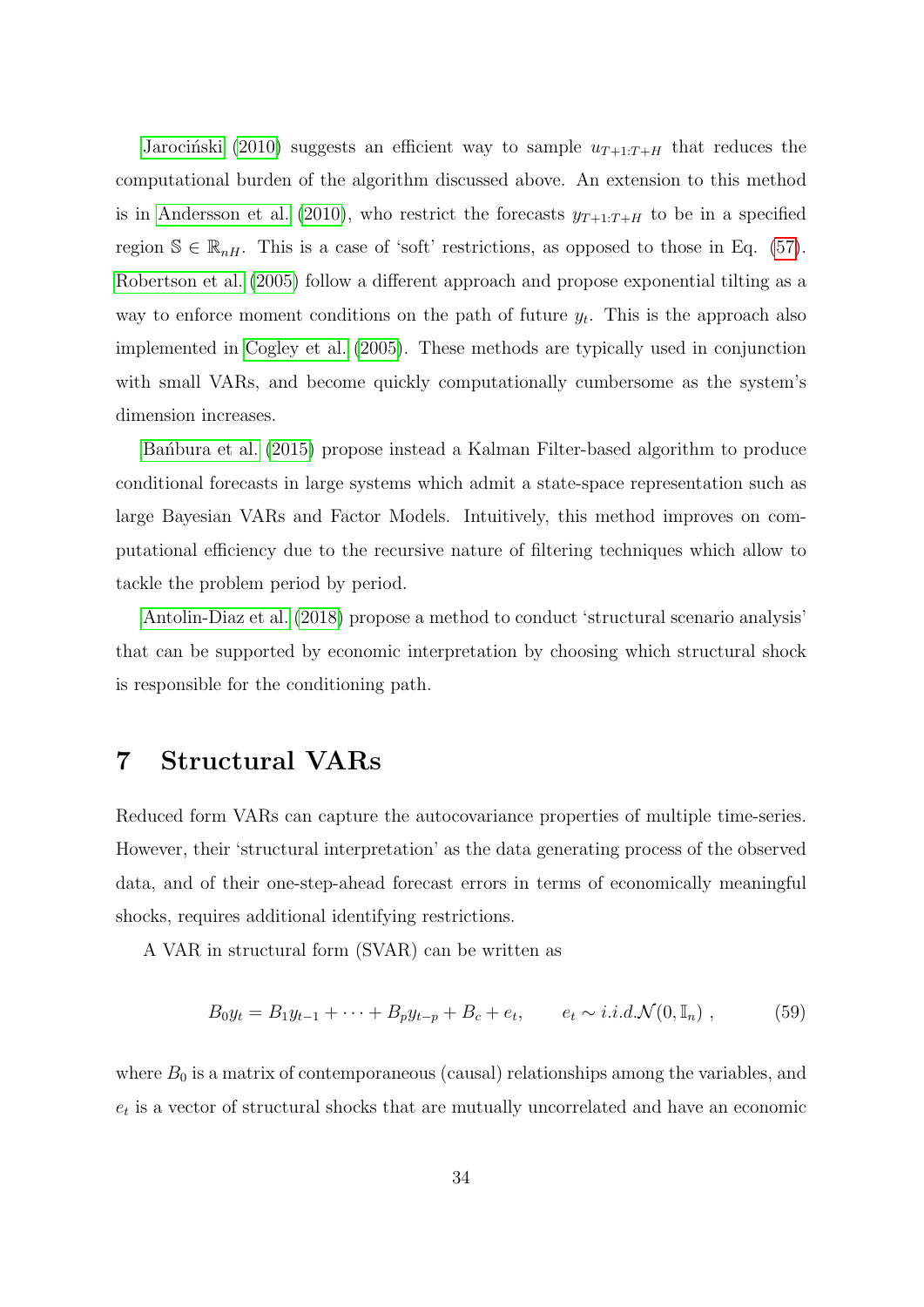interpretation. All structural shocks are generally assumed to be of unitary variance. This does not imply a loss of generality, however, since the diagonal elements of  $B_0$  are unrestricted. In the structural representation, the coefficients have a direct behavioural interpretation, and it is possible to provide a causal assessment of the effects of economic shocks on variables – e.g. the effect of a monetary policy shock onto prices and output. Premultiplying the SVAR in Eq. (59) by  $B_0^{-1}$  yields its reduced-form representation, i.e. the VAR in Eq. (1). Comparing the two representations one obtains that  $A_i = B_0^{-1}B_i$ ,  $i = 1, \ldots, p$ , and  $u_t = B_0^{-1} e_t$ . The variance of the reduced form forecast errors,  $u_t$  is

$$
\Sigma = B_0^{-1} B_0^{-1'} . \tag{60}
$$

Since  $\Sigma$  is symmetric, it has only  $n(n+1)/2$  independent parameters. This implies that the data can provide information to uniquely identify only  $n(n + 1)/2$  out of the  $n^2$ parameters in  $B_0$ . In fact, given a positive definite matrix  $\Sigma$ , it is possible to write  $B_0$ as the product of the unique lower triangular Cholesky factor of  $\Sigma$  ( $\Sigma = \Sigma_{Chol} \Sigma'_{Chol}$ ) times an orthogonal matrix Q

$$
B_0 = Q \Sigma_{Chol} . \tag{61}
$$

From this decomposition is clear that while  $\Sigma_{Chol}$  is uniquely determined for a given Σ, the  $n(n-1)/2$  unrestricted parameters span the space of the  $O(n)$  group of  $n \times n$ orthogonal matrices. The central question in structural identification is how to recover the elements of  $B_0$  given the variance-covariance matrix of the one-step-ahead forecast errors,  $\Sigma$ . That is, how to choose Q out of the many possible *n*-dimensional orthogonal matrices.29

From a Bayesian perspective, the issue is that since  $y_t$  depends only on  $\Sigma$  and not on its specific factorisation, the conditional distribution of the parameter Q does not get

<sup>&</sup>lt;sup>29</sup>It is assumed that the information in the history of  $y_t$  is sufficient to recover the structural shocks  $e_t$ , i.e., that it is possible to write the structural shocks as a linear combination of the reduced form innovations  $u_t$ . In this case, it is said that the shocks are fundamental for  $y_t$ . Departures from this case are discussed in Section 8. Relevant references are provided therein.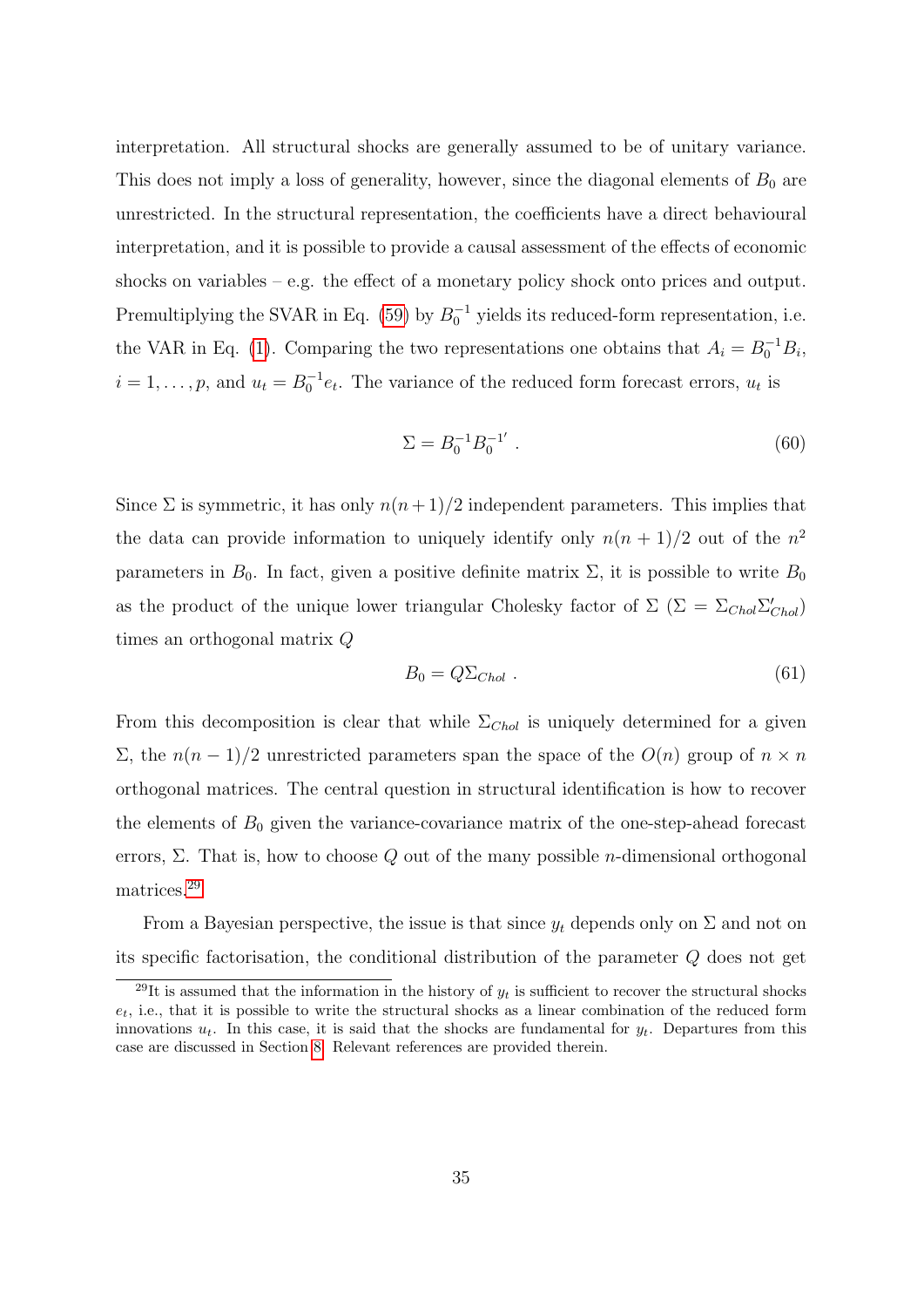updated by the information provided in the data, i.e.

$$
p(Q|Y, A, \Sigma) = p(Q|A, \Sigma) . \tag{62}
$$

For some regions of the parameter space, posterior inference will be determined purely by prior beliefs even if the sample size is infinite, since the data are uninformative. This is a standard property of Bayesian inference in partially identified models, as discussed for example in Kadane (1975), Poirier (1998), and Moon and Schorfheide (2012).

Much of ingenuity and creativity in the SVAR literature has been devoted to provide arguments – i.e. 'identification schemes' – about the appropriate choice of  $p(Q|A, \Sigma)$ .<sup>30</sup> These arguments translate into what can be viewed as Bayesian inference with dogmatic prior beliefs – i.e. distributions with singularities – about the conditional distribution of Q, given the reduced form parameters. For example, the commonly applied recursive identification amounts, from a Bayesian perspective, to assuming with dogmatic certainty that all of the upper diagonal elements of  $B_0$  are zero, while we do not have any information on the other values of  $B_0$ . Equivalently, it assumes with certainty that  $Q = \mathbb{I}_n$ . Similarly, other commonly used identifications – e.g. long-run, medium-run, sign restrictions, etc. – can be expressed in terms of probabilistic a priori statements about the parameters in  $B_0$ .

Once a  $B_0$  matrix is selected, dynamic causal effects of the identified structural shocks on the variables in  $y_t$  are usually summarised by the structural impulse response functions (IRFs). In a  $VAR(p)$ , they can be recursively calculated as

$$
IRF_h = \Theta_h B_0^{-1} \qquad h = 0, \dots, H \tag{63}
$$

where

$$
\Theta_h = \sum_{\tau=1}^h \Theta_{h-\tau} A_\tau \qquad h = 1, \dots, H \tag{64}
$$

 $\Theta_0 = \mathbb{I}_n$ , and  $A_\tau$  are the reduced form autoregressive coefficients of Eq. (1) with

<sup>&</sup>lt;sup>30</sup>A survey of the identification schemes proposed in the literature goes beyond the scope of this article. A recent textbook treatment on the subject is in Kilian and Lütkepohl (2017).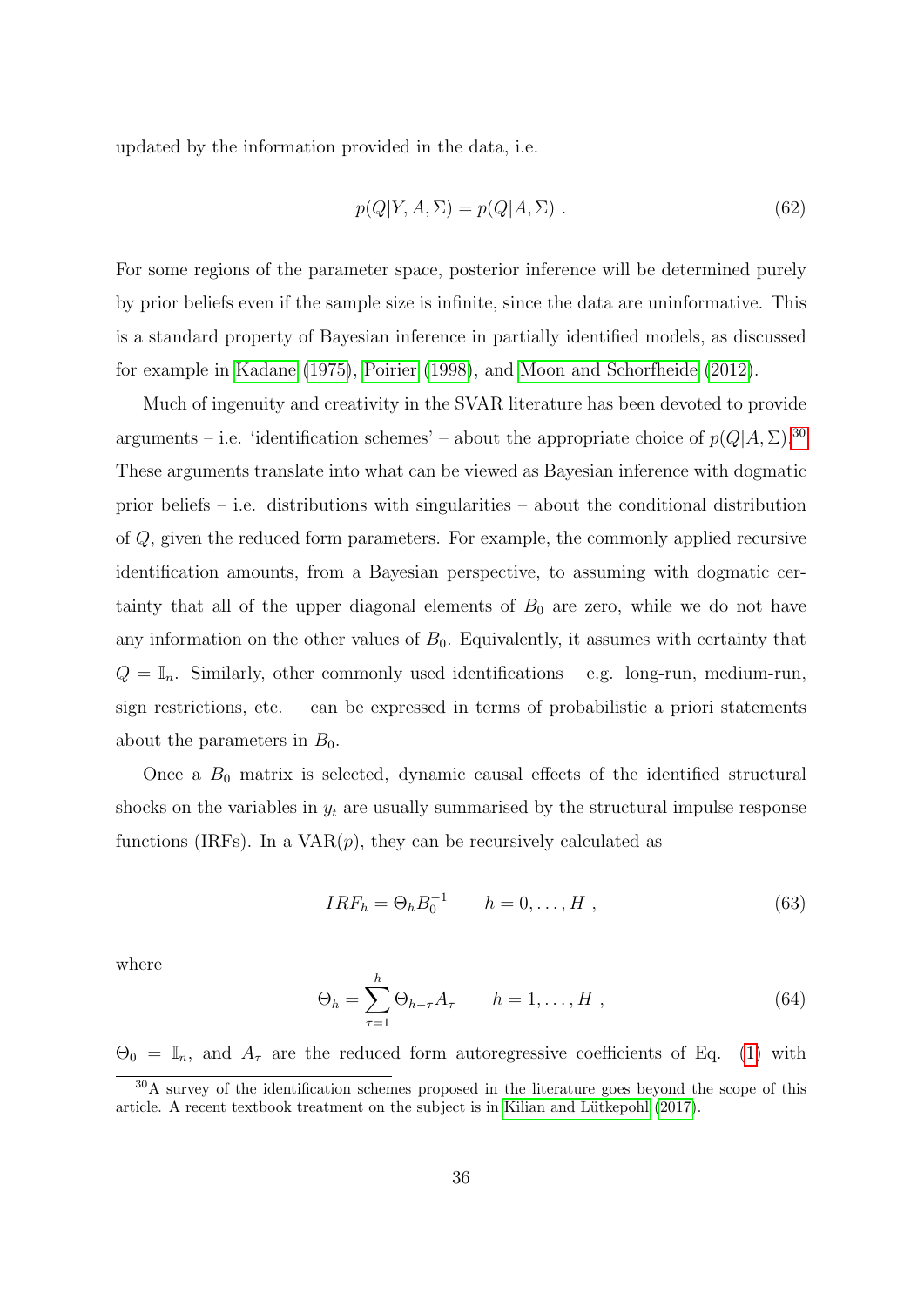$A_{\tau} = 0$  for  $\tau > p$ . The  $(i, j)$  element of  $IRF_h$  denotes the response of variable i to shock j at horizon h. Uncertainty about dynamic responses to identified structural shocks is typically reported in the Bayesian literature as point-wise coverage sets around the posterior mean or median IRFs, at each horizon  $-$  i.e. as the appropriate quantiles of the IRFs posterior distribution. For example, 68% coverage intervals are shown as three lines plotting the posterior IRF mean, and two lines representing 16th and 84th percentiles. Such credible sets usually need to be interpreted as point-wise, i.e. as credible sets for the response of a specific variable, to a specific shock, at a given horizon. However, point-wise bands effectively ignore the existing correlation between responses at different horizons. To account for the time (horizon) dependence, Sims and Zha (1999) suggest to use the first principal components of the covariance matrix of the IRFs.

Sims and Zha (1998) discuss a very general framework for Bayesian inference on the structural representation in Eq. (59). Rewrite the SVAR as

$$
yB_0 = xB + e \t{65}
$$

where the  $T \times n$  matrices y and e and the  $T \times k$  matrix x are defined as

$$
y = \begin{bmatrix} y'_1 \\ \vdots \\ y'_T \end{bmatrix}, \quad x = \begin{bmatrix} x'_1 \\ \vdots \\ x'_T \end{bmatrix}, \quad e = \begin{bmatrix} e'_1 \\ \vdots \\ e'_T \end{bmatrix}, \tag{66}
$$

and  $B = [B_1, \ldots, B_p, B_c]$ . The likelihood can be written as

$$
p(y|B_0, B) \propto |B_0|^T exp\left\{-\frac{1}{2}tr\left[ (yB_0 - xB)'(yB_0 - xB) \right] \right\} ,\qquad (67)
$$

where  $|B_0|$  is the determinant of  $B_0$  (and the Jacobian of the transformation of e in y). Conditional on  $B_0$ , the likelihood function is a normal distribution in B. Define  $\beta \equiv vec(B)$  and  $\beta_0 \equiv vec(B_0)$ . A prior for the SVAR coefficients can be conveniently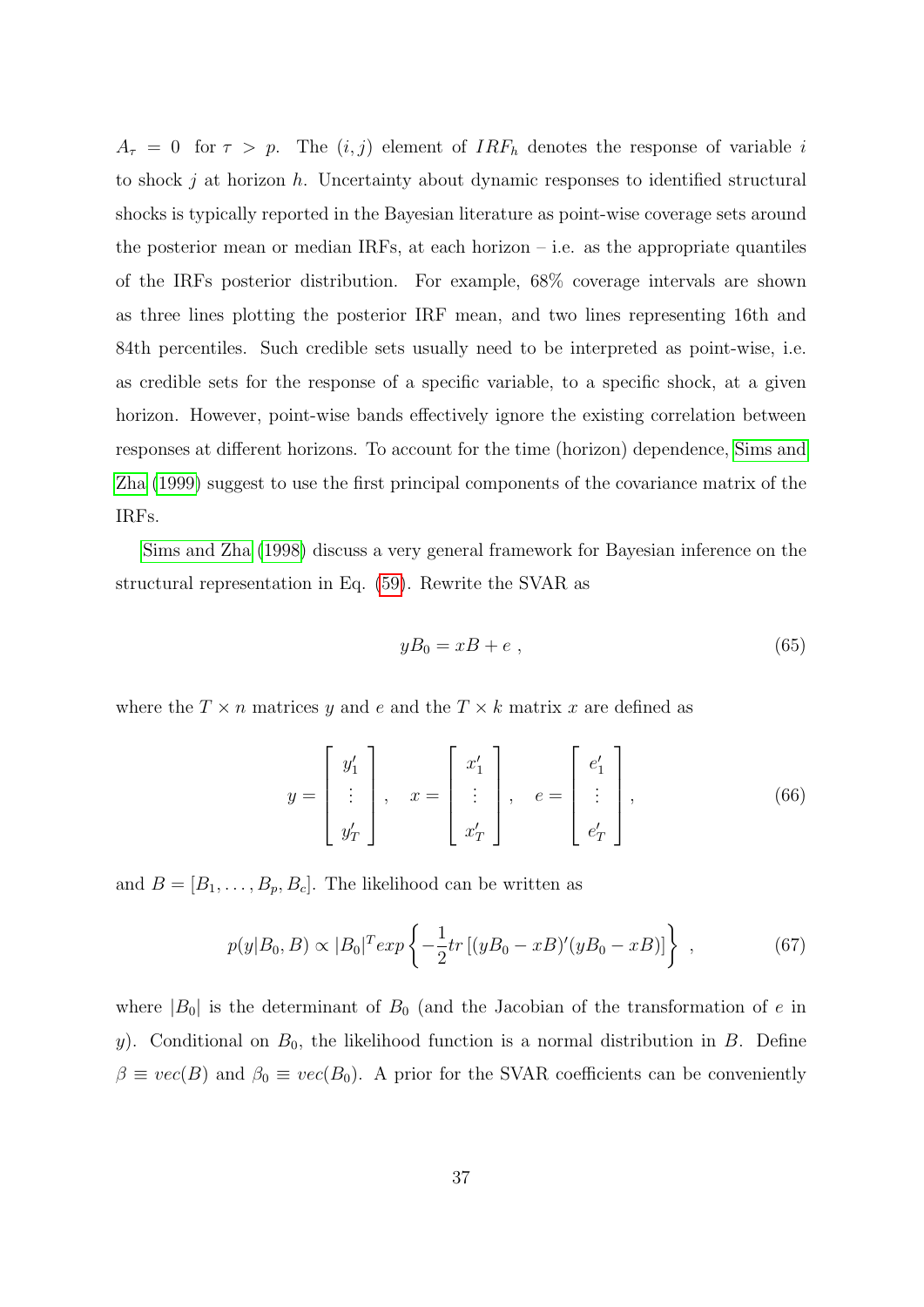factorised as

$$
p(\beta_0, \beta) = p(\beta|\beta_0)p(\beta_0),\tag{68}
$$

where  $p(\beta_0)$  is the marginal distribution for  $\beta_0$ , and can include singularities generated by e.g. zero restrictions. The (conditional) prior for  $\beta$  can be chosen to be a normal p.d.f.31

$$
\beta|\beta_0 \sim \mathcal{N}\left(\underline{\beta}_0, \lambda^{-1}\mathbb{I}_n \otimes \underline{\Gamma}_{\beta_0}\right) \tag{69}
$$

The posterior distribution of  $\beta$  is hence of the standard form

$$
\beta|\beta_0, \mathbf{y} \sim \mathcal{N}\left(\overline{\beta}_0, \mathbb{I}_n \otimes \overline{\Gamma}_{\beta_0}\right) \tag{70}
$$

where the posterior moments are updated as in the standard VAR with Normal-Inverse Wishart priors (see e.g. Kadiyala and Karlsson, 1997). The posterior for  $\beta_0$  will depend on the assumed prior.32

Baumeister and Hamilton (2015) apply a streamlined version of this framework to provide analytical characterisation of the informative prior distributions for impulseresponse functions that are implicit in a commonly used algorithm for sign restrictions. Sign restrictions are a popular identification scheme, pioneered in a Bayesian framework by Canova and De Nicolo (2002) and Uhlig (2005). The scheme selects sets of models whose  $B_0$  comply with restrictions on the sign of the responses of variables of interests over a given horizon. Bayesian SVARs with sign restrictions are typically estimated using algorithms such as in Rubio-Ramírez et al.  $(2010)$ , where a uniform (or Haar) prior is assumed for the orthogonal matrix. Operationally, a  $n \times n$  matrix X of independent  $\mathcal{N}(0, 1)$  values is generated, and decomposed using a  $QR$  decomposition where Q is the orthogonal factor and  $R$  is upper triangular. The orthogonal matrix is used as candidate rotation Q and the signs of the responses of variables at the horizons of interest are assessed against the desired sign restrictions. Baumeister and Hamilton (2015) show that this procedure implies informative distributions on the structural objects of interest. In

<sup>31</sup>As it is usually done in the literature, Sims and Zha (1998) suggest to preserve the Kronecker structure of the likelihood to avoid the inversion of  $nk \times nk$  matrices and gain computational speed.

 $32$ Canova and Pérez Forero (2015) provide a general procedure to estimate structural VARs also in the case of overidentified systems where identification restrictions are of linear or of nonlinear form.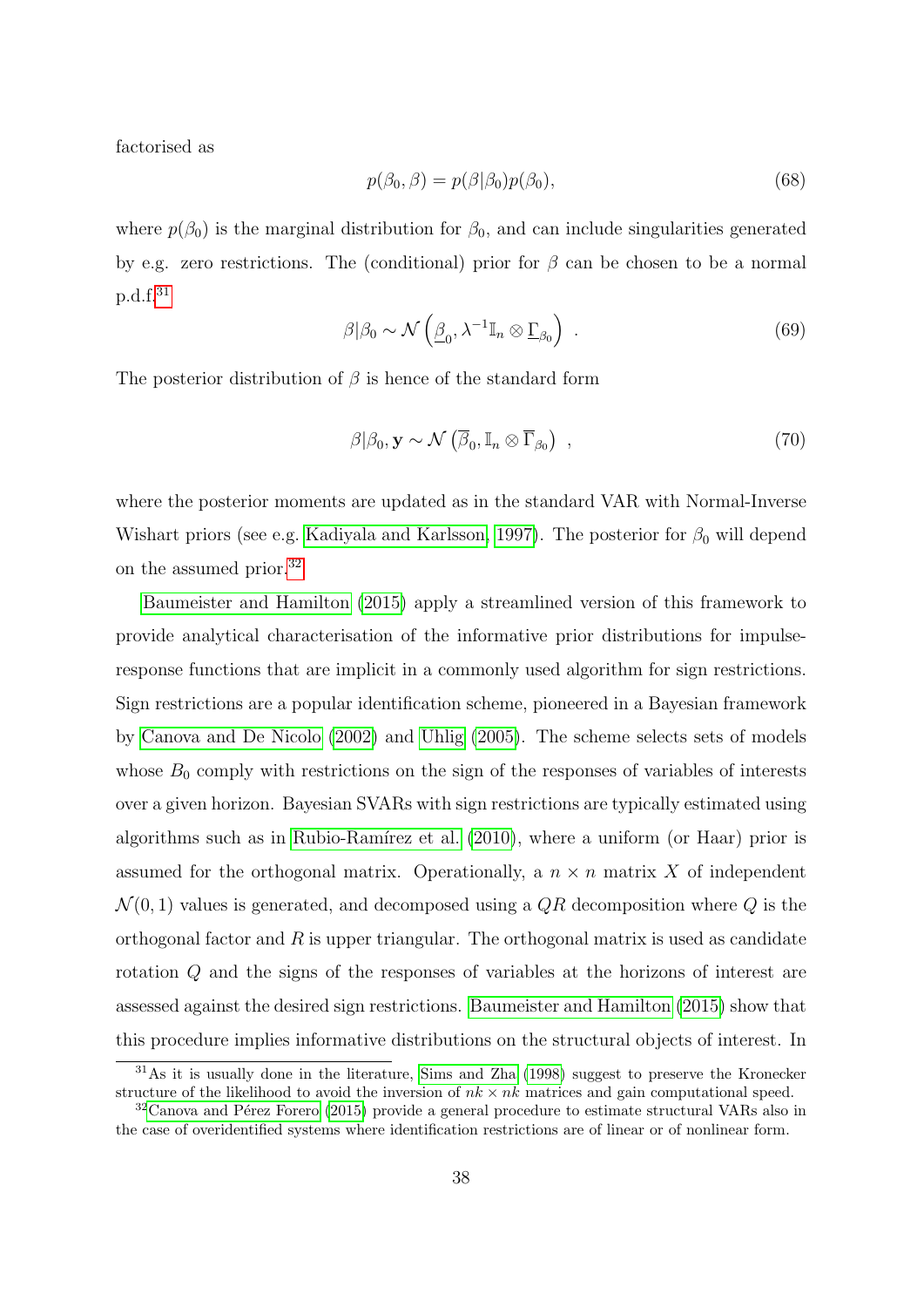fact, it implies that the impact of a one standard-deviation structural shock is regarded (before seeing the data) as coming from a distribution with more mass around zero when the number of variables  $n$  in the VAR is greater than 3 (and with more mass at large values when  $n = 2$ ). It also implies Cauchy priors for structural parameters such as elasticities. The influence of these priors does not vanish even asymptotically, since the data do not contain information about  $Q$ . In fact, as the sample size goes to infinity, the height of the posterior distribution for the impact parameters is proportional to that of the prior distribution for all the points in the parameter space for which the structural coefficients satisfy the set restrictions that orthogonalise the true variance-covariance matrix.

Giacomini and Kitagawa (2015) suggest the use of 'ambiguous' prior for the structural rotation matrix in order to account for the uncertainty about the structural parameters in all under-identified SVARs. The methodology consists in formally incorporating in the inference all classes of priors for the structural rotation matrix which are consistent with the a priori 'dogmatic' restrictions. In a similar vein, Baumeister and Hamilton (2017) discuss how to generalise priors on  $B_0$  to a less restrictive formulation that incorporates uncertainty about the identifying assumptions themselves, and use this approach to study the importance of shocks to oil supply and demand.

## 8 Large Bayesian VARs

The size of the VARs typically used in empirical applications ranges from three to a dozen variables. VARs with larger sets of variables are impossible to estimate with standard techniques, due the 'curse of dimensionality' induced by the densely parametrised structure of the model.33 However, in many applications there may be concerns about the omission of many potentially relevant economic indicators, that may affect

 $33$ The number of parameters to be estimated in an unrestricted VAR increases in the square of n, the number of variables in  $y_t$ . Even when mechanically feasible, that is, when the number of available data points allows to produce point estimates for the parameters of interest, the tiny number of available degrees of freedom implies that parameters are estimated with substantial degrees of uncertainty, and typically yield very imprecise out-of-sample forecasts.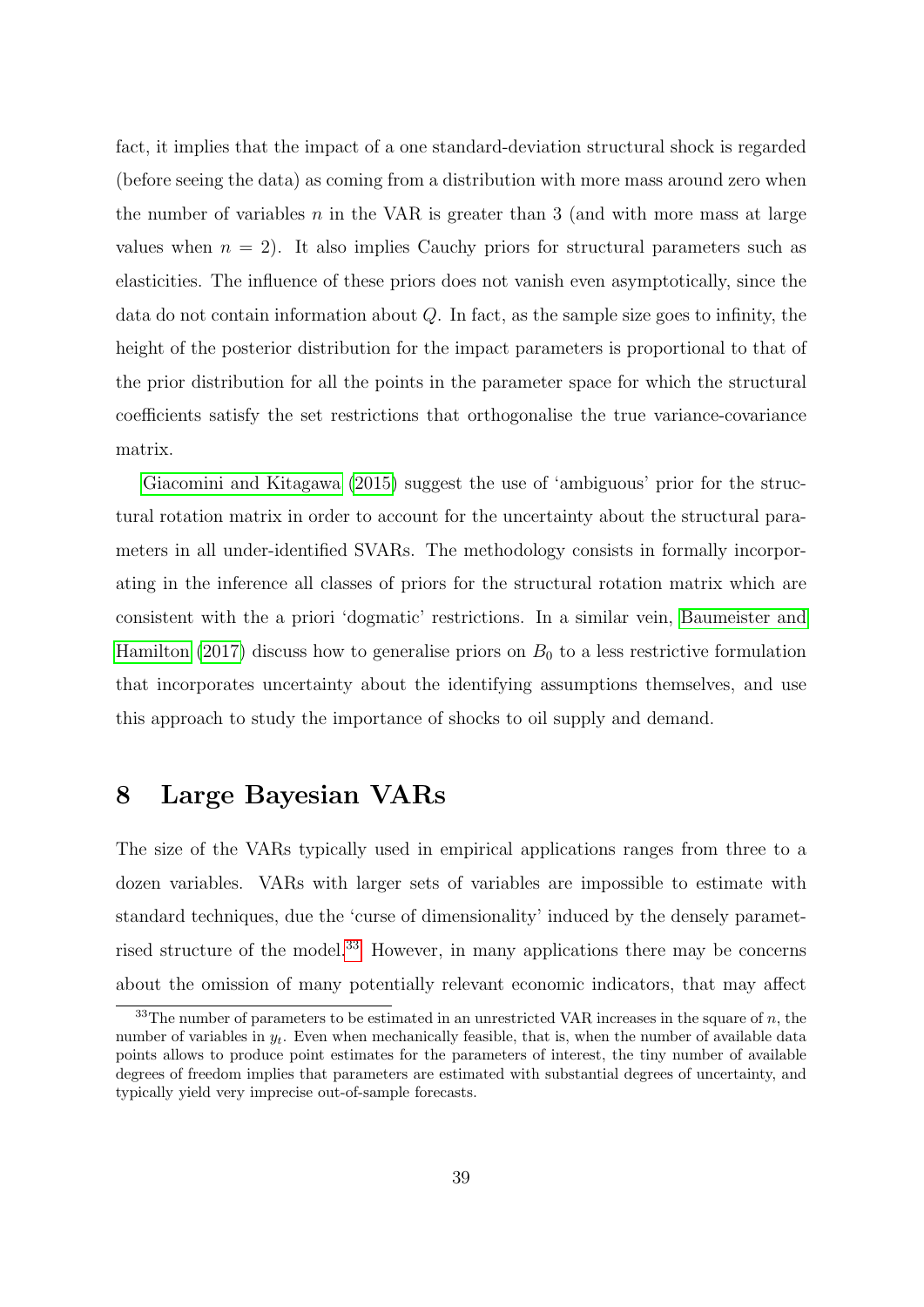both structural analysis and forecasting.<sup>34</sup> Additionally, big datasets are increasingly important in economics to study phenomena in a connected and globalised world, where economic developments in one region can propagate and affect others.<sup>35</sup>

VARs involving tens or even hundreds of variables have become increasingly popular following the work of Ban $\alpha$ bura et al. (2010), that showed that standard macroeconomic priors – Minnesota and sums-of-coefficients – with a careful setting of the tightness parameters allowed to effectively incorporate very large sets of endogenous variables. Indeed, a stream of papers have found large VARs to forecast well (see, e.g. Bandbura et al. 2010, Carriero et al. 2015a, Carriero et al. 2009, Giannone et al. 2014 and Koop 2013).

Early examples of higher-dimensional VARs are Panel VARs, where small countryspecific VARs are interacted to allow for international spillovers (see e.g. Canova and Ciccarelli, 2004, 2009). These models can be seen as large scale models that impose more structure on the system of equations. Koop and Korobilis (2015) study methods for high-dimensional panel VARs. In the study of international spillovers, an alternative to Panel VARs are Global VARs (Pesaran et al., 2004). A Bayesian treatment to G-VARs is in e.g. Cuaresma et al. (2016).

A recent development in this literature has been the inclusion of stochastic volatility in Large BVAR models. Carriero et al. (2016a) assume a factor structure in the stochastic volatility of macroeconomic and financial variables in Large BVARs. In Carriero et al.  $(2016b)$ , stochastic volatility and asymmetric priors for large *n* are instead handled using a triangularisation method which allows to simulate the conditional mean coefficients of the VAR by drawing them equation by equation. Chan et al. (2017) propound composite likelihood methods for large BVARs with multivariate stochastic volat-

 $34A$  standard example of this has been the debate about the so called 'price puzzle' – positive reaction of prices in response to a monetary tightening – that is often found in small scale VARs (see for example Christiano et al., 1999). The literature has often connected such a puzzling result as an artefact resulting from the omission of forward looking variables, like the commodity price index. In fact, one of the first instances of VARs incorporating more than a few variables was the 19-variable BVAR in Leeper et al. (1996) to study the effects of monetary policy shocks.

<sup>&</sup>lt;sup>35</sup>Large datasets of macroeconomic and financial variables are increasingly common. For example, in the US, the Federal Reserve Bank of St. Louis maintains the FRED-MD monthly database for well over 100 macroeconomic variables from 1960 to the present (see McCracken and Ng, 2015), and several other countries and economic areas have similarly sized datasets.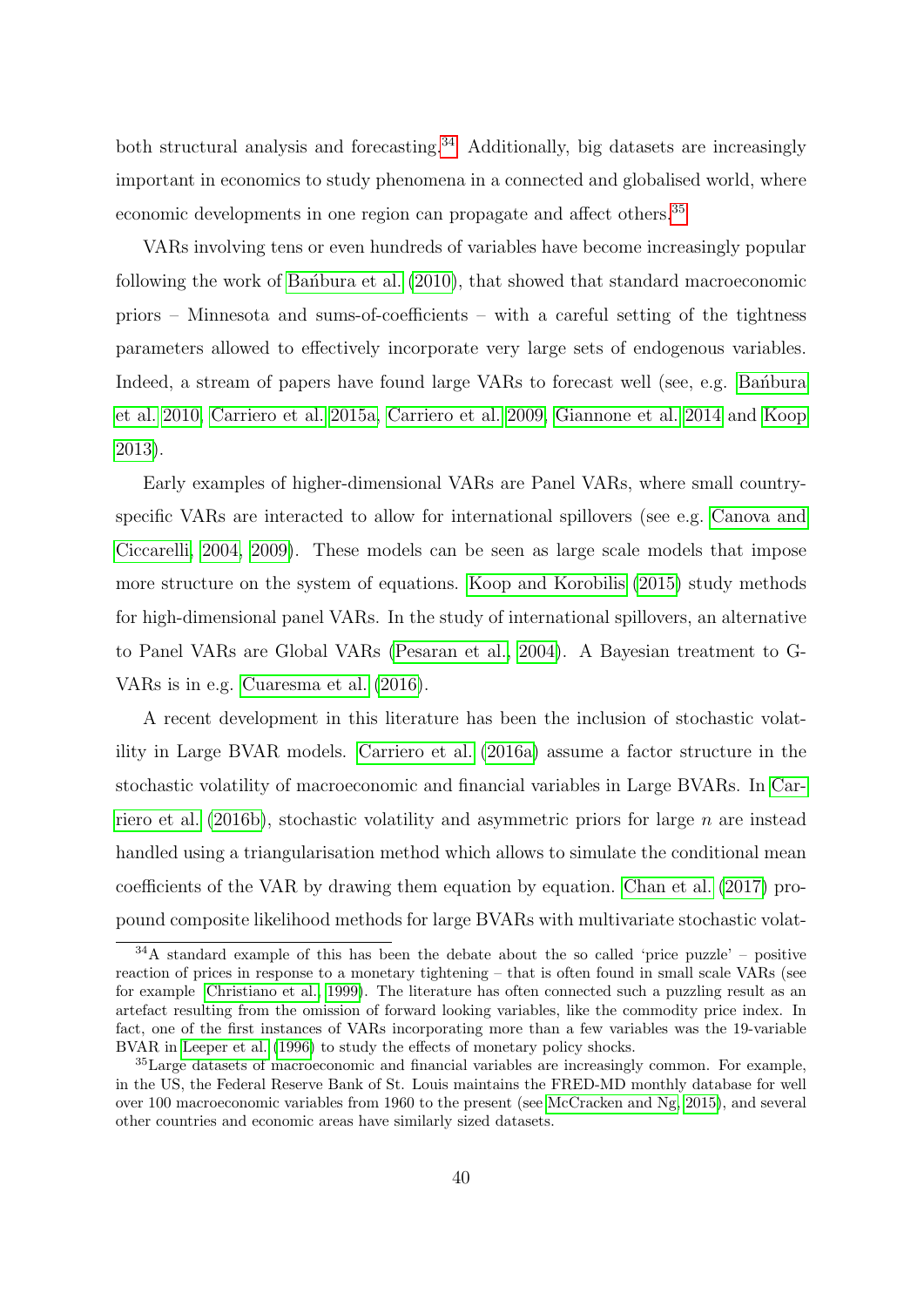ility which involve estimating large numbers of parsimonious sub-models and then taking a weighted average across them. Koop et al. (2016) discuss large Bayesian VARMA. Koop (2017) reviews the applications of big data in macroeconomics.

#### 8.1 Bayesian VARs and Dynamic Factor Models

Research started with Ban´bura et al. (2010) has shown that large BVARs are competitive models in leading with large-n problems in empirical macroeconomics, along with factor models (see e.g. Forni et al., 2000; Stock and Watson, 2002) and Factor-Augmented VARs (FAVARs, see e.g. Bernanke et al., 2005). Indeed, Bayesian VARs are strictly connected to factor models as shown by De Mol et al. (2008) and Bansbura et al. (2015).

The link can be better understood in terms of data that have been transformed to achieve stationarity,  $\Delta y_t$ , and that have been standardised to have zero mean and unit variance. A VAR in first differences can be written as

$$
\Delta y_t = \Phi_1 \Delta y_{t-1} + \dots + \Phi_p \Delta y_{t-p} + v_t. \tag{71}
$$

Imposing the requirement that the level of each variable  $y_t$  must follow an independent random walk process is equivalent to requiring its first difference  $\Delta y_t$  to follow an independent white noise process. Hence, the prior on the autoregressive coefficients in Eq. (71) can be characterised by the following first and second moments:

$$
\mathbb{E}\left[ (\Phi_{\ell})_{ij} | \Psi \right] = 0, \ \forall \ell \qquad \text{Var}\left[ (\Phi_{\ell})_{ij} | \Psi \right] = \begin{cases} \frac{\lambda_1^2}{f(\ell)} & \text{for } i = j, \forall \ell \\ \frac{\lambda_1^2}{f(\ell)} \frac{\Sigma_{ij}}{\omega_j^2} & \text{for } i \neq j, \forall \ell. \end{cases} \tag{72}
$$

The covariance between coefficients at different lags is set to zero. Since the variables have been rescaled to have the same variance, we can set  $\Sigma = \sigma \mathbb{I}_n$ , where  $\Sigma = \mathbb{E}[v_t v_t']$ .

Denote the eigenvalues of the variance-covariance matrix of the standardised data by  $\zeta_j$ , and the associated eigenvectors by  $\nu_j$ , for  $j = 1, \ldots, n$ , i.e.

$$
\left[\frac{1}{T}\sum_{t=1}^{T}\Delta y_{t}\Delta y_{t}'\right]\nu_{j}=\nu_{j}\zeta_{j},\qquad(73)
$$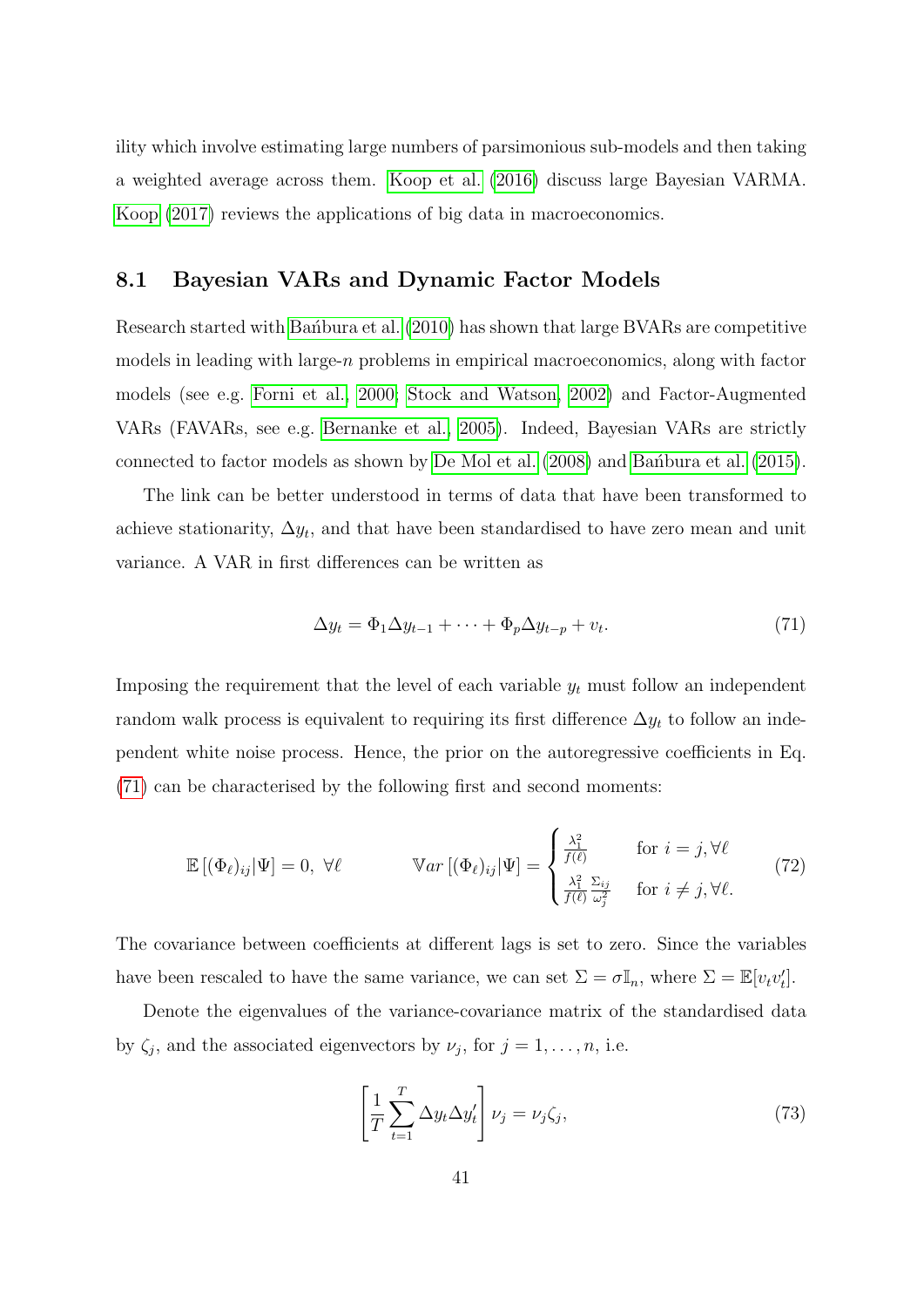where  $\nu'_i \nu_j = 1$  if  $i = j$  and zero otherwise. We assume an ordering such that  $\zeta_1 \geq \zeta_2 \geq$  $\cdots \ge \zeta_n$ . The sample principal components of  $\Delta y_t$  are defined as

$$
z_t = \left[\frac{\nu_1}{\sqrt{\zeta_1}} \ \dots \ \frac{\nu_n}{\sqrt{\zeta_n}}\right]' y_t \equiv W \Delta y_t \ . \tag{74}
$$

The principal components transform correlated data,  $\Delta y_t$ , into linear combinations which are cross-sectionally uncorrelated and have unit variance, i.e.  $T^{-1} \sum_{t=1}^{T} z_t z_t' = \mathbb{I}_n$ . The principal components can be ordered according to their ability to explain the variability in the data, as the total variance explained by each principal component is equal to  $\zeta_j$ .

Rewrite the model in Eq. (71) in terms of the ordered principal components, as

$$
\Delta y_t = \Phi_1 W^{-1} z_{t-1} + \dots + \Phi_p W^{-1} z_{t-p} + v_t \tag{75}
$$

The priors that impose a uniform shrinkage on the parameters in Eq. (72) map into a non-uniform shrinkage on the parameters in Eq. (75):

$$
\mathbb{E}\left[ (\Phi_{\ell}W^{-1})_{ij}|\Psi\right] = 0, \ \forall \ell \qquad \mathbb{V}ar\left[ (\Phi_{\ell}W^{-1})_{ij}|\Psi\right] = \begin{cases} \frac{\lambda_1^2 \zeta_j}{f(\ell)} & \text{for } i = j, \forall \ell\\ \frac{\lambda_1^2 \zeta_j}{f(\ell)} \frac{\Psi_{ij}}{\omega_j^2} & \text{for } i \neq j, \forall \ell. \end{cases}
$$
(76)

Importantly, the prior variance for the coefficients on the j-th principal component is proportional to its share of explained variance of the data  $\zeta_i$ .

If the data are characterised by a factor structure, then, as n and T increase,  $\zeta_j$  will go to infinity at a rate n for  $j = 1, ..., r$  where r is the number of common factors. Conversely,  $\zeta_{r+1}, \ldots, \zeta_n$  will grow at a slower rate, which cannot be faster than  $n/\sqrt{T}$ . If  $\lambda_1$  is set such that it converges to zero a rate that is faster than that for the smaller eigenvalues and slower than that for the largest eigenvalues, e.g.  $\lambda_1 \propto$  $\sqrt{7}$ n  $\frac{1}{T^{\varrho}}$ , with  $0 < \varrho < 1/2$ , then  $\lambda_1 \zeta_j$  will go to infinity for  $j = 1, \ldots, r$  and the prior on the coefficients associated with the first  $r$  principal components will become flat (see Bandbura et al., 2015). Conversely, the coefficients related to the principal components associated with the bounded eigenvalues will be shrunk to zero, since  $\lambda_1 \zeta_j$  will go to zero for  $j > r$ .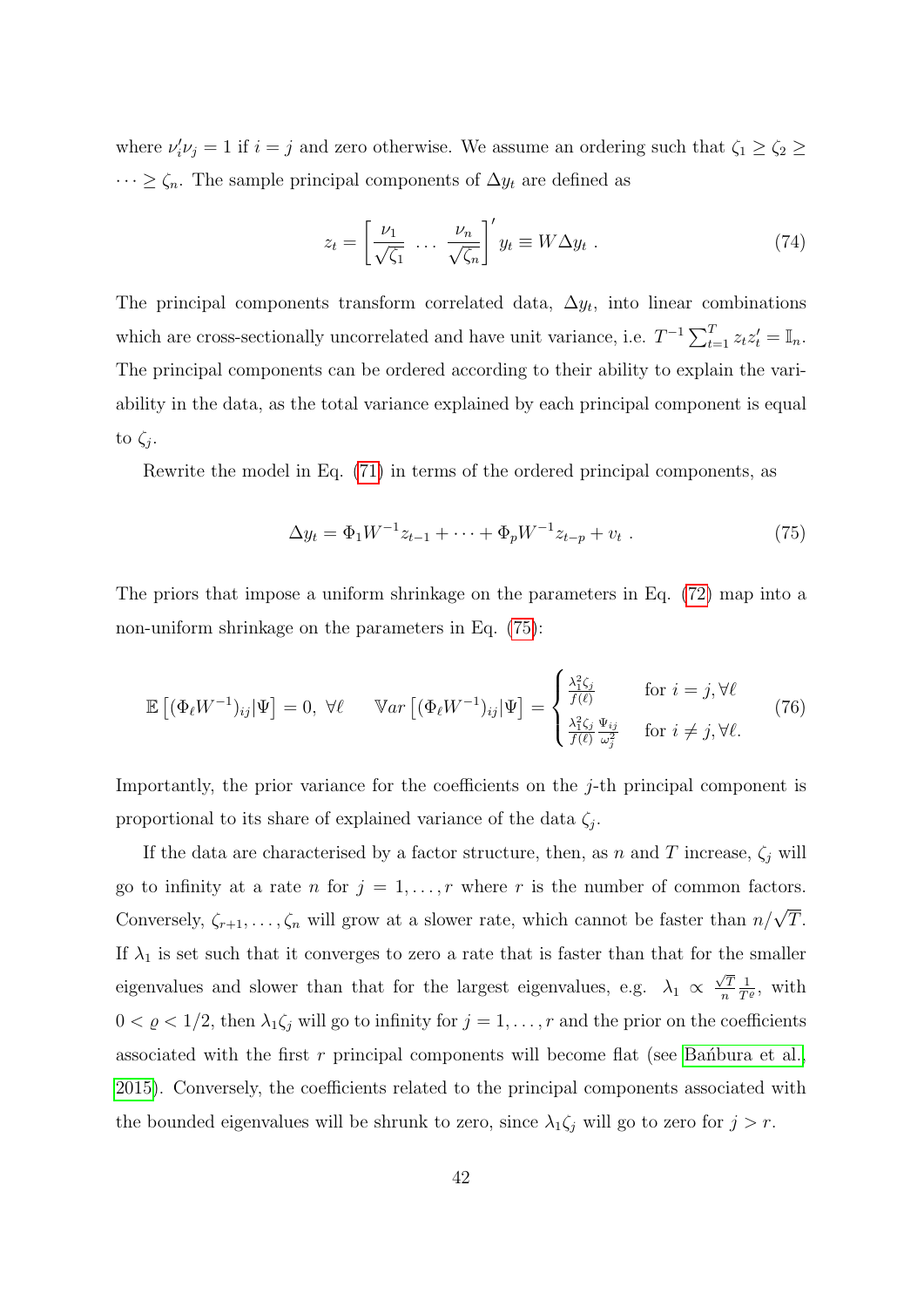De Mol et al. (2008) show that, if the data are generated by a factor model and  $\lambda_1$  is set according to the rate described above, the point forecasts obtained by using shrinkage estimators converge to the unfeasible optimal forecasts that would be obtained if the common factors were observed.

#### 8.2 Large SVARs, non-fundamentalness

One of the open problems in SVARs is the potential 'non-fundamentalness' of structural shocks for commonly employed VARs (a review on this issue is in Alessi et al. 2011). Non-fundamentalness implies that the true structural shocks (i.e.  $e_t$  in Eq. 59) cannot be retrieved from current and past forecast errors of the VARs of choice (see Hansen and Sargent, 1980; Lippi and Reichlin, 1994). This situation arises when for example the econometrician does not have all the information available to economic agents, such as news about future policy actions. This is notoriously the case for fiscal shocks, as explained in Leeper et al. (2013). In this case, economic agents' expectations may not be based only on the current and past  $y_t$ , implying that the residuals of the reducedform model (i.e.  $u_t$  in Eq. 1) are not the agents' expectation/forecast errors. As a consequence, the shocks of interest may not be retrieved from the forecast errors, and may be non-fundamental. A possible solution is to allow for noninvertible moving average (MA) components. A different strategy is to view non-fundamentalness as an omitted variables problem. In this respect BVARs (and factor models) can offer a solution to the incorporation of larger information sets. For example, Ellahie and Ricco (2017) discuss the use of large BVARs to study the propagation of government purchases shocks, while controlling for potential non-fundamentalness of shocks in small VARs.<sup>36</sup>

#### 8.3 Forecasting in Data-Rich Environments

A research frontier is the application of Bayesian VARs to forecasting in data-rich environment, where the predictive content of large datasets (typically counting 100 or more

 $36$ Lütkepohl (2014) has observed that while large information techniques can be of help in dealing with the problem, they are bound to distort the parameter estimates and also the estimated impulse responses, hence results have to been taken with some caution.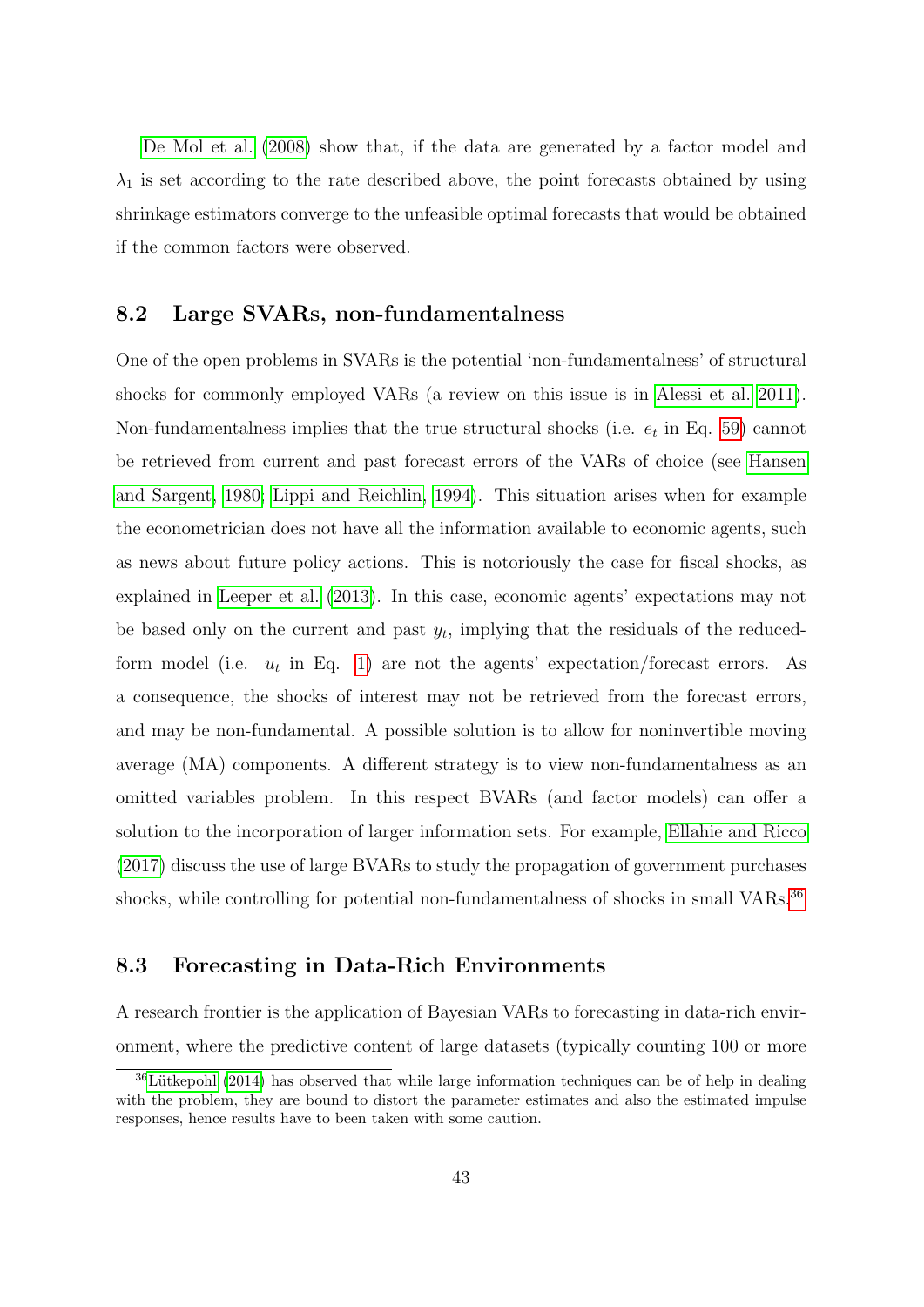variables) is exploited to forecast variables of interest. A recent survey is in Bok et al. (2017).

Ban<sup>ot</sup>bura et al. (2010) study the forecasting performance of large Bayesian VARs. They find that while it increases with model size – provided that the shrinkage is appropriately chosen as a function of  $n-$ , most of the gains are in fact achieved by a 20-variable VAR. Evaluation of the forecasting performance of medium and large Bayesian VARs is also provided in Koop (2013). Carriero et al. (2011) evaluate the forecasting accuracy of reduced-rank Bayesian VARs in large datasets. The reduced-rank model adopted has a factor model underlying structure, with factors that evolve following a VAR. Koop and Korobilis (2013) extend the framework to allow for time-varying parameters. Giannone et al. (2017) argue in favour of dense representations of predictive models for economic forecasting and use a 'spike-and-slab' prior that allows for both variable selection and shrinkage.

BVARs are also a valuable tool for real-time forecasting and nowcasting with mixedfrequency datasets. In fact, they can be cast in state-space form and filtering techniques can be easily used to handle missing observations, data in real time, and data sampled at different frequencies. Recent examples of these applications include Schorfheide and Song (2015); Carriero et al. (2015b); Brave et al. (2016); Clark (2011); Giannone et al. (2014); McCracken et al. (2015).

Koop et al. (2016) propose the use of Bayesian compressed VARs for high dimensional forecasting problems, and find that these tend to outperform both factor models and large VAR with prior shrinkage. More recently, Kastner and Huber (2017) develop BVARs that can handle vast dimensional information set and also allow for changes in the volatility of the error variance. This is done by assuming that the reduced-form residuals have a factor stochastic volatility structure (which allows for conditional equationby-equation estimation) and by applying a Dirichlet-Laplace prior (Bhattacharya et al., 2015b) to the VAR coefficients that heavily shrinks the coefficients towards zero while still allowing for some non-zero parameters. Kastner and Huber (2017) provide MCMCbased algorithms to sample from the posterior distributions and show that their proposed model typically outperforms simpler nested alternatives in forecasting output, inflation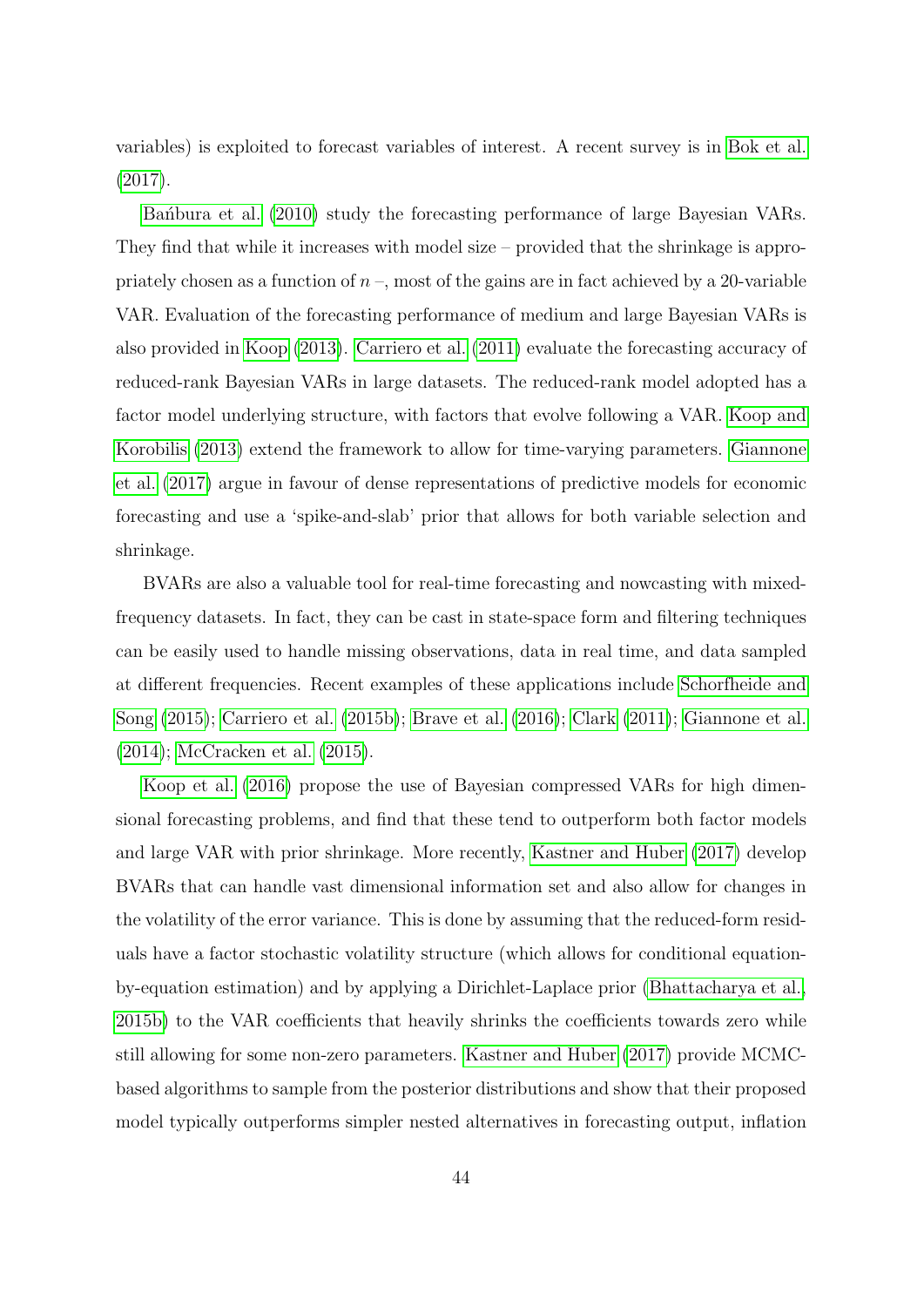and the interest rate.

## 9 Time-Varying Parameter, State-Dependent, Stochastic Volatility VARs

Models that allow parameters to change over time are increasingly popular in empirical research, in recognition of the fact that they can capture structural changes in the economy. In fact, it seems to be a common belief that the properties of many (if not most) macroeconomic time series have changed over time, and can change across regimes or phases of the business cycle. Model parameters either change frequently and gradually over time according to a multivariate autoregressive process – as in e.g. in Time-Varying Parameters VARs (TVP-VARs) –, or they change abruptly and infrequently as in e.g. Markov-switching or structural-break models.

#### 9.1 Time-varying parameters VAR (TVP-VAR)

Time-varying parameters VARs differ from fixed-coefficient VARs in that they allow the parameters of the model to vary over time, according to a specified law of motion.37 TVP-VARs often include also stochastic volatility (SV), which allows for time variation in the variance of the stochastic disturbances.<sup>38</sup> Doan et al. (1984) were first to show how estimation of a TVP-VAR with Litterman priors could be conducted by casting the VAR in state space form and using Kalman filtering techniques. This same specification is in Sims (1993). Bayesian time varying parameter VARs have become popular in empirical macroeconomics following the work of Cogley and Sargent (2002, 2005) and Primiceri (2005) who provided the foundations for Bayesian inference in these models, and used then innovations in MCMC algorithms to improve on their computational feasibility.

<sup>37</sup>Review articles are in Del Negro and Schorfheide (2011); Koop and Korobilis (2010); Lubik and Matthes (2015).

<sup>38</sup>Stochastic volatility in Bayesian VARs was initially introduced in Uhlig (1997).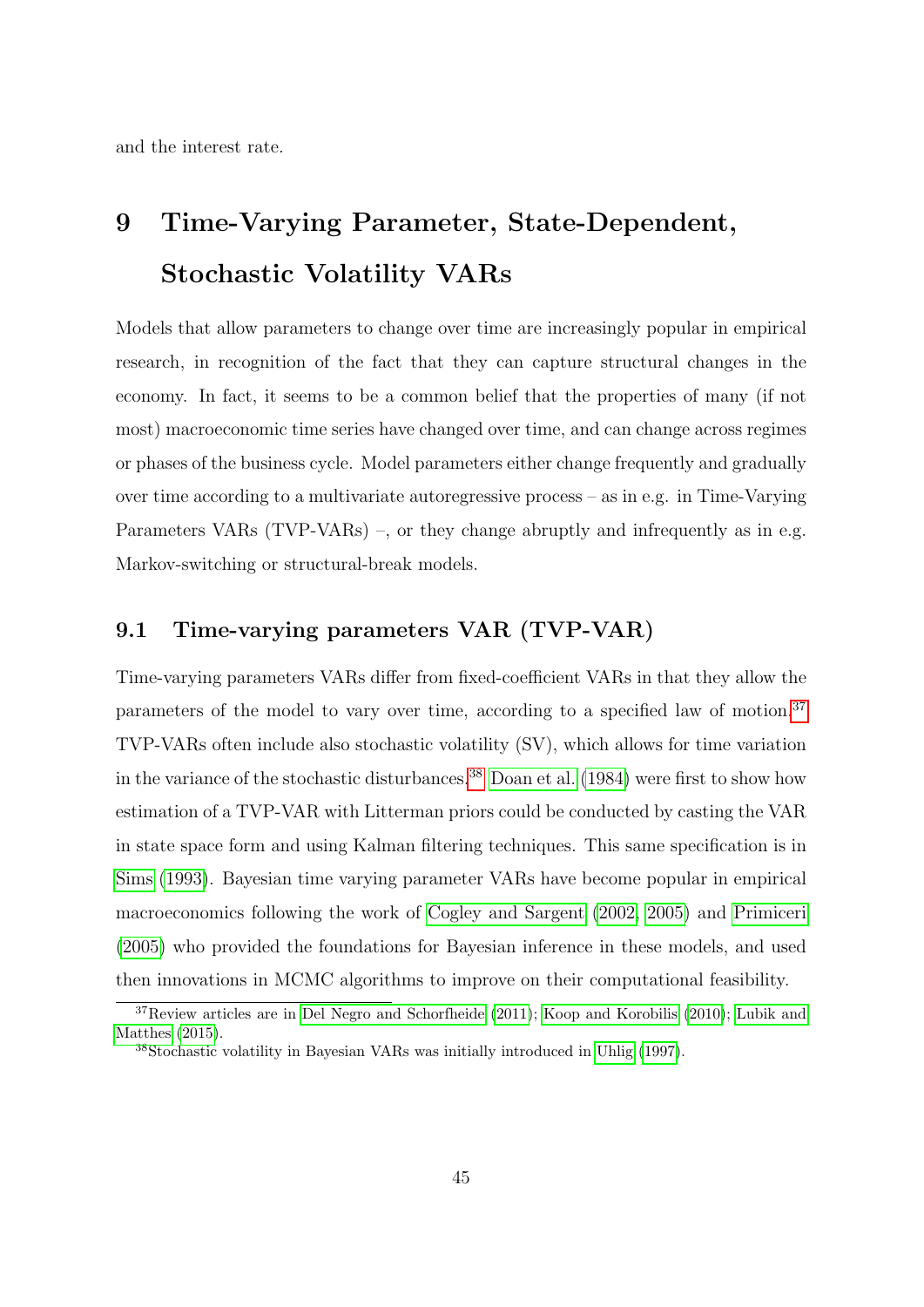The basic TVP-VAR is of the form

$$
y_t = A_{1,t}y_{t-1} + \ldots + A_{p,t}y_{t-p} + c_t + u_t , \qquad (77)
$$

where the constant coefficients of Eq. (1) are replaced by the time-varying  $A_{j,t}$ . Eq. (77) can be rewritten in compact form as

$$
y_t = x_t A_t + u_t \t\t(78)
$$

where  $x_t$  is defined as in Eq. (5), and  $A_t = [A_{1,t}, \ldots, A_{p,t}, c_t]'$  are. It is common to assume that the coefficients follow a random-walk process

$$
\alpha_t = \alpha_{t-1} + \varsigma_t \qquad \varsigma_t \sim i.i.d. \mathcal{N}(0, \Upsilon) \tag{79}
$$

where  $\alpha_t \equiv vec(A_t)$ . The covariance matrix  $\Upsilon$  is usually restricted to be diagonal, and the innovations  $\varsigma_t$  to be uncorrelated with  $u_t$ , with  $u_t$  distributed as in Eq. (2). The law of motion for  $\alpha_t$  in Eq. (79) – i.e. the state equation –, implies that  $\alpha_{t+1} | \alpha_t$ ,  $\Upsilon \sim \mathcal{N}(\alpha_t, \Upsilon)$ , which can be used as a prior distribution for  $\alpha_{t+1}$ . Hence, the prior for all the states (i.e.  $\alpha_t$   $\forall t$ ) is a product of normal distributions. For the initial vector of the VAR coefficients Cogley and Sargent (2002, 2005) use a prior of the form  $\alpha_1 \sim \mathcal{N}(\underline{\alpha}_{1|0}, \underline{\Upsilon}_{1|0})$ , where  $\underline{\alpha}_{1|0}$  and  $\underline{\Upsilon}_{1|0}$  are set by estimating a fixed-coefficient VAR with a flat prior on a pre-sample.39 If the Gaussian prior for the states is complemented with IW priors for both  $\Sigma$  and  $\Upsilon$ , then sampling from the joint posterior is possible with a Gibbs sampling algorithm

## Algorithm 5: Gibbs Sampling from Posterior of TVP-VAR Parameters. Select starting values for  $\Sigma^{(0)}$  and  $\Upsilon^{(0)}$ . For  $s = 1, \ldots, n_{sim}$ :

1. Draw  $\alpha_T^{(s)}$  $T<sup>(s)</sup>$  from the full conditional posterior

$$
\alpha_T^{(s)}|y_{1:T}, \Sigma^{(s-1)}, \Upsilon^{(s-1)} \sim \mathcal{N}(\alpha_{T|T}, \Upsilon_{T|T})
$$

<sup>39</sup>See also the discussion in Karlsson (2013a) for additional details on the specification of the prior for  $\alpha_t$ .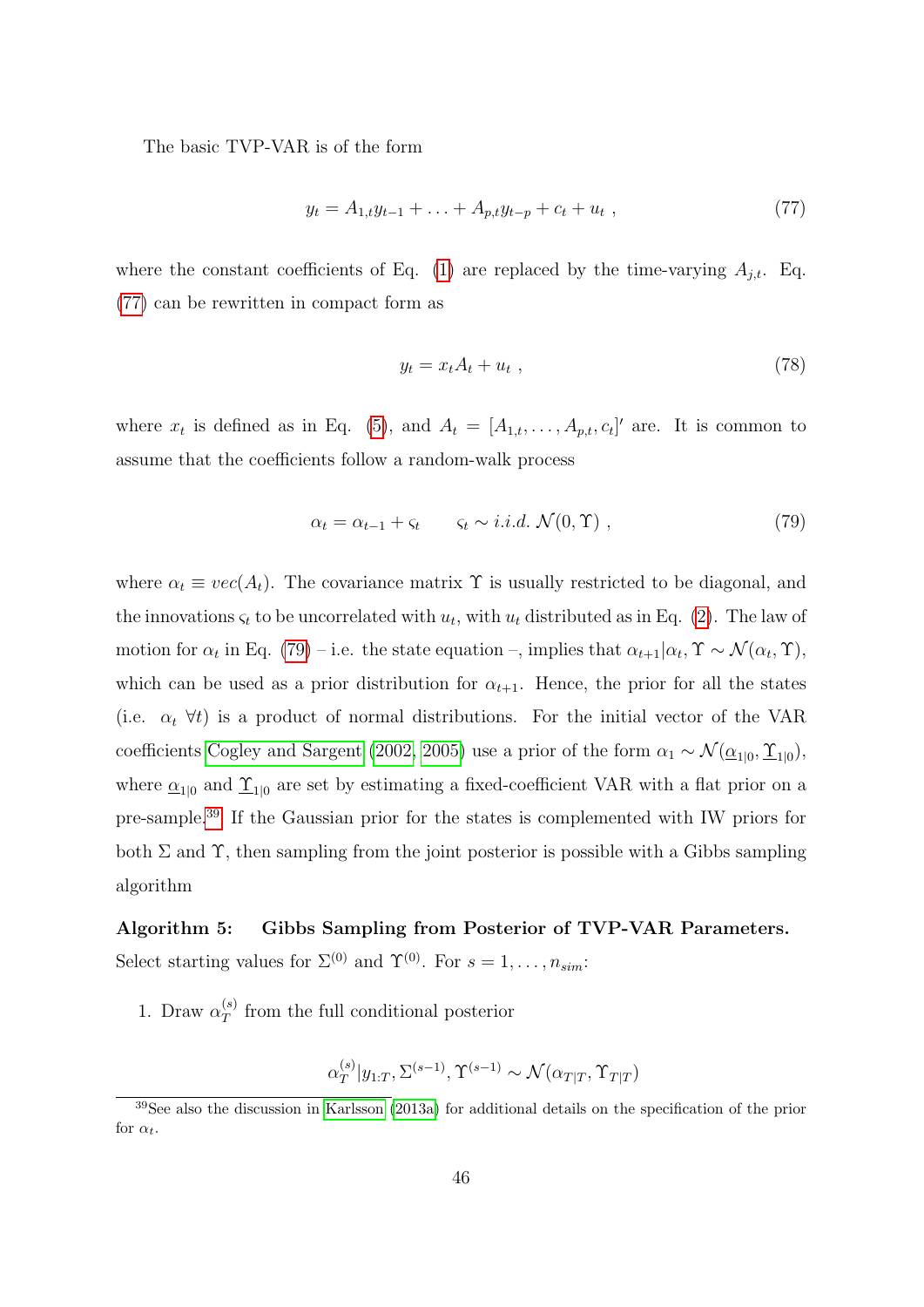obtained from the Kalman filter. For  $t = T - 1, \ldots, 1$  draw  $\alpha_t^{(s)}$  $t_t^{(s)}$  from the full conditional posterior

$$
\alpha_t^{(s)}|y_{1:T}, \Sigma^{(s-1)}, \Upsilon^{(s-1)} \sim \mathcal{N}(\alpha_{t|T}, \Upsilon_{t|T})
$$

obtained from a simulation smoother.

2. Draw  $\Upsilon^{(s)}$  from

$$
\Upsilon^{(s)}|\alpha_{1:T}^{(s)} \sim \mathcal{IW}\left(\underline{S}_{\Upsilon} + \sum_{t=1}^T \left[\alpha_{t+1}^{(s)} - \alpha_t^{(s)}\right] \left[\alpha_{t+1}^{(s)} - \alpha_t^{(s)}\right]', \underline{d}_{\Upsilon} + T\right).
$$

3. Draw  $\Sigma^{(s)}$  from

$$
\Sigma^{(s)}|\mathbf{y},\alpha_{1:T}^{(s)} \sim \mathcal{IW}\left(\underline{S} + \sum_{t=1}^T \left[\mathbf{y} - (\mathbb{I}_n \otimes x)\alpha_t^{(s)}\right] \left[\mathbf{y} - (\mathbb{I}_n \otimes x)\alpha_t^{(s)}\right]', \underline{d} + T\right).
$$

When stochastic volatility is added to the framework, the VAR innovations are assumed to be still normally distributed, but with variance that evolves over time (see Cogley and Sargent, 2002, 2005; Primiceri, 2005)

$$
u_t \sim \mathcal{N}(0, \Sigma_t) , \qquad \Sigma_t = K^{-1} \Xi_t (K^{-1})' , \qquad (80)
$$

where K is a lower-triangular matrix with ones on the main diagonal, and  $\Xi_t$  a diagonal matrix with elements evolving following a geometric random-walk process

$$
ln(\Xi_t)_j = ln(\Xi_{t-1})_j + \eta_{j,t} \qquad \eta_{j,t} \sim i.i.d. \mathcal{N}(0, \sigma_{\eta,j}^2) \ . \tag{81}
$$

The prior distributions for  $\Upsilon$  and  $\sigma_{\eta,j}^2$   $j = 1, \ldots, n$  can be used to express beliefs about the magnitude of the period-to-period drift in the VAR coefficients, and the changes in the volatility of the VAR innovations respectively. In practice, these priors are chosen to ensure that innovations to the parameters are small enough that the short- and medium-run dynamics of  $y_t$  are not swamped by the random-walk behaviour of  $A_t$  and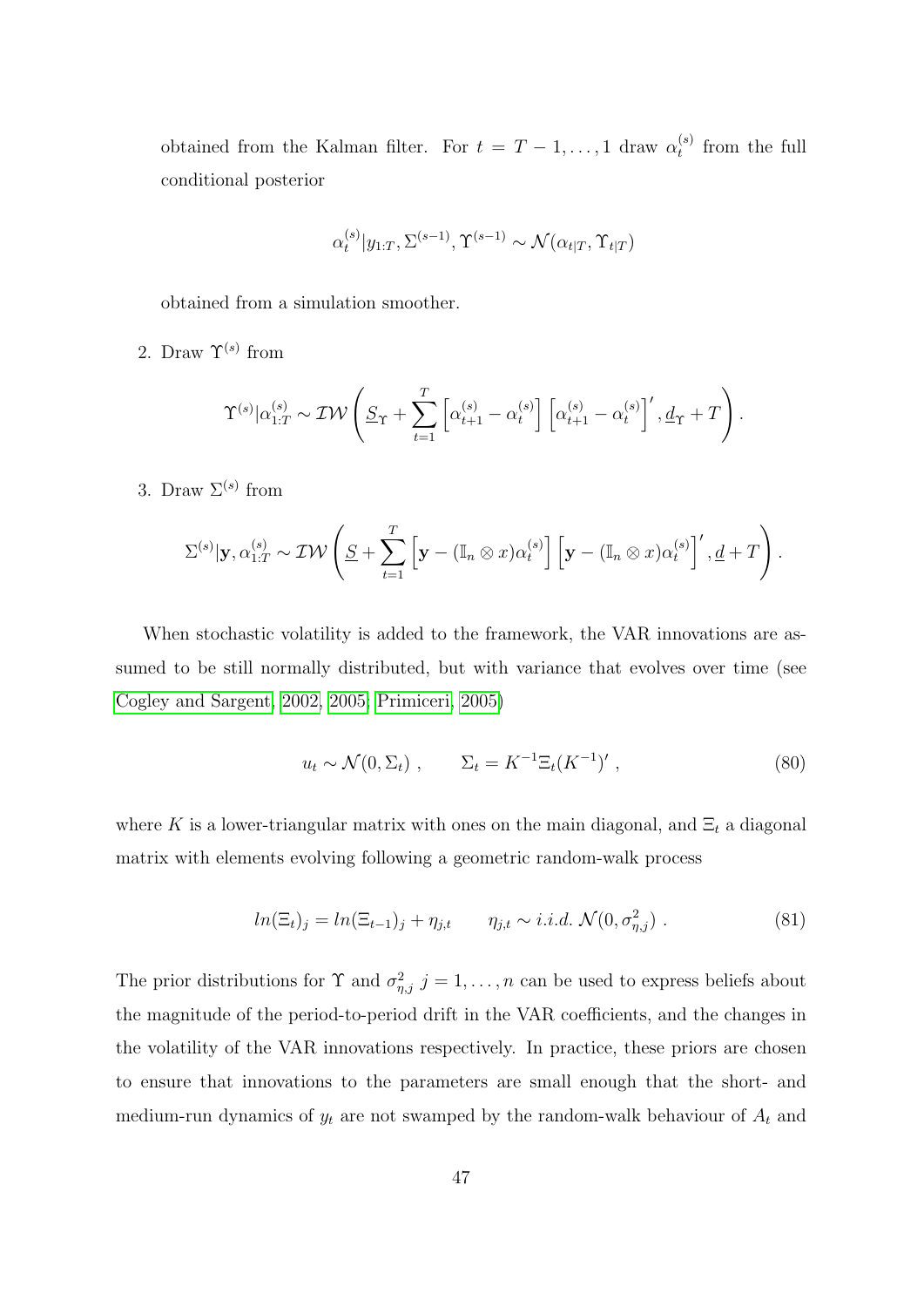$\Xi_t$ . Primiceri (2005) extends the above TVP-VAR by also allowing the nonzero offdiagonal elements of the contemporaneous covariance matrix  $K$  to evolve as randomwalk processes (i.e. K is replaced by  $K_t$  to allow for an arbitrary time-varying correlation structure). A Gibbs sampler to draw from the posterior distribution of the parameters is in Primiceri (2005).

## 9.2 Markov Switching, Threshold, and Smooth Transition VARs

Contrary to the drifting coefficients models discussed in the previous section, Markov switching (MS) VARs are designed to capture abrupt changes in the dynamics of  $y_t$ .<sup>40</sup> These can be viewed as models that allow for at least one structural break to occur within the sample, with the timing of the break being unknown. They are of the form

$$
y_t = A(s_t)x_t + u_t, \qquad u_t \sim \mathcal{N}(0, \Sigma(s_t)), \tag{82}
$$

where  $x_t$  is defined as in Eq. (5). The matrix of autoregressive coefficients  $A(s_t)$  and the variance of the error term  $\Sigma(s_t)$  are a function of a discrete m-state Markov process  $s_t$  with fixed transition probabilities

$$
\pi_{ij} \equiv p(s_t = \mathcal{S}_i | s_t = \mathcal{S}_j) \text{ for } i, j \in [1, \dots, m]. \tag{83}
$$

If  $\pi_{ii} = 1$  for some  $i \in [1, \ldots, m]$ , then  $S_i$  is an absorbing state from which the system is not allowed to move away. Suppose  $m = 2$ , and that both  $A(s_t)$  and  $\Sigma(s_t)$  change simultaneously when switching from  $S_1$  to  $S_2$  and vice versa. If a NIW prior is specified for  $A(s_t)$  and  $\Sigma(s_t)$ , and  $\pi_{11}$  and  $\pi_{22}$  have independent Beta prior distributions, a Gibbs sampler can be used to sample from the posterior (see e.g. Del Negro and Schorfheide, 2011).

A MS-VAR with non-recurrent states is called a 'change-point' model (see Chib,

 $40$ The book by Kim and Nelson (1999) is the standard reference for frequentist and Bayesian estimation of Markov switching models.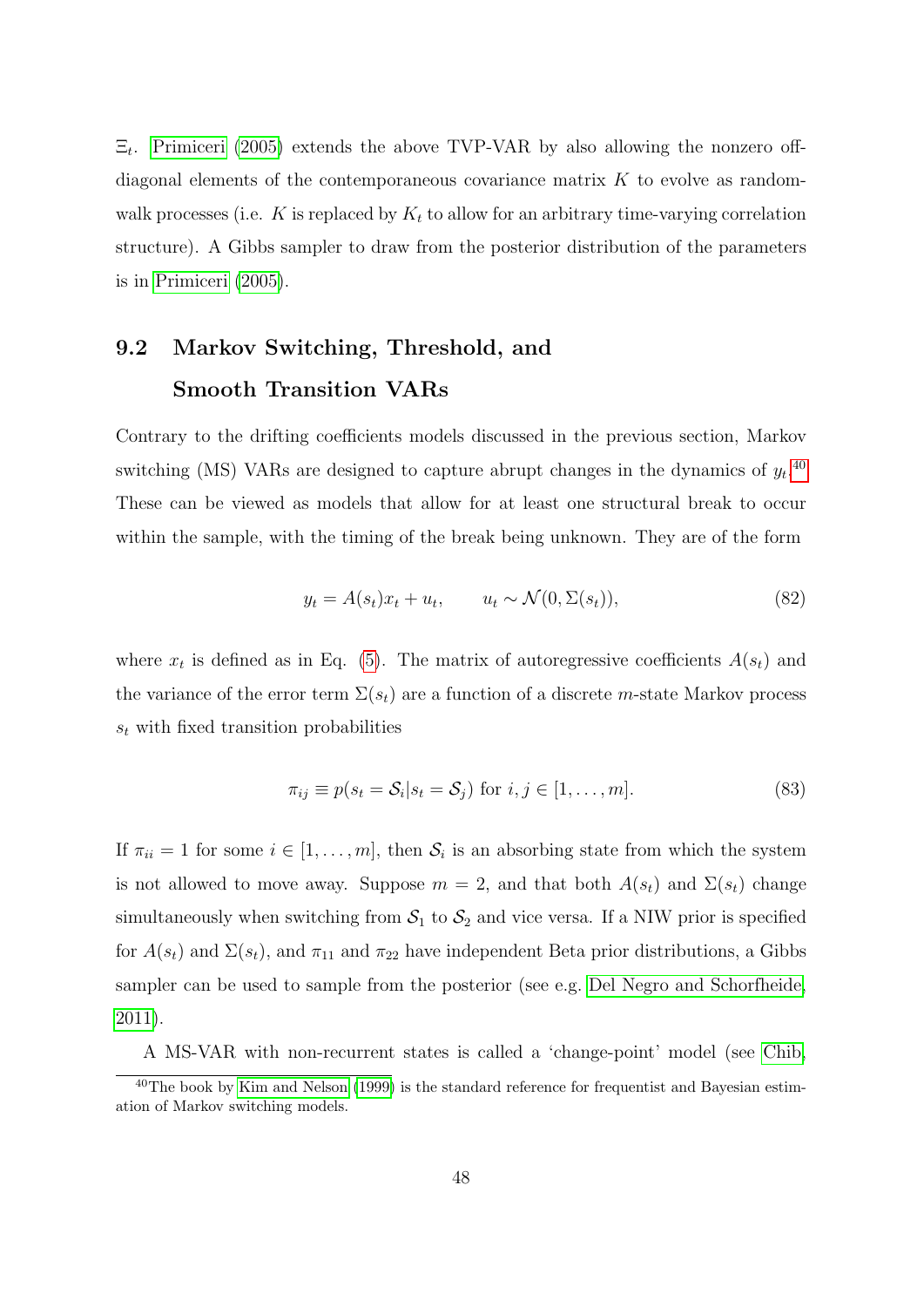1998; Bauwens and Rombouts, 2012). Generalising the specification to allow for more states, with the appropriate transition probabilities, allows to adapt the change-point model to the case of several structural breaks (see also Koop and Potter, 2007, 2009; Liu et al., 2017, for models where the number of change-points is unknown). Important extensions regard the transmission of structural shocks in the presence of structural breaks and in a time-varying coefficient environment discussed in e.g. Sims and Zha (2006) and Koop et al. (2011) who also allow for cointegration.

In threshold VARs (TVARs), the coefficients of the model change across regimes when an observable variable exceeds a given threshold value. Bayesian inference in TVAR models is discussed in detail in Geweke and Terui (1993) and Chen and Lee (1995). A TVAR with two regimes can be written as

$$
y_t = Ax_t + \Theta(\tau_{t-d} - \tau)A^*x_t + u_t, \tag{84}
$$

where A and  $A^*$  are  $n \times k$  matrices that collect the autoregressive coefficients of the two regimes,  $\Theta(\cdot)$  is a Heaviside step function, i.e. a discontinuous function whose value is zero for a negative argument, and one for a positive argument,  $\tau_{t-d}$  is threshold variable at lag d, and  $\tau$  is a potentially unobserved threshold value. The system in Eq. (84) can be easily generalised to allow for multiple regimes. TVARs have been applied to several problems in the economic literature (see, for example Koop and Potter, 1999; Ricco et al., 2016; Alessandri and Mumtaz, 2017).

If the coefficients gradually migrate to the new state(s), the model is called a smoothtransition VAR (STVAR). A STVAR model with two regimes can be written as

$$
y_t = (1 - G(w_t; \vartheta, w))Ax_t + G(w_t; \vartheta, w)A^*x_t + u_t,
$$
\n(85)

where  $A^*$ , A, and  $x_t$  are defined as in Eq. (84). The function  $G(w_t; \vartheta, w)$  governs the transition across states, and is a function of the observable variable  $w_t$ , and of the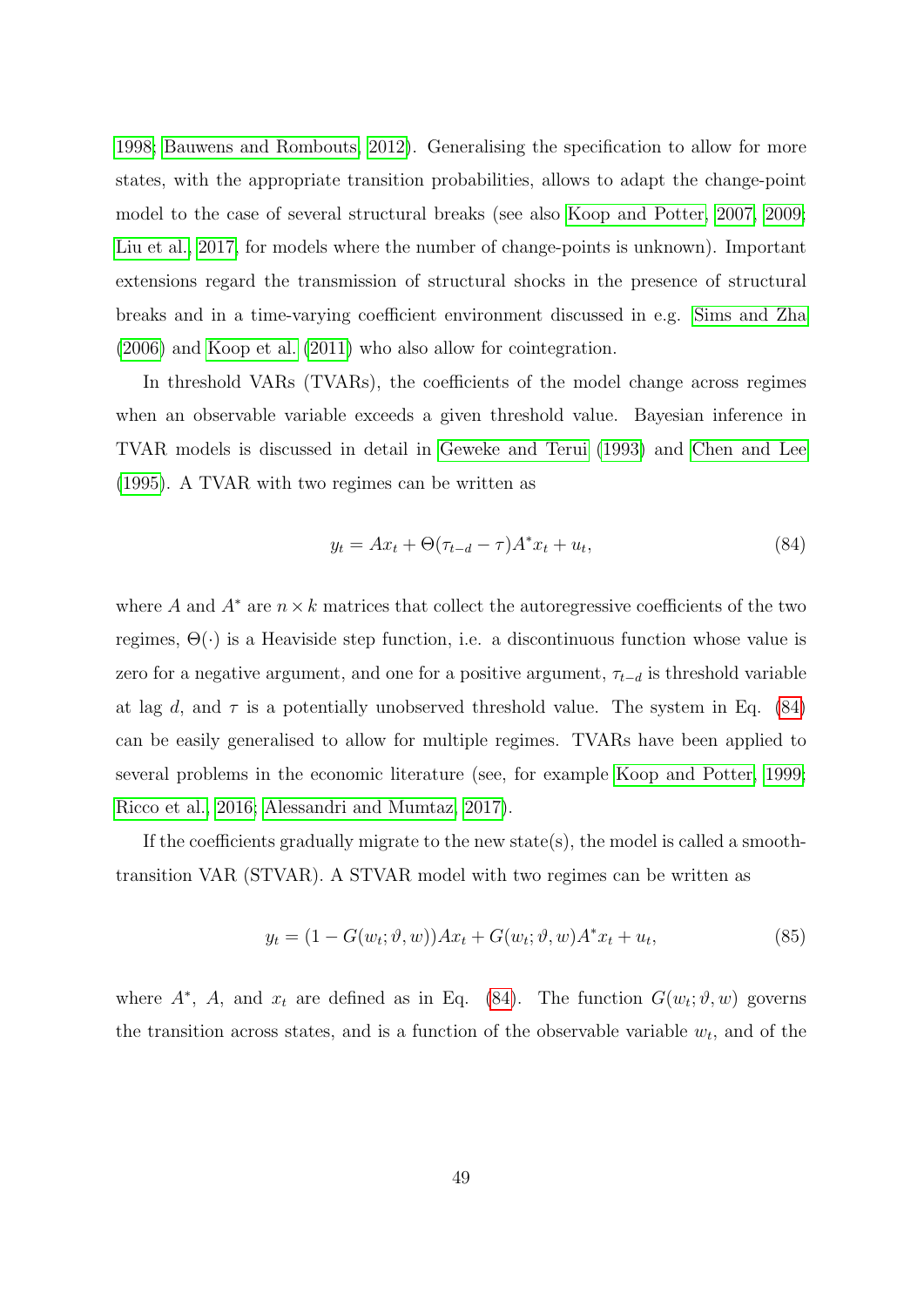parameters  $\vartheta$  and w. In an exponential smooth-transition (EST) VAR, typically

$$
G(w_t; \vartheta, w) = \frac{1}{1 + \exp\{-\vartheta(w_t - w)/\sigma_w\}}\tag{86}
$$

where  $\vartheta > 0$  determines the speed of transition across regimes, w can be thought of as a threshold value, and  $\sigma_w$  is the sample standard deviation of  $w_t$ . The higher  $\vartheta$  the more abrupt the transition, the more the model collapses into a fixed threshold VAR. Among others, Gefang and Strachan (2009) and Gefang (2012) apply Bayesian techniques to estimate Smooth-transition VAR models.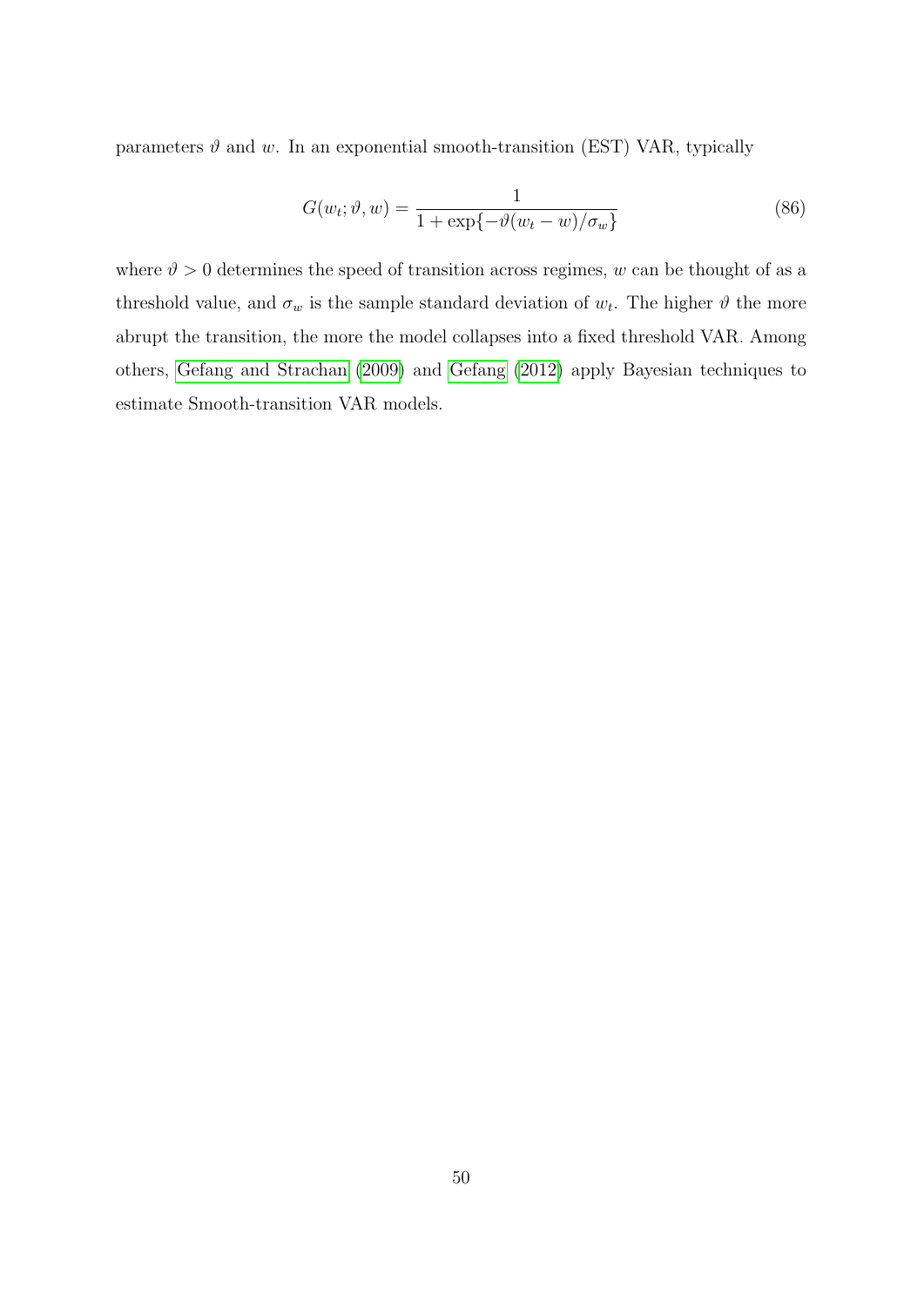## References

- Aastveit, Knut Are, Francesco Ravazzolo, and Herman K. Van Dijk (2017) "Combined Density Nowcasting in an Uncertain Economic Environment," Journal of Business & Economic Statistics, Vol. 0, No. 0, pp.  $1-15$ .
- Alessandri, Piergiorgio and Haroon Mumtaz (2017) "Financial conditions and density forecasts for US output and inflation," Review of Economic Dynamics, Vol. 24, pp. 66–78, March.
- Alessi, Lucia, Matteo Barigozzi, and Marco Capasso (2011) "Non-Fundamentalness in Structural Econometric Models: A Review," International Statistical Review, Vol. 79, No. 1, pp. 16–47, 04.
- Amisano, Gianni and John Geweke (2017) "Prediction Using Several Macroeconomic Models," The Review of Economics and Statistics, Vol. 99, No. 5, pp. 912–925.
- Andersson, Michael K., Stefan Palmqvist, and Daniel Waggoner (2010) "Density-Conditional Forecasts in Dynamic Multivariate Models," Working Paper Series 247, Sveriges Riksbank (Central Bank of Sweden).
- Antolin-Diaz, Juan, Ivan Petrella, and Juan Francisco Rubio-Ramírez (2018) "Structural Scenario Analysis with SVARs," CEPR Discussion Papers 12579, C.E.P.R. Discussion Papers.
- Bańbura, Marta, Domenico Giannone, and Michele Lenza (2015) "Conditional forecasts and scenario analysis with vector autoregressions for large cross-sections," International Journal *of Forecasting*, Vol. 31, No. 3, pp.  $7\bar{3}9 - 756$ .
- Bantbura, Marta, Domenico Giannone, and Lucrezia Reichlin (2010) "Large Bayesian vector auto regressions," Journal of Applied Econometrics, Vol. 25, No. 1, pp. 71–92.
- Baumeister, Christiane and James D. Hamilton (2015) "Sign Restrictions, Structural Vector Autoregressions, and Useful Prior Information," Econometrica, Vol. 83, No. 5, pp. 1963– 1999, September.
	- (2017) "Inference in Structural Vector Autoregressions When the Identifying Assumptions are Not Fully Believed: Re-evaluating the Role of Monetary Policy in Economic Fluctuations," mimeo, UCSD.
- Bauwens, Luc and Jeroen V.K. Rombouts (2012) "On marginal likelihood computation in change-point models," *Computational Statistics & Data Analysis*, Vol. 56, No. 11, pp. 3415– 3429.
- Belmonte, Miguel A.G., Gary Koop, and Dimitris Korobilis (2014) "Hierarchical Shrinkage in Time-Varying Parameter Models," Journal of Forecasting, Vol. 33, No. 1, pp. 80–94, January.
- Berger, James O. (1985) Statistical Decision Theory and Bayesian Analysis: Springer.
- Bernanke, Ben S., Jean Boivin, and Piotr Eliasz (2005) "Measuring the Effects of Monetary Policy: A Factor-Augmented Vector Autoregressive (FAVAR) Approach," The Quarterly Journal of Economics, Vol. 120, pp. 387–422.
- Bernardo, J.M. and A.F.M. Smith (2009) *Bayesian Theory*, Wiley Series in Probability and Statistics: Wiley.
- Bhattacharya, Anirban, Debdeep Pati, Natesh S. Pillai, and David B. Dunson (2015a) "Dirichlet-Laplace Priors for Optimal Shrinkage," Journal of the American Statistical Association, Vol. 110, No. 512, pp. 1479–1490. PMID: 27019543.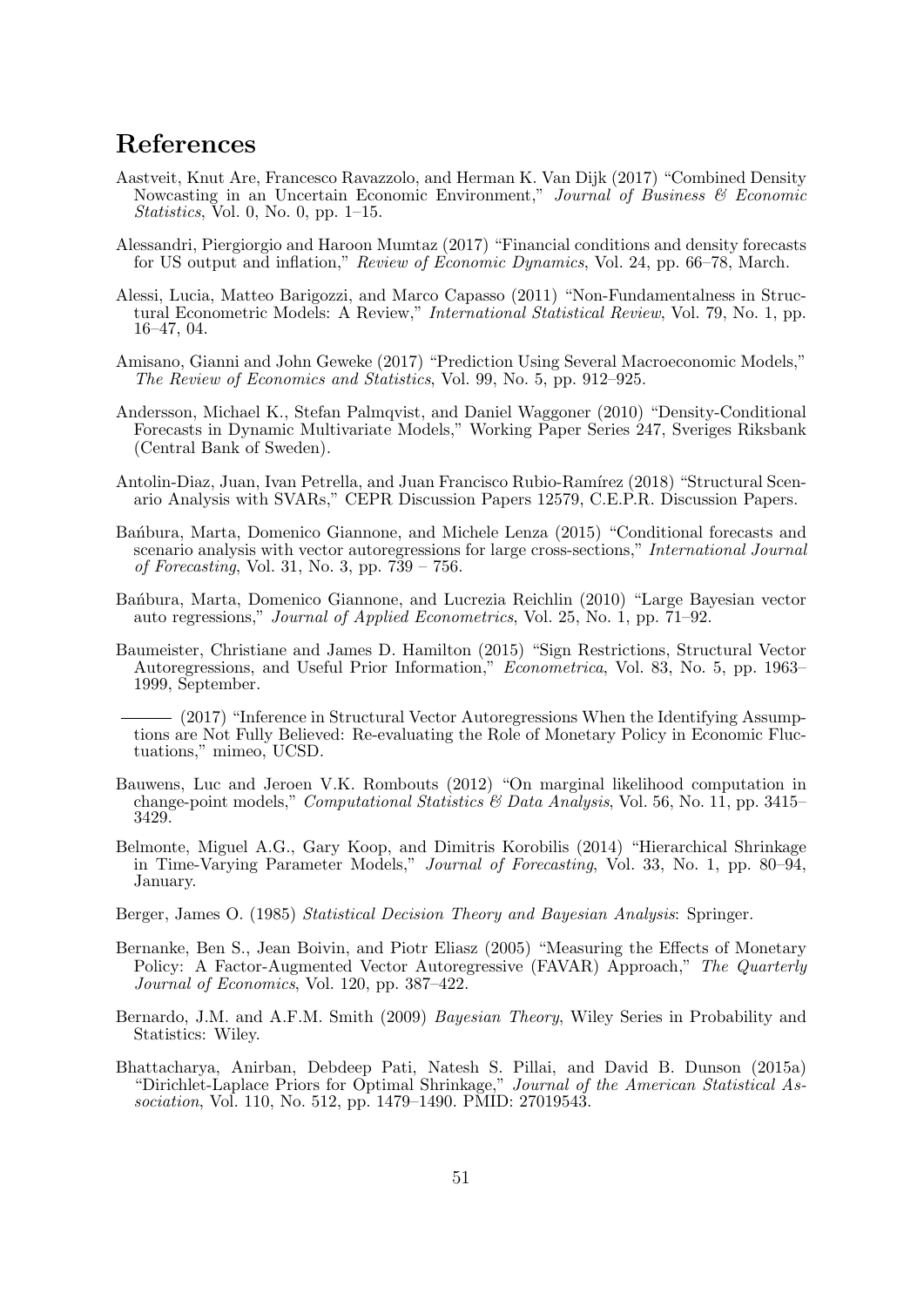$-$  (2015b) "Dirichlet-Laplace priors for optimal shrinkage," *Journal of the American* Statistical Association, Vol. 110, No. 512, pp. 1479–1490.

- Billio, Monica, Roberto Casarin, Francesco Ravazzolo, and Herman K. van Dijk (2013) "Timevarying combinations of predictive densities using nonlinear filtering," Journal of Econometrics, Vol. 177, No. 2, pp.  $213 - 232$ . Dynamic Econometric Modeling and Forecasting.
- Bloor, Chris and Troy Matheson (2011) "Real-time conditional forecasts with Bayesian VARs: An application to New Zealand," The North American Journal of Economics and Finance, Vol.  $\hat{22}$ , No. 1, pp. 26 – 42. Symposium on Nowcasting and Model Combination.
- Bok, Brandyn, Daniele Caratelli, Domenico Giannone, Argia M. Sbordone, and Andrea Tambalotti (2017) "Macroeconomic nowcasting and forecasting with big data," Staff Reports 830, Federal Reserve Bank of New York.
- Brave, Scott, R. Andrew Butters, and Alejandro Justiniano (2016) "Forecasting Economic Activity with Mixed Frequency Bayesian VARs," Working Paper Series WP-2016-5, Federal Reserve Bank of Chicago.
- Canova, Fabio (2007) Methods for Applied Macroeconomic Research: Princeton University Press.
- Canova, Fabio and Matteo Ciccarelli (2004) "Forecasting and turning point predictions in a Bayesian panel VAR model," Journal of Econometrics, Vol. 120, No. 2, pp. 327–359, June.
	- (2009) "Estimating Multicountry VAR Models," *International Economic Review*, Vol. 50, No. 3, pp. 929–959.
	- (2013) "Panel vector autoregressive models: a survey," Working Paper Series 1507, European Central Bank.
- Canova, Fabio and Gianni De Nicolo (2002) "Monetary disturbances matter for business fluctuations in the G-7," Journal of Monetary Economics, Vol. 49, No. 6, pp. 1131–1159, September.
- Canova, Fabio and Fernando J. Pérez Forero (2015) "Estimating overidentified, nonrecursive, time-varying coefficients structural vector autoregressions," Quantitative Economics, Vol. 6, No. 2, pp. 359–384.
- Carriero, Andrea, Todd E. Clark, and Massimiliano Marcellino (2015a) "Bayesian VARs: Specification Choices and Forecast Accuracy," Journal of Applied Econometrics, Vol. 30, No. 1, pp. 46–73.
	- (2015b) "Realtime nowcasting with a Bayesian mixed frequency model with stochastic volatility," Journal of the Royal Statistical Society: Series A (Statistics in Society), Vol. 178, No. 4, pp. 837–862.

(2016a) "Common Drifting Volatility in Large Bayesian VARs," Journal of Business  $\mathcal C$  Economic Statistics, Vol. 34, No. 3, pp. 375–390.

(2016b) "Large Vector Autoregressions with Stochastic Volatility and Flexible Priors," Working Paper 1617, Federal Reserve Bank of Cleveland.

Carriero, Andrea, George Kapetanios, and Massimiliano Marcellino (2009) "Forecasting exchange rates with a large Bayesian VAR," International Journal of Forecasting, Vol. 25, No. 2, pp. 400–417.

(2011) "Forecasting large datasets with Bayesian reduced rank multivariate models," Journal of Applied Econometrics, Vol. 26, No. 5, pp. 735–761, August.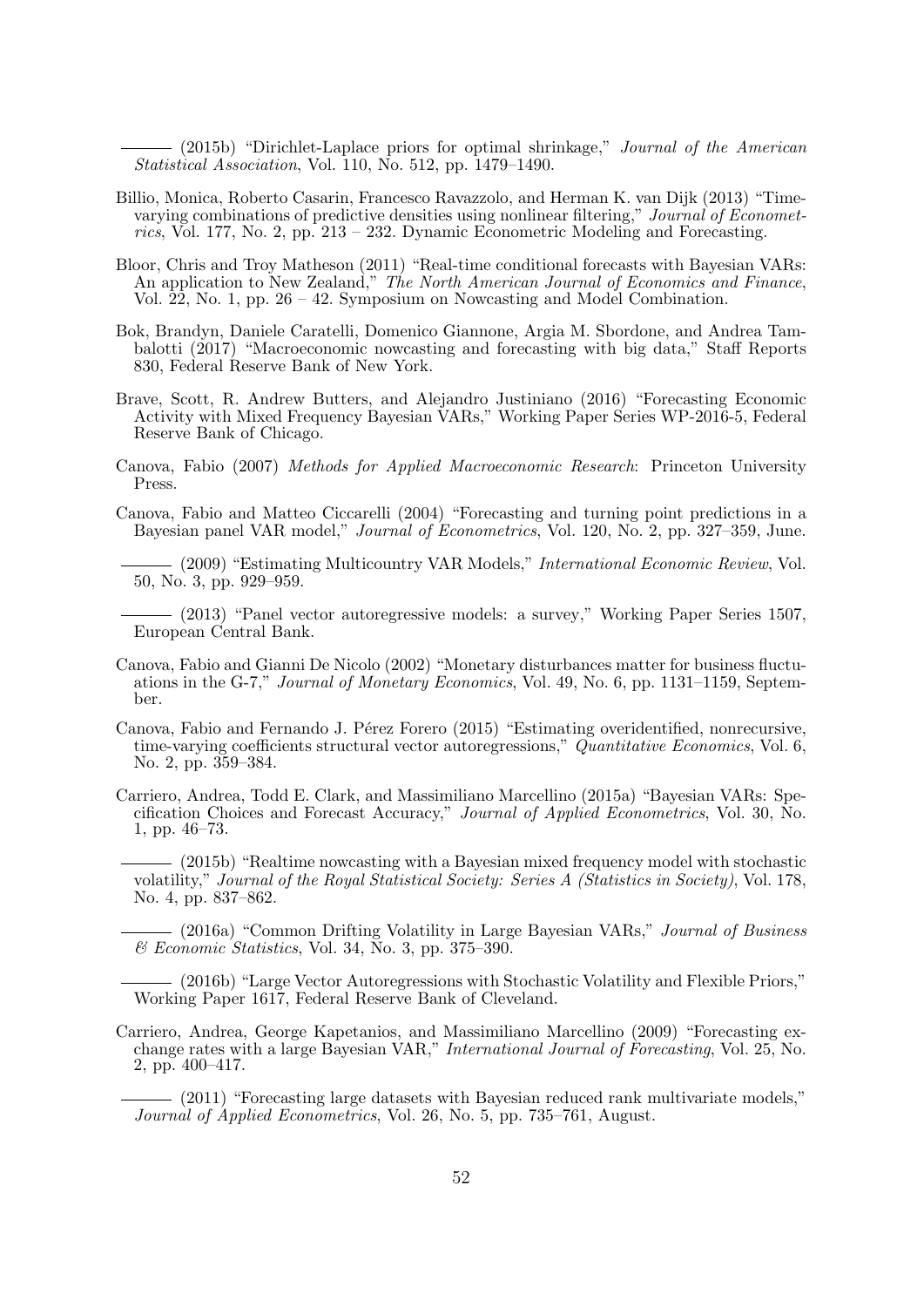- Chan, Joshua C. C., Eric Eisenstat, Chenghan Hou, and Gary Koop (2017) "Composite Likelihood Methods for Large Bayesian VARs with Stochastic Volatility," mimeo, University of Strathclyde.
- Chen, Cathy W. S. and Jack C. Lee (1995) "Bayesian Inference of Threshold Autoregressive Models," Journal of Time Series Analysis, Vol. 16, No. 5, pp. 483–492.
- Chib, Siddhartha (1998) "Estimation and comparison of multiple change-point models," Journal of Econometrics, Vol. 86, No. 2, pp.  $221 - 241$ .
	- (2001) "Markov Chain Monte Carlo Methods: Computation and Inference," in James J. Heckman and Edward Leamer eds. Handbook of Econometrics, Vol. 5: Elsevier, pp. 3569 – 3649.
- Chib, Siddhartha and Edward Greenberg (1995) "Understanding the Metropolis-Hastings Algorithm," The American Statistician, Vol. 49, No. 4, pp. 327–335.
- Chiu, Ching-Wai (Jeremy), Haroon Mumtaz, and Gábor Pintér (2017) "Forecasting with VAR models: Fat tails and stochastic volatility," International Journal of Forecasting, Vol. 33, No. 4, pp. 1124 – 1143.
- Christiano, Lawrence J., Martin Eichenbaum, and Charles L. Evans (1999) "Monetary policy shocks: What have we learned and to what end?" in Handbook of Macroeconomics, Vol. 1, Part A: Elsevier, pp. 65 – 148.
- Ciccarelli, Matteo and Alessandro Rebucci (2003) "Bayesian Vars; A Survey of the Recent Literature with An Application to the European Monetary System," IMF Working Papers 03/102, International Monetary Fund.
- Clark, Todd E. (2011) "Real-Time Density Forecasts From Bayesian Vector Autoregressions With Stochastic Volatility," Journal of Business & Economic Statistics, Vol. 29, No. 3, pp. 327–341.
- Cogley, Timothy and Thomas J. Sargent (2002) "Evolving Post-World War II U.S. Inflation Dynamics," in NBER Macroeconomics Annual 2001, Volume 16: National Bureau of Economic Research, Inc, pp. 331–388.
- (2005) "Drift and Volatilities: Monetary Policies and Outcomes in the Post WWII U.S," Review of Economic Dynamics, Vol. 8, No. 2, pp. 262–302, April.
- Cogley, Timothy, Sergei Morozov, and Thomas J. Sargent (2005) "Bayesian fan charts for U.K. inflation: Forecasting and sources of uncertainty in an evolving monetary system," Journal of Economic Dynamics and Control, Vol. 29, No. 11, pp. 1893 – 1925. Expectations, learning, and monetary policy.
- Cuaresma, Jesús Crespo, Martin Feldkircher, and Florian Huber (2016) "Forecasting with Global Vector Autoregressive Models: a Bayesian Approach," Journal of Applied Econometrics, Vol. 31, No. 7, pp. 1371–1391.
- De Mol, Christine, Domenico Giannone, and Lucrezia Reichlin (2008) "Forecasting using a large number of predictors: Is Bayesian shrinkage a valid alternative to principal components?" Journal of Econometrics, Vol. 146, No. 2, pp. 318 – 328. Honoring the research contributions of Charles R. Nelson.
- DeJong, David N., Beth Ingram, and Charles H. Whiteman (1993) "Analyzing VARs with monetary business cycle model priors," Proceedings of the American Statistical Association, Bayesian Statistics Section, pp. 160–169.
- Del Negro, Marco and Frank Schorfheide (2004) "Priors from General Equilibrium Models for VARS," International Economic Review, Vol. 45, No. 2, pp. 643–673, May.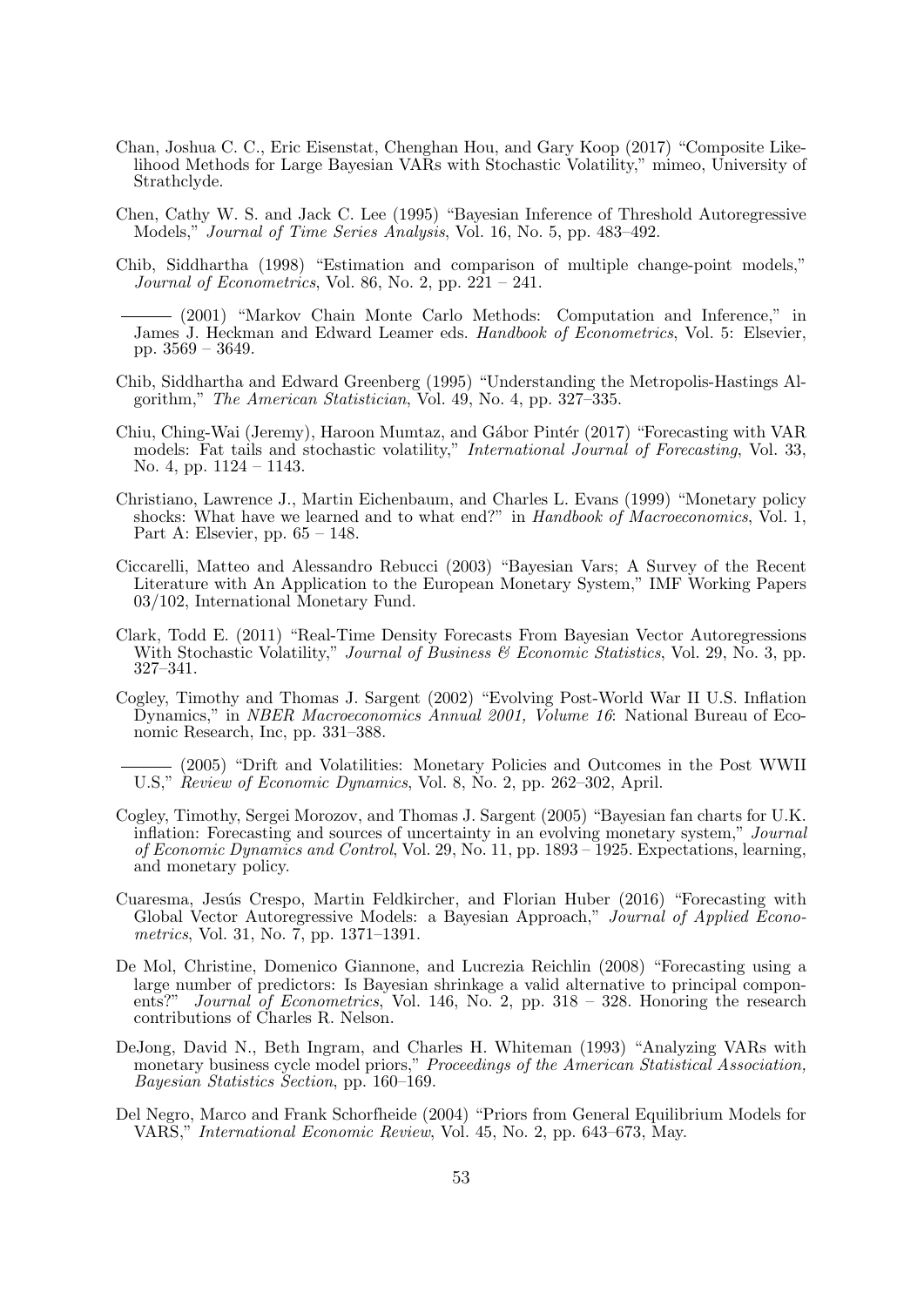(2011) "Bayesian Macroeconometrics," in John Geweke, Gary Koop, and Herman Van Dijk eds. The Oxford Handbook of Bayesian Econometrics: Oxford University Press, pp. 293–389.

- Del Negro, Marco, Raiden B. Hasegawa, and Frank Schorfheide (2016) "Dynamic prediction pools: An investigation of financial frictions and forecasting performance," Journal of Econometrics, Vol. 192, No. 2, pp. 391 – 405. Innovations in Multiple Time Series Analysis.
- Dieppe, Alistair, Björn van Roye, and Romain Legrand (2016) "The BEAR toolbox," Working Paper Series 1934, European Central Bank.
- Doan, Thomas, Robert Litterman, and Christopher Sims (1984) "Forecasting and conditional projection using realistic prior distributions," Econometric Reviews, Vol. 3, No. 1, pp. 1–100.
- Ellahie, Atif and Giovanni Ricco (2017) "Government purchases reloaded: Informational insufficiency and heterogeneity in fiscal VARs," Journal of Monetary Economics, Vol. 90, No. C, pp. 13–27.
- Forni, Mario, Marc Hallin, Marco Lippi, and Lucrezia Reichlin (2000) "The Generalized Dynamic-Factor Model: Identification and Estimation," Review of Economics and Statistics, Vol. 82, No. 4, pp. 540–554.
- Gefang, Deborah (2012) "Money?output Causality Revisited ? A Bayesian Logistic Smooth Transition VECM Perspective," Oxford Bulletin of Economics and Statistics, Vol. 74, No. 1, pp. 131–151, February.
- Gefang, Deborah and Rodney Strachan (2009) "Nonlinear Impacts of International Business Cycles on the U.K. – A Bayesian Smooth Transition VAR Approach," Studies in Nonlinear Dynamics & Econometrics, Vol. 14, No. 1, pp. 1–33, December.
- Geisser, Seymour (1965) "Bayesian Estimation in Multivariate Analysis," The Annals of Mathematical Statistics, Vol. 36, No. 1, pp. 150–159, 02.
- Gelman, A., J.B. Carlin, H.S. Stern, and D.B. Rubin (2003) Bayesian Data Analysis, Second Edition, Chapman & Hall/CRC Texts in Statistical Science: Taylor & Francis.
- Gelman, A., J.B. Carlin, H.S. Stern, D.B. Dunson, A. Vehtari, and D.B. Rubin (2013) Bayesian Data Analysis, Third Edition, Chapman & Hall/CRC Texts in Statistical Science: Taylor & Francis.
- George, Edward I., Dongchu Sun, and Shawn Ni (2008) "Bayesian stochastic search for VAR model restrictions," *Journal of Econometrics*, Vol. 142, No. 1, pp.  $553 - 580$ .
- Geweke, John (1996) "Bayesian reduced rank regression in econometrics," Journal of Econometrics, Vol. 75, No. 1, pp. 121–146, November.

(1999) "Using simulation methods for bayesian econometric models: inference, development,and communication," Econometric Reviews, Vol. 18, No. 1, pp. 1–73.

(2005) Contemporary Bayesian Econometrics and Statistics, Wiley Series in Probability and Statistics: Wiley.

Geweke, John and Gianni Amisano (2011) "Optimal prediction pools," Journal of Econometrics, Vol. 164, No. 1, pp.  $130 - 141$ . Annals Issue on Forecasting.

- (2012) "Prediction with Misspecified Models," American Economic Review, Vol. 102, No. 3, pp. 482–86, May.

Geweke, John and Nobuhiko Terui (1993) "Bayesian Threshold Autoregressive Models for Nonlinear Time Series," Journal of Time Series Analysis, Vol. 14, No. 5, pp. 441–454.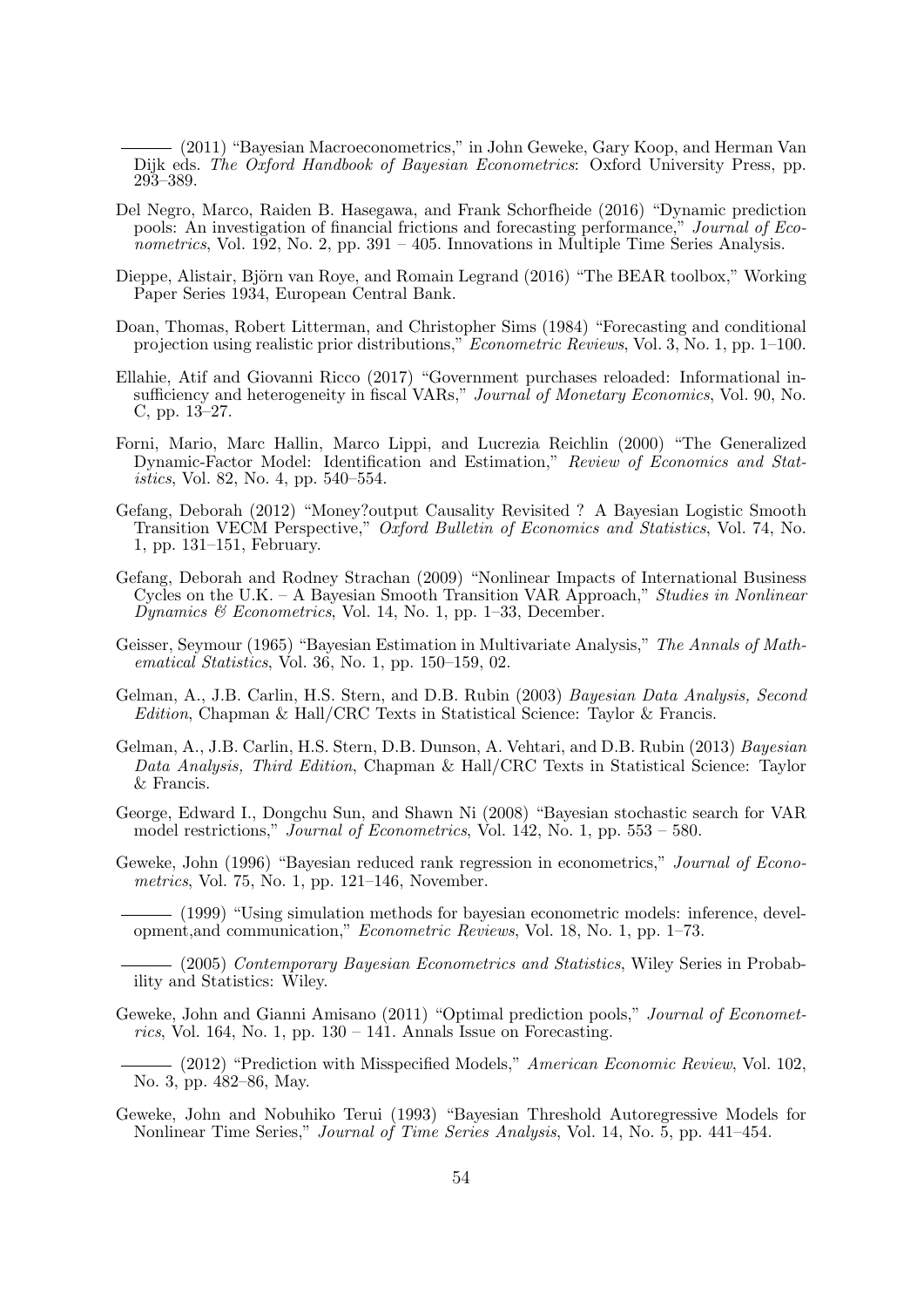Geweke, John and Charles Whiteman (2006a) "Bayesian Forecasting," in G. Elliott, C. Granger, and A. Timmermann eds. Handbook of Economic Forecasting, Vol. 1: Elsevier, 1st edition, Chap. 01, pp. 3–80.

(2006b) "Bayesian Forecasting," in G. Elliott, C.W.J. Granger, and A. Timmermann eds. Handbook of Economic Forecasting, Vol. 1: Elsevier, pp. 3 – 80.

- Giacomini, Raffaella and Toru Kitagawa (2015) "Robust inference about partially identified SVARs," mimeo, UCL.
- Giannone, Domenico, Michele Lenza, and Giorgio E. Primiceri (2015) "Prior Selection for Vector Autoregressions," The Review of Economics and Statistics, Vol. 2, No. 97, pp. 436– 451, May.
- (2016) "Priors for the Long Run," CEPR Discussion Papers 11261, C.E.P.R. Discussion Papers.
- (2017) "Economic Predictions with Big Data: The Illusion Of Sparsity," CEPR Discussion Papers 12256, C.E.P.R. Discussion Papers.
- Giannone, Domenico, Michele Lenza, and Lucrezia Reichlin (2008) "Explaining The Great Moderation: It Is Not The Shocks," Journal of the European Economic Association, Vol. 6, No. 2-3, pp. 621–633, 04-05.
- Giannone, Domenico, Michele Lenza, Daphne Momferatou, and Luca Onorante (2014) "Shortterm inflation projections: A Bayesian vector autoregressive approach," International Journal of Forecasting, Vol. 30, No. 3, pp. 635–644.
- Griffin, Jim E. and Philip J. Brown (2010) "Inference with normal-gamma prior distributions in regression problems," Bayesian Anal., Vol. 5, No. 1, pp. 171–188, 03.
- Griffin, Jim and Phil Brown (2017) "Hierarchical Shrinkage Priors for Regression Models," Bayesian Analysis, Vol. 12, No. 1, pp. 135–159, 03.
- Hajivassiliou, Vassilis A. and Paul A. Ruud (1994) "Classical estimation methods for LDV models using simulation," in Handbook of Econometrics, Vol. 4: Elsevier, pp. 2383 – 2441.
- Hall, Stephen G. and James Mitchell (2007) "Combining density forecasts," International Journal of Forecasting, Vol. 23, No. 1, pp.  $1 - 13$ .
- Hansen, Lars Peter and Thomas J. Sargent (1980) "Formulating and estimating dynamic linear rational expectations models," Journal of Economic Dynamics and Control, Vol. 2, No. 1, pp. 7–46, May.
- Highfield, Richard A. (1992) "Forecasting Similar Time Series with Bayesian Pooling Methods: Application to Forecasting European Output Growth," in Prem K. Goel and N. Sreenivas Iyengar eds. Bayesian Analysis in Statistics and Econometrics, pp. 303–326, New York, NY: Springer New York.
- Huber, Florian and Martin Feldkircher (2017) "Adaptive Shrinkage in Bayesian Vector Autoregressive Models," Journal of Business  $\mathcal C$  Economic Statistics, Vol. 0, No. 0, pp. 1–13.
- Hwang, Youngjin (2017) "Forecasting with Specification-Switching VARs," Journal of Forecasting, Vol. 36, No. 5, pp. 581–596. for.2455.
- Ingram, Beth F. and Charles H. Whiteman (1994) "Supplanting the 'Minnesota' prior: Forecasting macroeconomic time series using real business cycle model priors," Journal of Mon $etary~Economics,$  Vol. 34, No. 3, pp. 497–510, December.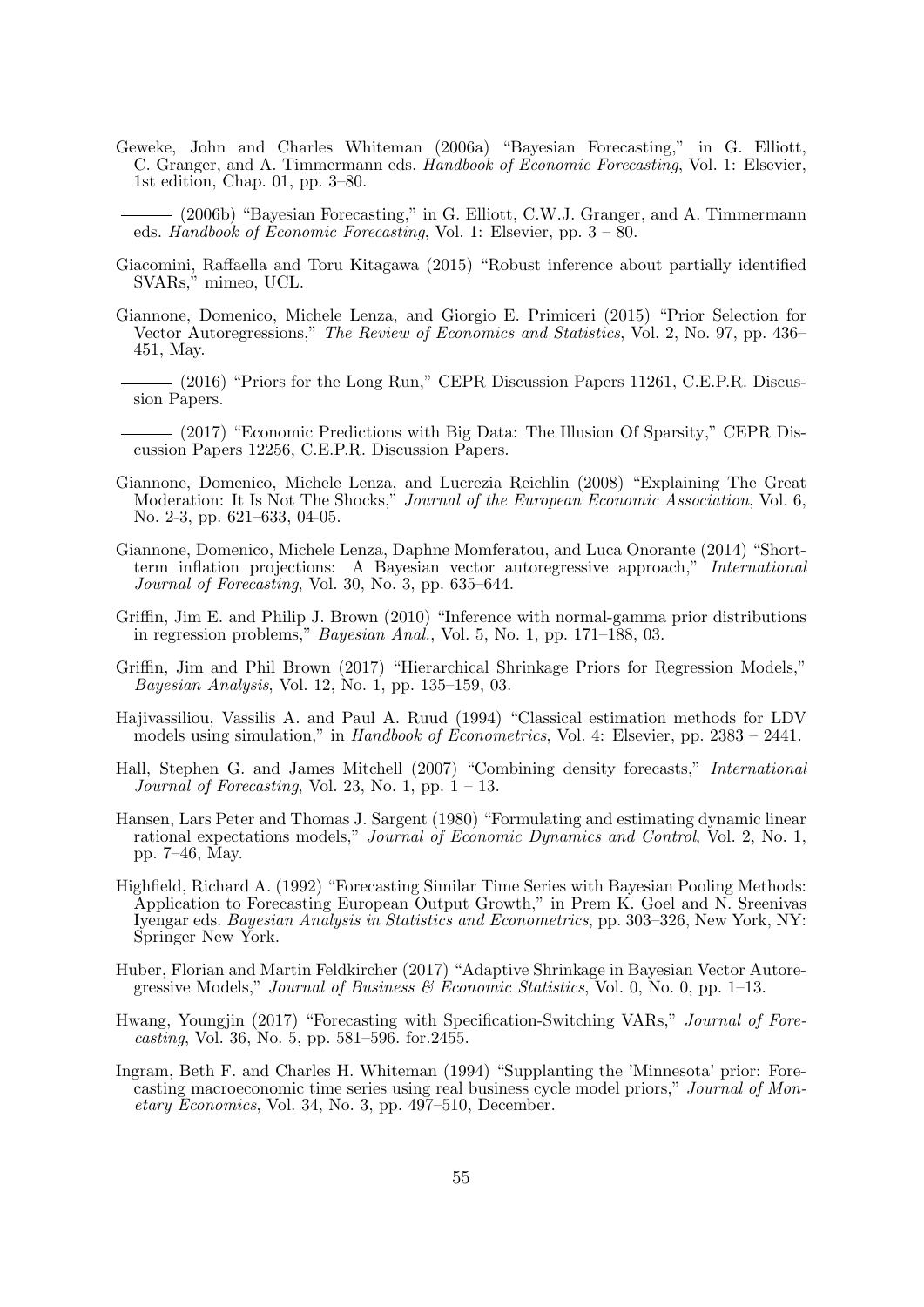- Jarociński, Marek (2010) "Conditional forecasts and uncertainty about forecast revisions in vector autoregressions," Economics Letters, Vol. 108, No. 3, pp. 257–259, September.
- Jarociński, Marek and Bartosz Maćkowiak (2017) "Granger Causal Priority and Choice of Variables in Vector Autoregressions," The Review of Economics and Statistics, Vol. 99, No. 2, pp. 319–329, May.
- Jarociński, Marek and Albert Marcet (2011) "Autoregressions in Small Samples, Priors about Observables and Initial Conditions," CEP Discussion Papers dp1061, Centre for Economic Performance, LSE.
- (2014) "Contrasting Bayesian and Frequentist Approaches to Autoregressions: the Role of the Initial Condition," Working Papers 776, Barcelona Graduate School of Economics.
- Jochmann, Markus and Gary Koop (2015) "Regime-switching cointegration," Studies in Nonlinear Dynamics & Econometrics, Vol. 19, No. 1, pp. 35–48, February.
- Kadane, Joseph B. (1975) "The Role of Identification in Bayesian Theory," in Stephen E. Fienberg and Arnold Zellner eds. Studies in Bayesian Econometrics and Statistics: Amsterdam: North-Holland, Chap. 5.2, pp. 175–191.
- Kadiyala, Rao K. and Sune Karlsson (1993) "Forecasting with generalized bayesian vector auto regressions," Journal of Forecasting, Vol. 12, No. 3-4, pp. 365–378.

(1997) "Numerical Methods for Estimation and Inference in Bayesian VAR-Models," Journal of Applied Econometrics, Vol. 12, No. 2, pp. 99–132, March-Apr.

Karlsson, Sune (2013a) "Forecasting with Bayesian Vector Autoregression," in Graham Elliott and Allan Timmermann eds. Handbook of Economic Forecasting, Vol. 2 of Handbook of Economic Forecasting: Elsevier, pp. 791 – 897.

(2013b) Forecasting with Bayesian Vector Autoregression, Vol. 2 of Handbook of Economic Forecasting, Chap. 0, pp. 791–897: Elsevier.

- Kastner, G. and F. Huber (2017) "Sparse Bayesian vector autoregressions in huge dimensions,"Technical report, WU Vienna University of Economics and Business.
- Kilian, L. and H. Lütkepohl (2017) Structural Vector Autoregressive Analysis, Themes in Modern Econometrics: Cambridge University Press.
- Kim, Jae Young (1994) "Bayesian Asymptotic Theory in a Time Series Model with a Possible Nonstationary Process," Econometric Theory, Vol. 10, No. 3/4, pp. 764–773.
- Kim, Chang Jin and Charles Nelson (1999) State-Space Models with Regime Switching: Classical and Gibbs-Sampling Approaches with Applications, Vol. 1: The MIT Press, 1st edition.
- King, Robert G., Charles I. Plosser, and Sergio T. Rebelo (1988) "Production, growth and business cycles: I. The basic neoclassical model," *Journal of Monetary Economics*, Vol. 21, No. 2, pp. 195 – 232.
- Kleibergen, Frank and Richard Paap (2002) "Priors, posteriors and bayes factors for a Bayesian analysis of cointegration," Journal of Econometrics, Vol. 111, No. 2, pp. 223–249, December.
- Kleibergen, Frank and Herman K. van Dijk (1994) "On the Shape of the Likelihood/Posterior in Cointegration Models," Econometric Theory, Vol. 10, No. 3-4, pp. 514–551, August.
- Koop, Gary (2003) Bayesian Econometrics: Wiley.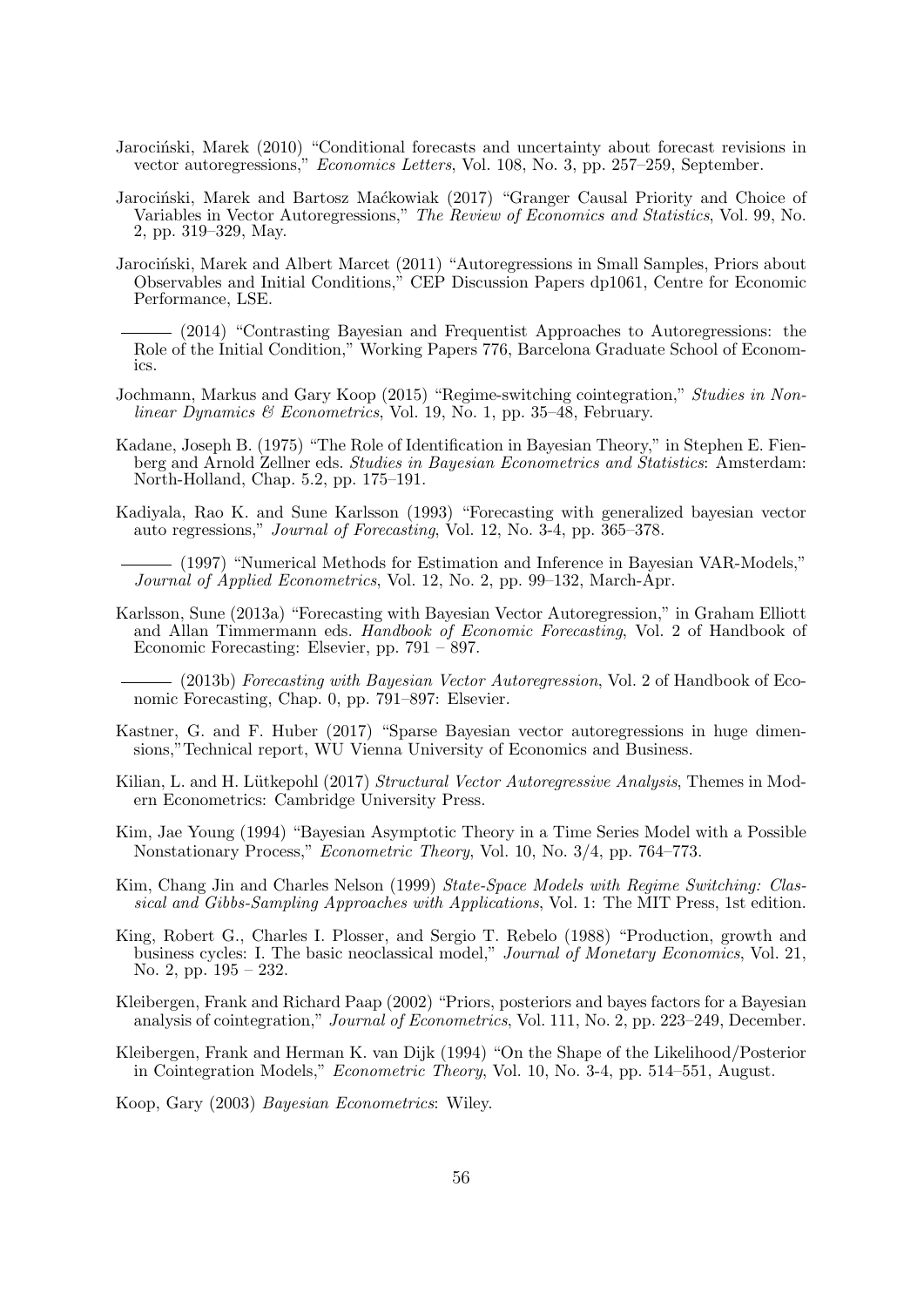- (2013) "Forecasting with Medium and Large Bayesian VARS," Journal of Applied Econometrics, Vol. 28, No. 2, pp. 177–203, March.

 $-$  (2017) "Bayesian methods for empirical macroeconomics with big data," Review of Economic Analysis, Vol. 9, pp. 33–56, March.

- Koop, Gary and Dimitris Korobilis (2010) "Bayesian Multivariate Time Series Methods for Empirical Macroeconomics," Foundations and Trends $(R)$  in Econometrics, Vol. 3, No. 4, pp. 267–358, July.
	- (2012) "Forecasting Inflation using Dynamic Model Averaging," International Economic Review, Vol. 53, No. 3, pp. 867–886.
	- (2013) "Large time-varying parameter VARs," Journal of Econometrics, Vol. 177, No. 2, pp. 185–198.
	- (2015) "Forecasting With High Dimensional Panel VARs," Working Papers 25, Business School - Economics, University of Glasgow.
- Koop, Gary and Simon M. Potter (1999) "Dynamic Asymmetries in U.S. Unemployment," Journal of Business & Economic Statistics, Vol. 17, No. 3, pp. 298–312.
	- (2007) "Estimation and Forecasting in Models with Multiple Breaks," The Review of Economic Studies, Vol. 74, No. 3, pp. 763–789.
	- (2009) "Prior Elicitation In Multiple Change-Point Models," International Economic Review, Vol. 50, No. 3, pp. 751–772, August.
- Koop, Gary and Mark F. J. Steel (1991) "A comment on: "To criticize the critics: An objective bayesian analysis of stochastic trends", By Peter C. B. Phillips," Journal of Applied  $Econometrics, Vol. 6, No. 4, pp. 365-370.$
- Koop, Gary, Dimitris Korobilis, and Davide Pettenuzzo (2016) "Bayesian Compressed Vector Autoregressions," Working Papers 103, Brandeis University, Department of Economics and International Businesss School.
- Koop, Gary, Roberto Leon-Gonzalez, and Rodney W. Strachan (2011) "Bayesian inference in a time varying cointegration model," Journal of Econometrics, Vol. 165, No. 2, pp. 210–220.
- Koop, G., R.W. Strachan, H.K. van Dijk, and M. Villani (2006) "Monetary policy shocks: What have we learned and to what end?" in T. C.Mills and K. P. Patterson eds. *Palgrave* Handbook of Econometrics, Vol. 1: Basingstoke: Palgrave Macmillan, pp. 871–98.
- Korobilis, Dimitris (2013) "VAR Forecasting Using Bayesian Variable Selection," Journal of Applied Econometrics, Vol. 28, No. 2, pp. 204–230.
- Kwan, Yum K. (1998) "Asymptotic Bayesian analysis based on a limited information estimator," Journal of Econometrics, Vol. 88, No. 1, pp. 99–121, November.
- Leeper, Eric M., Christopher A. Sims, and Tao Zha (1996) "What Does Monetary Policy Do?," Brookings Papers on Economic Activity, Vol. 27, No. 2, pp. 1–78.
- Leeper, Eric M., Todd B. Walker, and Shu-Chun Susan Yang (2013) "Fiscal Foresight and Information Flows," Econometrica, Vol. 81, No. 3, pp. 1115–1145, May.
- Lippi, Marco and Lucrezia Reichlin (1994) "VAR analysis, nonfundamental representations, blaschke matrices," Journal of Econometrics, Vol. 63, No. 1, pp. 307–325, July.
- Litterman, Robert B. (1979) "Techniques of forecasting using vector autoregressions," Working Papers 115, Federal Reserve Bank of Minneapolis.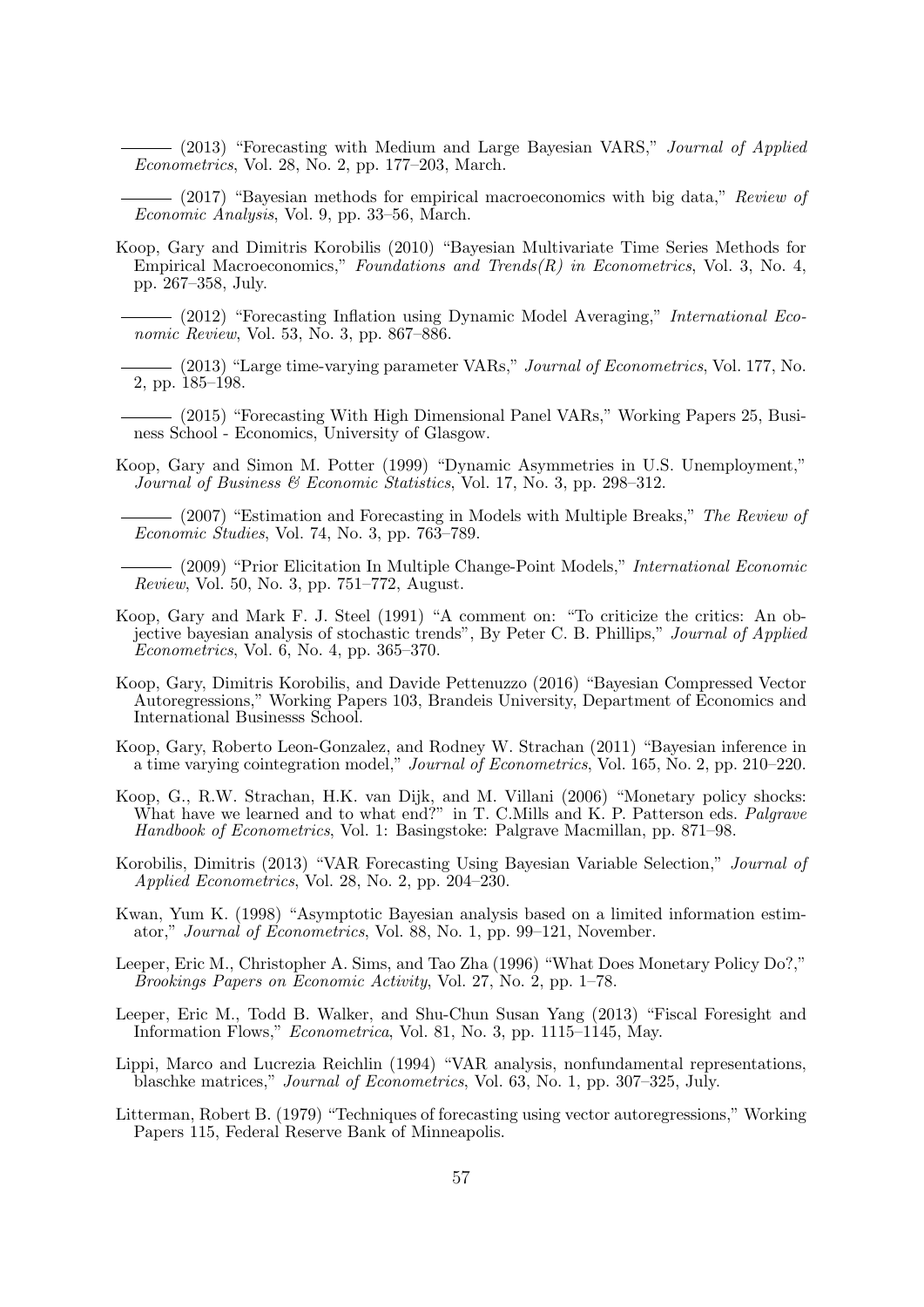(1980) "A Bayesian Procedure for Forecasting with Vector Autoregression," working papers, MIT Department of Economics.

(1986) "Forecasting with Bayesian Vector Autoregressions-Five Years of Experience," Journal of Business  $\mathcal C$  Economic Statistics, Vol. 4, No. 1, pp. 25–38, January.

- Liu, Philip, Haroon Mumtaz, Konstantinos Theodoridis, and Francesco Zanetti (2017) "Changing Macroeconomic Dynamics at the Zero Lower Bound," Journal of Business  $\mathcal C$  Economic  $\overline{Statistics}$ , Vol. 0, No. ja, pp. 0–0.
- Lubik, Thomas A. and Christian Matthes (2015) "Time-Varying Parameter Vector Autoregressions: Specification, Estimation, and an Application," Economic Quarterly, Vol. 4Q, pp. 323–352.
- Lütkepohl, Helmut (2014) "Fundamental Problems with Nonfundamental Shocks," in Niels Haldrup, Mika Meitz, and Pentti Saikkonen eds. Essays in Nonlinear Time Series Econometrics: Oxford University Press, Chap. 8, pp. 198–214.
- McCracken, Michael W. and Serena Ng (2015) "FRED-MD: A Monthly Database for Macroeconomic Research," Working Papers 2015-12, Federal Reserve Bank of St. Louis.
- McCracken, Michael W., Michael T. Owyang, and Tatevik Sekhposyan (2015) "Real-Time Forecasting with a Large, Mixed Frequency, Bayesian VAR," Working Papers 2015-30, Federal Reserve Bank of St. Louis.
- Miranda-Agrippino, Silvia and Giovanni Ricco (2017) "The transmission of monetary policy shocks," Bank of England working papers 657, Bank of England.
- Mitchell, T. J. and J. J. Beauchamp (1988) "Bayesian Variable Selection in Linear Regression," Journal of the American Statistical Association, Vol. 83, No. 404, pp. 1023–1032.
- Moon, Hyungsik Roger and Frank Schorfheide (2012) "Bayesian and Frequentist Inference in Partially Identified Models," Econometrica, Vol. 80, No. 2, pp. 755–782, March.
- Müller, Ulrich K. (2013) "Risk of Bayesian Inference in Misspecified Models, and the Sandwich Covariance Matrix," Econometrica, Vol. 81, No. 5, pp. 1805–1849.
- Müller, Ulrich K. and Graham Elliott (2003) "Tests for Unit Roots and the Initial Condition," Econometrica, Vol. 71, No. 4, pp. 1269–1286.
- Panagiotelis, Anastasios and Michael Smith (2008) "Bayesian density forecasting of intraday electricity prices using multivariate skew t distributions," International Journal of Forecasting, Vol. 24, No. 4, pp. 710–727.
- Pesaran, M. Hashem, Til Schuermann, and Scott M Weiner (2004) "Modeling Regional Interdependencies Using a Global Error-Correcting Macroeconometric Model," Journal of Business  $\mathcal C$  Economic Statistics, Vol. 22, No. 2, pp. 129–162.
- Phillips, P. C. B. (1991a) "Bayesian routes and unit roots: De rebus prioribus semper est disputandum," Journal of Applied Econometrics, Vol. 6, No. 4, pp. 435–473.

(1991b) "To criticize the critics: An objective bayesian analysis of stochastic trends," Journal of Applied Econometrics, Vol. 6, No. 4, pp. 333–364.

- Poirier, Dale J. (1998) "Revising Beliefs in Nonidentified Models," Econometric Theory, Vol. 14, No. 4, pp. 483–509.
- Primiceri, Giorgio E. (2005) "Time Varying Structural Vector Autoregressions and Monetary Policy," Review of Economic Studies, Vol. 72, No. 3, pp. 821–852.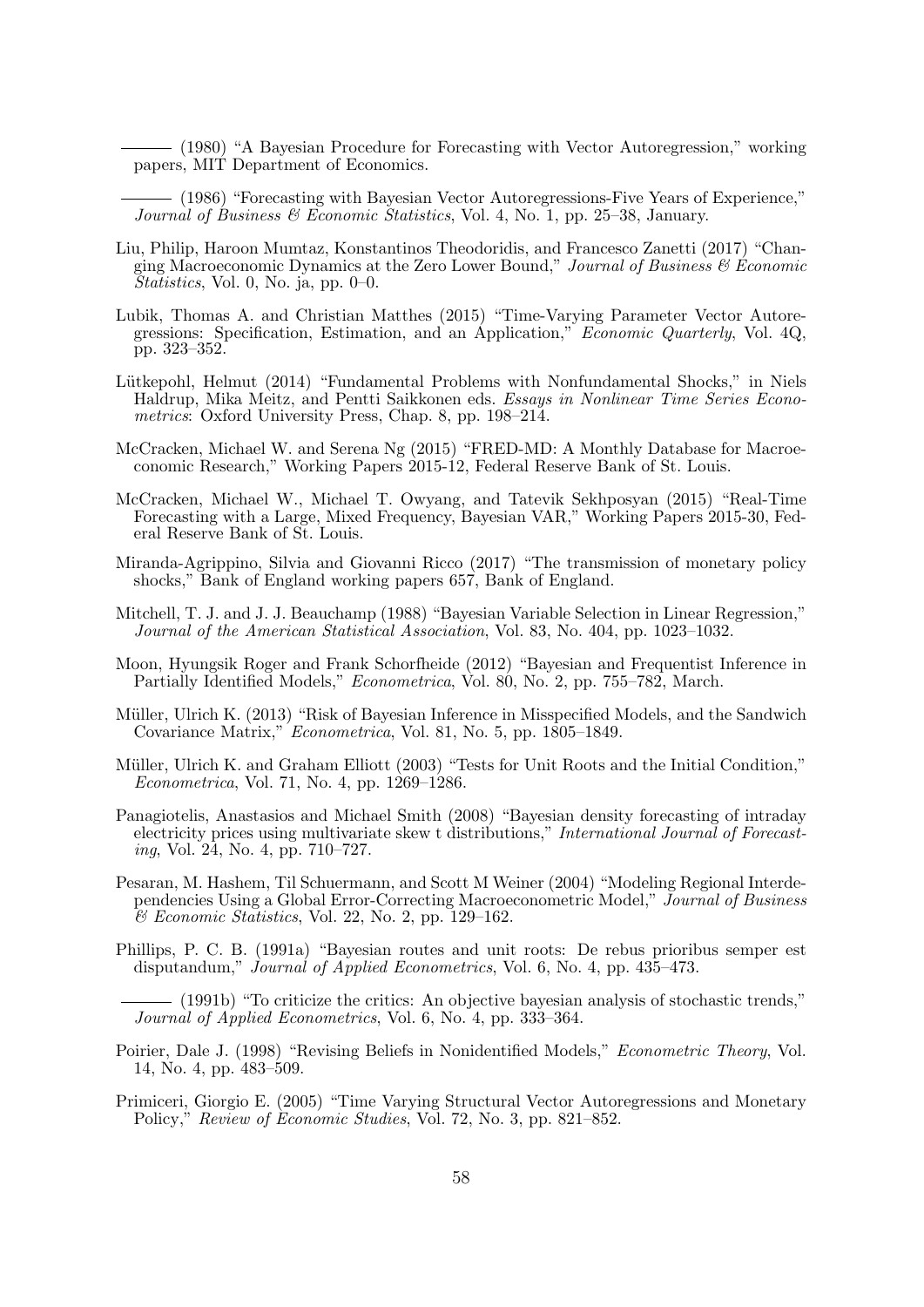- Raftery, Adrian E., Miroslav Kárný, and Pavel Ettler (2010) "Online Prediction Under Model Uncertainty via Dynamic Model Averaging: Application to a Cold Rolling Mill," Techno*metrics*, Vol. 52, No. 1, pp. 52–66.
- Raiffa, H. and R. Schlaifer (1961) Applied statistical decision theory, Studies in managerial economics: Division of Research, Graduate School of Business Adminitration, Harvard University.
- Ricco, Giovanni, Giovanni Callegari, and Jacopo Cimadomo (2016) "Signals from the government: Policy disagreement and the transmission of fiscal shocks," Journal of Monetary Economics, Vol. 82, No. C, pp. 107–118.
- Robertson, John C. and Ellis W. Tallman (1999) "Vector autoregressions: forecasting and reality," Economic Review, Vol. Issue Q1, pp. 4–18.
- Robertson, John C., Ellis W. Tallman, and Charles H. Whiteman (2005) "Forecasting Using Relative Entropy," Journal of Money, Credit and Banking, Vol. 37, No. 3, pp. 383–401.
- Rubio-Ramírez, Juan F., Daniel F. Waggoner, and Tao Zha (2010) "Structural Vector Autoregressions: Theory of Identification and Algorithms for Inference," The Review of Economic Studies, Vol. 77, No. 2, pp. 665–696.
- Schorfheide, Frank and Dongho Song (2015) "Real-Time Forecasting With a Mixed-Frequency VAR," Journal of Business & Economic Statistics, Vol. 33, No. 3, pp. 366–380, July.
- Sims, Christopher A. (1980) "Macroeconomics and Reality," Econometrica, Vol. 48, No. 1, pp. 1–48, January.
	- $-$  (1988) "Bayesian skepticism on unit root econometrics," *Journal of Economic Dy*namics and Control, Vol. 12, No. 2, pp.  $463 - 474$ .
	- (1991) "Comment by Christopher A. Sims on ?to criticize the critics?, by Peter C. B. Phillips," Journal of Applied Econometrics, Vol. 6, No. 4, pp. 423–434.
	- (1993) "A Nine-Variable Probabilistic Macroeconomic Forecasting Model," in Business Cycles, Indicators and Forecasting: National Bureau of Economic Research, Inc, pp. 179–212.
	- (1996) "Inference For Multivariate Time Series Models With Trend,"Technical report, Princeton University, mimeo.
	- (2000) "Using a likelihood perspective to sharpen econometric discourse: Three examples," Journal of Econometrics, Vol. 95, No. 2, pp. 443–462.
	- (2005a) "Conjugate Dummy Observation Priors for VARs,"Technical report, Princeton University, mimeo.
	- (2005b) "Dummy Observation Priors Revisited,"Technical report, Princeton University, mimeo.
	- (2010a) "Causal Ordering and Exogeneity,"Technical report, Princeton University, mimeo.
- (2010b) "Understanding Non-Bayesians,"Technical report, Princeton University, mimeo.
- Sims, Christopher A and Harald Uhlig (1991) "Understanding Unit Rooters: A Helicopter Tour," Econometrica, Vol. 59, No. 6, pp. 1591–1599, November.
- Sims, Christopher A. and Tao Zha (1998) "Bayesian Methods for Dynamic Multivariate Models," International Economic Review, Vol. 39, No. 4, pp. 949–68, November.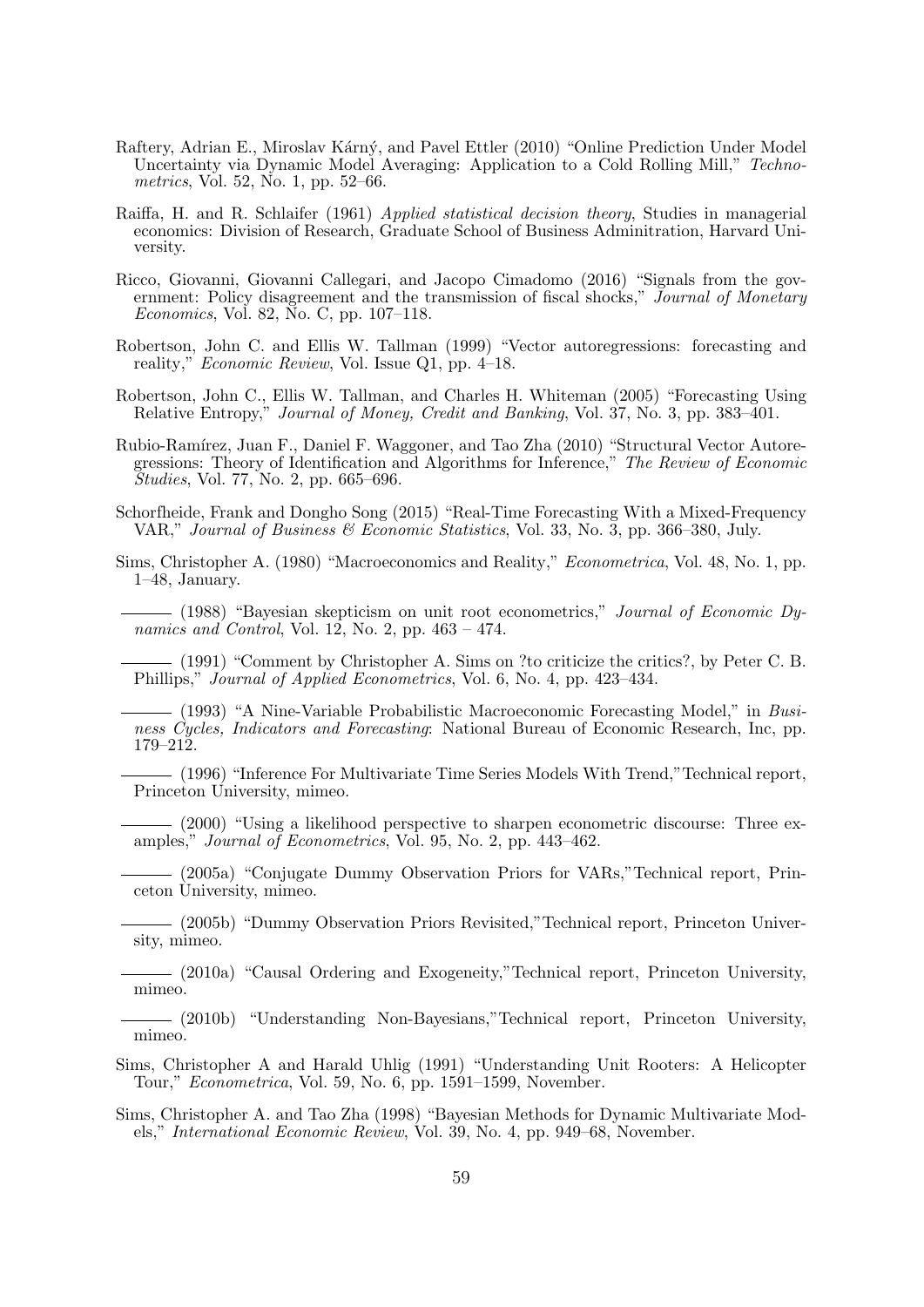$-$  (1999) "Error Bands for Impulse Responses," *Econometrica*, Vol. 67, No. 5, pp. 1113– 1156, September.

(2006) "Were There Regime Switches in U.S. Monetary Policy?" American Economic Review, Vol. 96, No. 1, pp. 54–81, March.

- Stock, James H. and Mark W. Watson (2002) "Macroeconomic Forecasting Using Diffusion Indexes," Journal of Business & Economic Statistics, Vol. 20, No. 2, pp. 147–162.
- Strachan, Rodney W. and Brett Inder (2004) "Bayesian analysis of the error correction model," Journal of Econometrics, Vol. 123, No. 2, pp. 307–325, December.
- Theil, H. (1963) "On the Use of Incomplete Prior Information in Regression Analysis," Journal of the American Statistical Association, Vol. 58, No. 302, pp. 401–414.
- Theil, H. and A. S. Goldberger (1961) "On Pure and Mixed Statistical Estimation in Economics," International Economic Review, Vol. 2, No. 1, pp. 65–78.
- Tiao, George C. and Arnold Zellner (1964) "On the Bayesian Estimation of Multivariate Regression," Journal of the Royal Statistical Society. Series B (Methodological), Vol. 26, No. 2, pp. 277–285.
- Tierney, Luke (1994) "Markov Chains for Exploring Posterior Distributions," Ann. Statist., Vol. 22, No. 4, pp. 1701–1728, 12.
- Timmermann, Allan (2006) "Forecast Combinations," in G. Elliott, C. Granger, and A. Timmermann eds. Handbook of Economic Forecasting, Vol. 1: Elsevier, Chap. 4, pp. 135–196.
- Todd, Richard M. (1984) "Improving economic forecasting with Bayesian vector autoregression," Quarterly Review, Vol. 8, No. 4.
- Uhlig, Harald (1994a) "On Jeffreys Prior when Using the Exact Likelihood Function," Econometric Theory, Vol. 10, No. 3-4, pp. 633–644.

(1994b) "What Macroeconomists Should Know about Unit Roots: A Bayesian Perspective," *Econometric Theory*, Vol. 10, No. 3-4, pp. 645–671.

- (1997) "Bayesian Vector Autoregressions with Stochastic Volatility," Econometrica, Vol. 65, No. 1, pp. 59–74, January.
- (2005) "What are the effects of monetary policy on output? Results from an agnostic identification procedure," Journal of Monetary Economics, Vol. 52, No. 2, pp. 381–419, March.
- Villani, Mattias (2001) "Bayesian prediction with cointegrated vector autoregressions," International Journal of Forecasting, Vol. 17, No. 4, pp.  $585 - 605$ .
	- (2009) "Steady-state priors for vector autoregressions," *Journal of Applied Economet*rics, Vol. 24, No. 4, pp. 630–650.
- Waggoner, Daniel F. and Tao Zha (2012) "Confronting model misspecification in macroeconomics," Journal of Econometrics, Vol. 171, No. 2, pp. 167 – 184. Bayesian Models, Methods and Applications.
- Wright, Jonathan H. (2009) "Forecasting US inflation by Bayesian model averaging," Journal of Forecasting, Vol. 28, No. 2, pp. 131–144.
- Zellner, Arnold (1971) An introduction to Bayesian inference in econometrics, Wiley Classics Library: Wiley-Interscience.